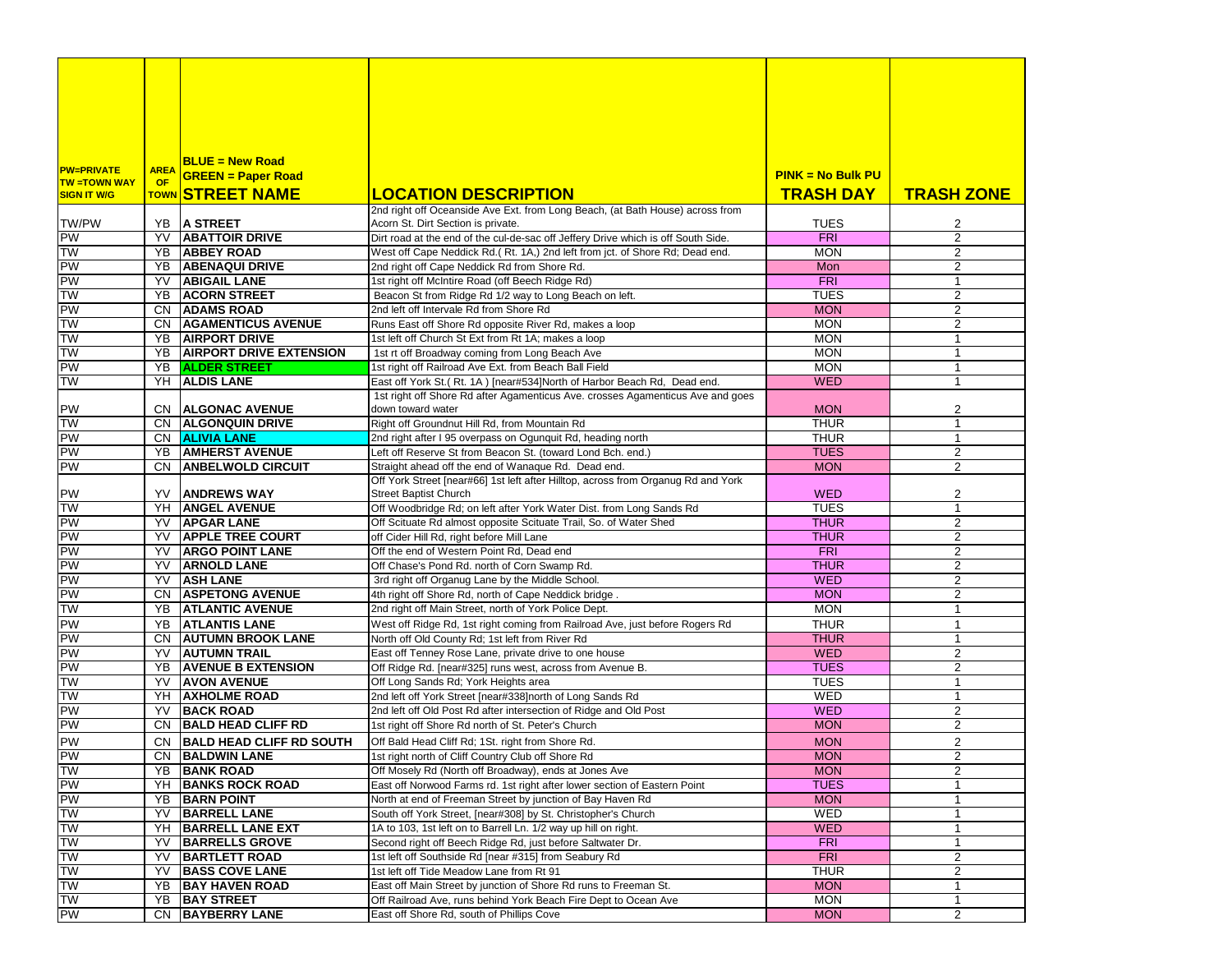| <b>TW</b>            | YV  | <b>BAYVIEW AVENUE</b>        | 4th right off Long Sands, from junction of Ridge Rd                                 | <b>TUES</b>    | $\mathbf 1$    |
|----------------------|-----|------------------------------|-------------------------------------------------------------------------------------|----------------|----------------|
| PW                   | YB. | <b>BEACH BALL FIELD RD</b>   | Behind YBFD at Church St and Railroad Ave                                           | $\overline{a}$ | $---$          |
| PW                   | YV  | <b>BEACH PINE LANE</b>       |                                                                                     |                |                |
|                      |     |                              | Off Woodbridge Rd, left after Edison Drive                                          |                |                |
| PW                   | YB. | <b>BEACH ROSE HILL</b>       | Off Long Beach Ave., 1st left after Church St. Ext. heading south.                  | <b>TUES</b>    | 2              |
| <b>TW</b>            | YB  | <b>BEACH STREET</b>          | Off Main Street in York Beach sopter End Par Pend MORK SHEET                        | <b>MON</b>     | $\mathbf{1}$   |
| PW                   | YB  | <b>BEACHSIDE COURT</b>       | 2nd right off Morningside Drive, 1st right is Railroad Ave. Ext.                    | <b>TUES</b>    | $\overline{2}$ |
|                      |     |                              | Off Ridge Rd, [near#270] straight road to Long Beach, north of Smith Ball Field, or |                |                |
| <b>TW</b>            | YB  | <b>BEACON STREET</b>         | enter from Long Beach near #209.                                                    | <b>TUES</b>    | 2              |
| PW                   | YB  | <b>BEACON STREET EXT</b>     | Off Ridge Rd, [near#270] opposite Beacon St runs westward.                          | <b>THUR</b>    | $\mathbf{1}$   |
| TW                   | YV  | <b>BEECH RIDGE ROAD</b>      | Runs from Rt 1[near#108] across from South Side Rd to Eliot line                    | FRI            | $\mathbf{1}$   |
| <b>PW</b>            | YV  | <b>BEECHNUT LANE</b>         | Off Mill Lane, 1st left                                                             | <b>THUR</b>    | 2              |
|                      |     |                              | Long Sands Rd to Bayview Ave. (near High School) right to Mooring Drive, right to   |                |                |
| PW                   |     | YH BEECHWOOD AVENUE          | Surf Ave, left to Ocean View Drive; then left                                       | <b>TUES</b>    | 1              |
| PW                   | YV  | <b>BELL BUOY LANE</b>        | Off York Street [near#560] opposite Norwood Farms Rd                                | <b>TUES</b>    | $\mathbf{1}$   |
| <b>NL</b>            | YV  | <b>BELL MARSH ROAD</b>       | North off Mill Lane; starts at end of pavement, to South Berwick line               | <b>THUR</b>    | $\overline{2}$ |
| <b>TW</b>            | YB  | <b>BELMONT AVENUE</b>        | 5th left off Freeman Street from Main Street                                        | <b>MON</b>     | $\mathbf{1}$   |
| PW                   |     | CN BERNARD KARFIOL WAY       | Left off Pine Hill Norht headed towards Ogunquit                                    | THUR           | $\mathbf{1}$   |
| <b>TW</b>            | YV  | <b>BETTY WELCH ROAD</b>      | South off Beech Ridge Rd at junction of Scotland Bridge Rd; runs into Kittery       | FRI            | $\mathbf{1}$   |
| <b>PW</b>            | YV  | <b>BHOIREANN LANE</b>        | Left off Hemlock Ridge Lane (near end)                                              | <b>THUR</b>    | 2              |
|                      |     |                              |                                                                                     |                |                |
| <b>TW</b>            | YV  | <b>BIRCH HILL ROAD</b>       | South off Route 91 [near#433] at junction of Mill Lane; ends at Beech Ridge Rd      | <b>FRI</b>     | 1              |
| PW                   | YV  | <b>BITTERSWEET LANE</b>      | 1st right off Scott Ave from Woodbridge Rd                                          | <b>TUES</b>    | $\mathbf{1}$   |
| <b>PW</b>            |     | YV BLACKBERRY LANE           | Off Braveboat Harbor Rd                                                             | <b>FRI</b>     | 2              |
| <b>PW</b>            | YV  | <b>BLAISDELL POINT LANE</b>  | Right off Rams Head Lane                                                            |                |                |
| <b>PW</b>            | CN. | <b>BLUE HERON COVE</b>       | West off Shore Rd; north of Bayberry Lane                                           | <b>MON</b>     | 2              |
|                      |     |                              | Off Ridge Rd, [near#281]starts at the parking lot of the Draft House and runs to    |                |                |
| PW                   |     | YB BLUEBERRY LANE            | <b>Acorn Street</b>                                                                 | <b>TUES</b>    | 2              |
| PW                   | YB  | <b>BLUEBIRD LANE</b>         | 1st left off Steam Mill Lane                                                        | <b>THUR</b>    | $\mathbf{1}$   |
|                      |     | <b>BLUEFINN WAY</b>          | 5th right off Pine Hill Rd.from Route 1                                             | <b>THUR</b>    | $\mathbf{1}$   |
| <b>TW</b>            | YV  | <b>BLUESTONE LANE</b>        | 2nd left off Old Post Rd from Route 1; road loops                                   | <b>WED</b>     | $\overline{c}$ |
| PW                   |     | CN BLUFF ROAD                | Take 2nd left off Pine Hill North. Is 1st road on left                              | <b>THUR</b>    | $\mathbf{1}$   |
| <b>TW</b>            |     | YH BOBAN STREET              | Left off Eldridge Rd near the pond                                                  | <b>TUES</b>    | $\mathbf{1}$   |
| <b>TW</b>            | YV  | <b>BOG ROAD</b>              | North off Rt. 91,1st. right west of turnpike; ends at Scituate Rd.                  | <b>THUR</b>    | 2              |
| PW                   |     | CN BONNYBEAG ROAD            | Off Shore Rd opposite Pine Mountain Rd                                              | <b>MON</b>     | 2              |
| <b>PW</b>            | YV  | <b>BOON ISLAND WAY</b>       | Across from Camp Eaton, off York St., private drive to Libby's Campground           |                |                |
| TW                   |     | CN BOSTON ROAD               | North off Ogunquit Rd; West of Josiah Norton Rd                                     | THUR           | $\mathbf{1}$   |
| <b>TW</b>            | YB  | <b>BOWDEN ROAD</b>           | 2nd left off Broadway from Rt 1A; Ends at Ocean Ave extension                       | <b>MON</b>     | $\mathbf{1}$   |
|                      |     |                              | East off Rt 1 [near#1171] just before Clark Rd, immediatly after Earl Shejen's      |                |                |
| PW                   | CN. | <b>BRANLEY LANE</b>          | "Dozer Man") house going north on Rt 1 from York Corner                             | <b>THUR</b>    | $\mathbf 1$    |
| <b>TW</b>            | YV  | <b>BRAVE BOAT HARBOR RD</b>  | East off Rt 103; [near #101] 1st left south of Harris Island Rd (Mariner Rd)        | <b>FRI</b>     | $\overline{2}$ |
| PW                   | YB  | <b>BREEZE WAY</b>            | 2nd left off Garrison Ave from Long Sands Rd                                        | <b>TUES</b>    | $\mathbf{1}$   |
| TW                   | YV  | <b>BRICKYARD COURT</b>       | West off Rt 1; [near#317] opposite Mic Mac Motel                                    | <b>FRI</b>     | $\mathbf{1}$   |
| <b>NL</b>            | YV  | <b>BRICKYARD LANE</b>        | West off Rt ;[near#369] 1 opposite the Dodge dealer                                 | <b>FRI</b>     | $\mathbf{1}$   |
| <b>PW</b>            | YV  | <b>BRISTOL LANE</b>          | South off Seabury Rd., 550 yards from Rte 103                                       | FRI            | $\overline{c}$ |
| <b>TW</b>            | YV  | <b>BRIXHAM ROAD</b>          | South off Rt 91 at junction of Old McIntire Rd; (upper 4 corners)                   | THUR           | $\overline{2}$ |
|                      |     |                              |                                                                                     |                |                |
|                      |     |                              |                                                                                     |                |                |
|                      |     |                              |                                                                                     |                |                |
| <b>TW</b>            |     | YB BROADWAY                  | 3rd right off of Long Beach Ave [near#6] and is near junction of Ocean Ave          | <b>MON</b>     | $\mathbf{1}$   |
| TW<br>PW             |     | YB  BROADWAY EXTENSION       | West off Long Beach Ave (Rt 1A) [near#6] and opposite Broadway                      | <b>MON</b>     | $\mathbf{1}$   |
|                      |     | YH BROOK LANE                | North off Eureka Ave; 1st right from 1A                                             | <b>TUES</b>    | $\mathbf{1}$   |
| PW<br>PW<br>PW<br>PW | YV  | <b>BROOKS FARM ROAD</b>      | Right off Cider Hill Rd, across from Scotland Bridge just before Sargents Ln        | <b>THUR</b>    | 2              |
|                      | CN  | <b>BROOKSIDE LANE</b>        | Logging Rd to Stoneybrook almost at the end.                                        | <b>THUR</b>    | $\mathbf{1}$   |
|                      | CN. | <b>BROTHERS BRANCH</b>       | East off Pine Hill Rd., 1/2 mile from Rte 1                                         | <b>THUR</b>    | $\overline{2}$ |
|                      | YV  | <b>BROWN'S FREEHOLD</b>      | East off end of Old East Scituate Rd, Dead end.                                     | THUR           | $\overline{2}$ |
| PW<br>PW<br>PW<br>PW | YB  | <b>BUCK STREET</b>           | Left off Trafton Street which is off Beacon St Ext. (west off Ridge Rd)             | <b>THUR</b>    | $\mathbf{1}$   |
|                      | YV  | <b>BUFFALO LANE</b>          | Off the end of David Drive which is off Birch Hill Rd.                              | <b>FRI</b>     | 1              |
|                      | YV  | <b>BULLFROG LANE</b>         | Off Scituate Rd, from the lower end is 1st right after Sunrise Terrace.             | <b>THUR</b>    | 1              |
|                      | YB  | <b>BURNETTS TRAILER PARK</b> | Off Railroad Ave                                                                    | <b>TUES</b>    | $\overline{2}$ |
| PW                   | CN. | <b>BURNT MARSH ROAD</b>      | East off Shore Rd, area of Lake Caroline.                                           | <b>MON</b>     | $\overline{2}$ |
| PW                   | YV  | <b>CABOT COVE ROAD</b>       | 1st right off Lobster Cove Rd which is off Long Sands Rd.                           | <b>TUES</b>    | $\mathbf{1}$   |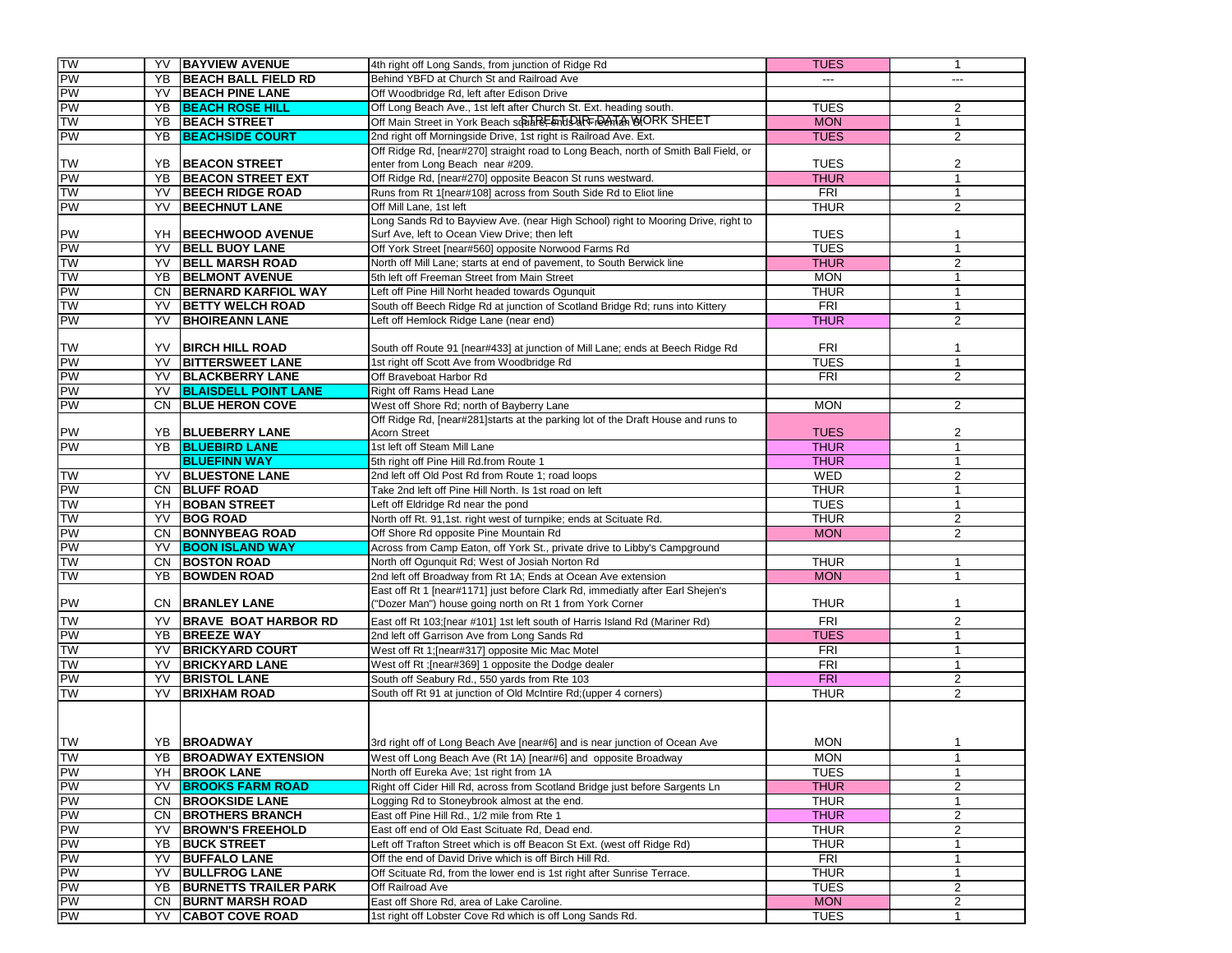| PW                     |           |                                |                                                                                       |                            |                |
|------------------------|-----------|--------------------------------|---------------------------------------------------------------------------------------|----------------------------|----------------|
|                        |           | <b>YB CADDYS WAY</b>           | Off Ridge Rd., 2nd right from Railroad Ave.                                           | <b>THUR</b>                | $\mathbf{1}$   |
| PW                     | CN.       | <b>CAHILL DRIVE</b>            | Left off of Ogunquit Road at intersection of North Village Road                       | <b>THUR</b>                | 1              |
| <b>PW</b>              | YV        | <b>CAINCREST ROAD</b>          | East off Rt 1[near#27] into Caincrest Trailer Park at the Kittery-York town line.     | Private Hauler.            | $\overline{2}$ |
| <b>TW</b>              | YV        | <b>CAMDEN AVENUE</b>           | 2nd left off Fernald Ave from Avon Aye LYork Height area hRK SHEFT                    | <b>TUES</b>                | $\mathbf{1}$   |
|                        |           |                                | 1st left off Grand Manor Drive, coming from Woodbridge Rd, in Sentry Hill Estates (   |                            |                |
| PW                     | YH        | <b>CAMEO COURT</b>             | Retirement facility).                                                                 | WED                        | 1              |
| <b>TW</b>              | YV        | <b>CANDLEWOOD LANE</b>         | 1st left off Fieldstone Estates from Old Post Rd.                                     | <b>WED</b>                 | 2              |
| PW                     | YV        | <b>CANFIELD PLACE</b>          | Off Rt 1 [near#891] just north of the Fish and Game Club.                             | THUR                       | $\mathbf{1}$   |
| <b>PW</b>              |           |                                |                                                                                       |                            |                |
| <b>TW</b>              | YB        | <b>CAPE NEDDICK CAMPGROUND</b> | Off Shore Rd, before Cape Neddick Beach                                               | <b>MON</b><br><b>MON</b>   | 2              |
|                        | YB        | <b>CAPE NEDDICK ROAD</b>       | Rt 1A from Rt 1 [near#1272] to Shore Rd where it becomes Main Street.                 |                            | $\overline{2}$ |
| PW                     | YB        | <b>CAPE NEDDICK LANE</b>       | Off Rt1 [near#1300] which is north of River Road on the left.                         | <b>MON</b>                 | 2              |
| <b>PW</b>              | YB        | <b>CAPPYS LANE</b>             | Margie Gerald's camp ground off Main St., in York Beach.                              | <b>MON</b>                 | 1              |
|                        |           |                                | Off Ridge Rd, [near#220]opposite Yorke Ridge Way; 1st left north of Smith Ball Field  |                            |                |
| PW<br>PW               | <b>YB</b> | YB CARDINAL LANE               | Lane                                                                                  | <b>TUES</b><br><b>TUES</b> | 2              |
|                        |           | <b>CAREY STREET</b>            | 1st right off Railroad Ave Ext. from Ridge Rd                                         |                            | 2              |
| PW<br><b>PW</b>        |           | YH CARLTON STREET              | 3rd right off Tabernacle Rd from Long Sands Rd                                        | <b>TUES</b>                | $\mathbf{1}$   |
|                        |           | YH CARRIAGE BARN LANE          | From Woodbrige Rd to Sentry Hill Rd, on the left near 33 Sentry Hill Rd.              | WED                        | $\mathbf{1}$   |
| <b>PW</b><br><b>TW</b> |           | <b>YB CARRIAGE LANE</b>        | Off Abbey Rd. which is off Cape Neddick Rd.                                           | <b>MON</b>                 | 2              |
|                        | YV        | <b>CARRIE LYNN LANE</b>        | 1st left off Woodside Meadow (Off Southside Rd)                                       | <b>FRI</b>                 | 2              |
| PW                     | YV        | <b>CARWIN DRIVE</b>            | Off Seabury Rd [near#75] alomost 1/2 mile up from Sewalls Bridge on right.            | <b>FRI</b>                 | $\overline{2}$ |
| <b>PW</b>              | YΒ        | <b>CAT MOUNTIAN ROAD</b>       | Off Mountain Rd., last left before Chases Pond Rd.                                    | THUR                       | 1              |
|                        |           |                                | Road has 2 parts; runs from Atlantic Ave. to Cross St.; fence divides the road; from  |                            |                |
| PW                     | YB        | <b>CENTER STREET</b>           | Main St. (Rt. 1A) it is 1st right off Atlantic or 1st left off Cross St.              | <b>MON</b>                 | 1              |
| PW                     | YB        | <b>CENTRAL AVENUE</b>          | From Bay Haven Rd, crosses Freeman Street onto Central                                | <b>MON</b>                 | $\mathbf{1}$   |
| <b>PW</b>              | CN.       | <b>CHARLES WINN ROAD</b>       | From Ogunquit Road to Boston Road, 1st road on the left                               | <b>THUR</b>                | $\mathbf{1}$   |
|                        |           |                                |                                                                                       |                            |                |
| <b>TW</b>              |           | <b>YV CHASES POND ROAD</b>     | Right at end of Turnpike Spur Rd, ends at Mountain Rd                                 | <b>THUR</b>                | 2              |
| PW                     | YV        | <b>CHESTNUT LANE</b>           | 4th right off River Farms Rd from Organug Rd                                          | <b>WED</b>                 | 2              |
| <b>TW</b>              | YB        | <b>CHICKADEE DRIVE</b>         | 1st left off Meadowlark Drive. Whippoorwill Estates                                   | <b>WED</b>                 | $\mathbf{1}$   |
|                        |           |                                | Off end of Ridge Rd [near#445] and junction of Railroad Ave, and meets Long Beach     |                            |                |
| <b>TW</b>              | YB        | <b>CHURCH STREET</b>           | Ave. [near#11]                                                                        | <b>MON</b>                 | 1              |
|                        |           |                                |                                                                                       |                            |                |
| TW                     | YB.       | <b>CHURCH STREET EXTENSION</b> | Off Long Beach Ave. (Rt 1A) [near#11] opposite Church Street goes to Nubble Rd        | <b>MON</b>                 | 1              |
| PW                     | YV        | <b>CHURCHILL COURT</b>         | West off Bog Rd. Approximately .3 of a mile on left from Rt 91.                       | <b>THUR</b>                | $\overline{2}$ |
| PW                     | YV        | <b>CIAMPA DRIVE</b>            | Off Cider Hill Rd, first right after Bog Rd.                                          | <b>THUR</b>                |                |
| <b>PW</b>              | YV        | <b>CIDER HILL CREEK LANE</b>   | Left off Cider Hill Rd.[near#84] 1/2 mile on left from Rt 1                           | <b>THUR</b>                | $\overline{c}$ |
| <b>PW</b>              | YV        | <b>CIDER HILL MEADOWS</b>      | Off 91 (Cider Hill Rd) [near#185] past Tide Meadows, befor Old Mast Rd.               | THUR                       | $\overline{2}$ |
|                        |           |                                |                                                                                       |                            |                |
| <b>TW</b>              | YV.       | <b>CIDER HILL ROAD</b>         | Off Rt1; [near#422]Section of Rt. 91 from Rt. 1 west for about 6 miles to So. Berwick | <b>THUR</b>                | 2              |
| PW                     | YV        | <b>CIDER SPRING LANE</b>       | Off Cider Hill Rd, [near#365] 1st right after Payneton Hill from Rt 1                 | <b>THUR</b>                | $\overline{2}$ |
| PW                     | CN.       | <b>CIMMERON CITY DRIVE</b>     | Off North Village Rd., on left just before Nathan Lane                                | THUR                       | $\mathbf{1}$   |
| <b>PW</b>              | <b>CN</b> | <b>CIRCUIT ROAD</b>            | 1st right off Shore Rd north of Cliff House                                           | <b>MON</b>                 | $\overline{2}$ |
|                        |           |                                |                                                                                       |                            |                |
| <b>TW</b>              |           | CN CLARK ROAD                  | Off Rt 1A [near#1244] right north of York's Wild Kingdom, crosses at 1A to River Rd   | <b>THUR</b>                | $\mathbf{1}$   |
| <b>NL</b>              |           | YH CLARKS LANE                 | 2nd right off York Street [near#394] past Rt 103                                      | <b>WED</b>                 | $\mathbf{1}$   |
|                        |           |                                |                                                                                       |                            |                |
| PW                     | YV.       | <b>CLAUDE MCINTIRE ROAD</b>    | Off Beech Ridge Rd; at intersection of McIntire Rd and Beech Ridge Rd. Go straight    | <b>FRI</b>                 | $\mathbf{1}$   |
|                        |           |                                |                                                                                       |                            |                |
|                        |           |                                |                                                                                       |                            |                |
| <b>TW</b>              |           | CN CLAY HILL ROAD              | Northeast off Mountain Rd; 3rd right west of turnpike, leads to Ogunquit town line    | <b>THUR</b>                | 1              |
|                        |           |                                | Off end of Thistle Rd; from Scotland Bridge Rd, turn onto Heather St., then left onto |                            |                |
| <b>TW</b>              | YV        | <b>CLYDE ROAD</b>              | Thistle Rd                                                                            | <b>THUR</b>                | 1              |
|                        | YV        | <b>COASTAL RIDGE DRIVE</b>     | Off Ridge Rd., first left leading to Coastal Ridge Elementary School                  | <b>TUES</b>                | $\sqrt{2}$     |
| <b>TW</b>              | YV        | <b>COLBY TURNER LANE</b>       | 1st left off Birch Hill Rd from Rt 91 at lower Brixham 4 Corners, deadends            | <b>FRI</b>                 | $\mathbf{1}$   |
| <b>PW</b>              | YB        | <b>COLLINSPORT WAY</b>         | 1st right off Main Street after Atlantic going north                                  | <b>MON</b>                 | 1              |
| <b>PW</b>              | YB        | <b>CONNEY LANE</b>             | East off Trafton Rd, left off Dean, 1st left at end of paved section                  | <b>THUR</b>                | $\mathbf{1}$   |
|                        | YV        | <b>COOPERS FARM ROAD</b>       | Off the top of Frost Hill Road on the right                                           | <b>FRI</b>                 | $\mathbf{1}$   |
| PW<br>PW               | YV        | <b>COOPERS WAY</b>             | Left off Old Post Rd before Fieldstone Estate coming from Ridge Rd                    | WED                        | 2              |
| <b>NL</b>              | YV        | <b>CORN SWAMP ROAD</b>         | 1st left off Chase's Pond Rd after Scituate Rd coming from the Spur Rd                | THUR                       | 2              |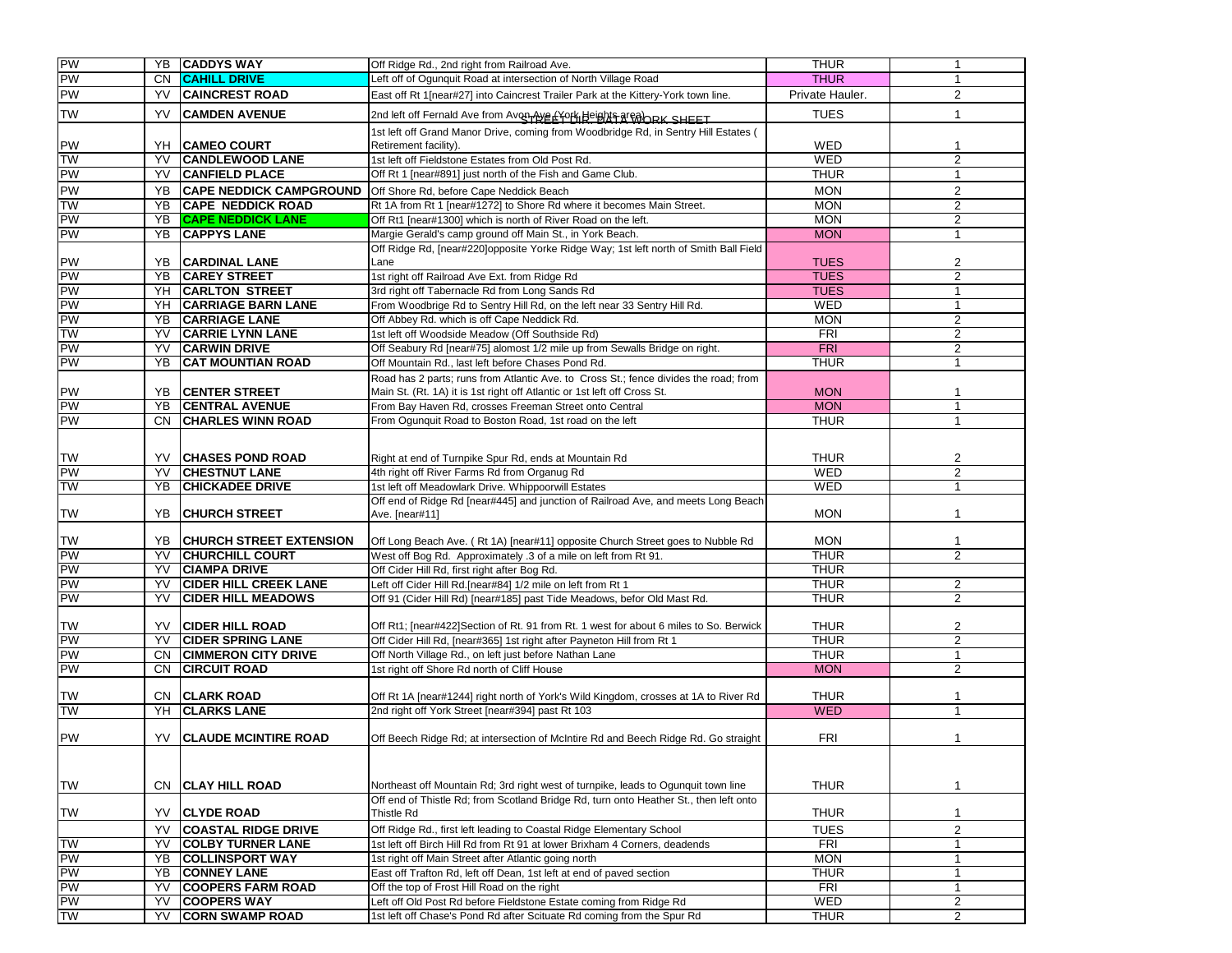|           |           |                           | From Ridge Rd, onto Beacon Street; right onto Mariner Way; right onto Cornish Ave.     |             |                |
|-----------|-----------|---------------------------|----------------------------------------------------------------------------------------|-------------|----------------|
| PW        | YB        | <b>CORNISH AVENUE</b>     | This is a right of way for the Sewer Dept                                              | <b>TUES</b> | 2              |
|           |           |                           | Off Garrison Ave; first right from Webber Rd is Moody lane. Cottage Lane runs from     |             |                |
|           |           | <b>YB COTTAGE LANE</b>    | Moody behind First Street, Breeze Way and Third Street                                 | <b>TUES</b> | $\overline{2}$ |
| PW<br>PW  |           | CN COUNTY ROAD            | South off Mountain Rd just past STRRECETURIRRDATA WORK SHEET                           | <b>THUR</b> | $\overline{1}$ |
| PW        | CN        | <b>COVE ROAD</b>          | 2nd right off Agamenticaus Ave, Dead end.                                              | <b>MON</b>  | 2              |
|           |           |                           | Right off Shore Rd if headed towards Ogunquit, about 1/4 mile before Bald Head         |             |                |
|           |           | CN CRAGMERE WAY           | Cliff Rd                                                                               | <b>MON</b>  | $\overline{2}$ |
| PW<br>PW  | YV        | <b>CRANBERRY LANE</b>     | Off Raydon Rd Ext                                                                      | WED         | 2              |
| <b>TW</b> | YV        | <b>CREATION LANE</b>      | West off Rt 1; [near#52] 1st road south of Beech Ridge Rd                              | <b>FRI</b>  | 2              |
| <b>TW</b> | YB        | <b>CROSS STREET</b>       | East off Main St. (Rt. 1A); is opposite York Police Dept; ends at Freeman St           | <b>MON</b>  | $\mathbf{1}$   |
| PW        | YB        | <b>CRYSTAL STREET</b>     | Off Eastern Ave, which is off Webber Rd                                                | <b>TUES</b> | $\overline{2}$ |
| PW        | YV        | <b>CUTTINGS LANE</b>      | From Rt 91 to Mill Lane, a left near # 61 Mill Lane                                    | <b>THUR</b> | $\overline{c}$ |
|           |           |                           |                                                                                        |             |                |
|           |           |                           | Paved section runs northwest from Nubble Rd opposite the entrance to Sohier Park       |             |                |
|           |           |                           | and ends at Nicole Rd. Dirt section runs west off Nubble Rd near the junction of       |             |                |
| TW/PW     |           | YB CYCAD AVENUE           | Valley rd, than northeast until it joins Nicole Rd and the paved section of Cycad      | <b>MON</b>  | $\mathbf 1$    |
|           | YV        | <b>DABNEY LANE</b>        | Off Seabury Rd; [near #50] 1st left from Old Seabury Rd; before Carwin Drive           | <b>FRI</b>  | 2              |
| PW<br>PW  | YB        | <b>DAME AVENUE</b>        | Off Broadway; after Fort Hill Ave on left                                              | <b>MON</b>  | $\mathbf{1}$   |
| <b>TW</b> | YH        | <b>DARCY ROAD</b>         | 2nd left off Woodbridge Rd from Long Sands Rd. Opposite Sentry Hill Rd                 | <b>TUES</b> | 2              |
| <b>TW</b> | YV        | <b>DAVID DRIVE</b>        | 2nd right off Birch Hill Rd from Rt 91                                                 | FRI         | $\overline{1}$ |
| PW        | YV        | <b>DAVIDSON LANE</b>      | Off York St [near#164] which is the road into elderly housing.                         | <b>WED</b>  | $\overline{c}$ |
|           |           |                           | Off Long Sands Rd, 3rd right east of junction w/ Ridge Rd. Is across from Ferncroft    |             |                |
| PW        | YV        | <b>DAVIS DRIVE</b>        | Rd by the High School end                                                              | <b>TUES</b> | 1              |
|           |           |                           | North off Payne Rd, which is west off Rt 103 at the York-Kitery line. Deacon Drive is  |             |                |
| <b>TW</b> | YV        | <b>DEACON DRIVE</b>       | off Payne Rd in Kitery than runs north into York                                       | <b>FRI</b>  | 2              |
|           |           |                           | Right off Gunnison Rd coming from Ridge Rd. It is the fork to the right and ends at    |             |                |
| TW/PW     |           | YB <b>DEAN ROAD</b>       | <b>Clyde Street</b>                                                                    | <b>THUR</b> | 1              |
| <b>TW</b> | YV        | <b>DEER RUN</b>           | Off Saltwater Drive; 1st right from Beech Ridge Rd                                     | <b>FRI</b>  | $\mathbf{1}$   |
|           |           |                           | North off Long Sands Rd; 1st right from Long Beach Ave after York High School Dr;      |             |                |
| PW        | YV.       | <b>DESMOND LANE</b>       | opposite Bayview Ave                                                                   | <b>TUES</b> | -1             |
| PW        | YB        | <b>DEWEY ROAD</b>         | From Ridge Rd onto Rogers Rd; right onto Loretta Ln; left onto Dewey.                  | <b>THUR</b> | -1             |
| PW        | YB        | <b>DINGLE ROAD</b>        | Off Kerry Rd; 2nd left from Webber Rd coming from Long Beach Ave.                      | <b>TUES</b> | 2              |
| PW        | CN.       | <b>DIRIGO DRIVE</b>       | Off Pine Hill Rd. across from the intersection of Pine Hill South                      | <b>THUR</b> | $\mathbf{1}$   |
|           | YB        | <b>DIXONS CAMPGROUND</b>  | Off US Route 1 on Gulf Hill                                                            | <b>THUR</b> | $\mathbf{1}$   |
| PW        | YB        | <b>DIXON DRIVE</b>        | Off Josiah Norton Rd, second right from Clay Hill Rd.                                  | <b>THUR</b> | $\mathbf{1}$   |
|           |           |                           | Off end of Orchard Farms Rd; Dock Rd runs straight ahead where Orchard Farms           |             |                |
|           |           | YV <b>DOCK ROAD</b>       | Rd bears right                                                                         | WED         | $\overline{c}$ |
| PW<br>PW  | YV        | <b>DOLLY BROOK</b>        | Second road on the right off South Side Rd from Rt 1[ near #31]                        | FRI         | $\overline{2}$ |
|           |           |                           | First right off Route 1[near#659] north of Dexter Shoe building. Loops around to       |             |                |
| TW        | YV        | <b>DONICA ROAD</b>        | Raydon Rd                                                                              | WED         | $\overline{2}$ |
| PW        | YV        | <b>DONOVANS LANE</b>      | 1st left off Seabury Rd [near #114] after Harbor Lights from Rt 103                    | <b>FRI</b>  | 2              |
|           |           |                           | Off Nubble Rd; from Long Beach Ave it is the small road that runs straight ahead       |             |                |
|           |           | YB   DOVER BLUFF AVENUE   | where Nubble Rd makes the 1st big curve. Ends at Fourth Ave                            | <b>MON</b>  | $\mathbf 1$    |
| TW<br>PW  | <b>CN</b> | <b>DRIFTING GULL LANE</b> | Southeast. off Bayberry Ln; road has two forks                                         | <b>MON</b>  | 2              |
| <b>TW</b> | YV        | <b>DUCK LANE</b>          | First left off Orchards Farms Rd; runs to Flintrock drive                              | <b>WED</b>  | 2              |
| PW        | YV        | <b>DUSTY LANE</b>         | 1st dirt road on the left off Plaisted Rd coming from Rt 1                             | <b>THUR</b> | $\mathbf{1}$   |
|           |           |                           | From Clay Hill Road to North Village Rd approx 4/10 mile on the left, in the area of # |             |                |
|           |           | CN E N CURRIER LANE       | 17                                                                                     | <b>THUR</b> | 1              |
| PW<br>TW  |           | <b>YV EARLINE CIRCLE</b>  | Right off Graystone Lane; dead-ends; in Bluestone Development                          | <b>THUR</b> | 1              |
| PW        |           | CN EAST LAKE CIRCUIT      | West off Shore Rd, loops around the northern end of Lake Caroline                      | <b>MON</b>  | $\overline{2}$ |
|           |           | YH EAST LANE              | 3rd right off Eastern Point Rd                                                         | <b>TUES</b> | 1              |
|           |           |                           | 2nd left off Webber Rd past the high school from Ridge Rd, almost across from          |             |                |
|           | YB        | <b>EASTERN AVENUE</b>     | Garrison Ave                                                                           | <b>TUES</b> | 2              |
| PW<br>TW  | YH        | <b>EASTERN POINT ROAD</b> | 2nd right off the southern end of Norwood Farms Rd; makes a loop                       | <b>TUES</b> | $\mathbf{1}$   |
|           | YV        | <b>EATON</b>              | Camp Eaton, off York St at south end of Long Beach                                     | <b>TUES</b> | $\overline{2}$ |
| PW        | CN        | <b>EBER DRIVE</b>         | 3rd left off Mountain Rd west of the turnpike; near Groundnut Hill Rd                  | <b>THUR</b> | $\mathbf{1}$   |
| PW        | YB        | <b>EDDYS COURT</b>        | Off High Street (Which is opposite Chases' Garage, York Beach)                         | <b>MON</b>  | $\mathbf{1}$   |
| PW        | YV        | <b>EDISON DRIVE</b>       | 1st left off Woodbridge Rd from Long Sands Rd, across from Moulton Lane                | <b>TUES</b> | $\mathbf 1$    |
|           |           |                           | Off Michael Drive (which is off the lower end of Scituate Road almost opposite         |             |                |
| <b>TW</b> |           | YH EDWARD CIRCLE          | Highgate Close)                                                                        | <b>THUR</b> | 2              |
|           |           |                           |                                                                                        |             |                |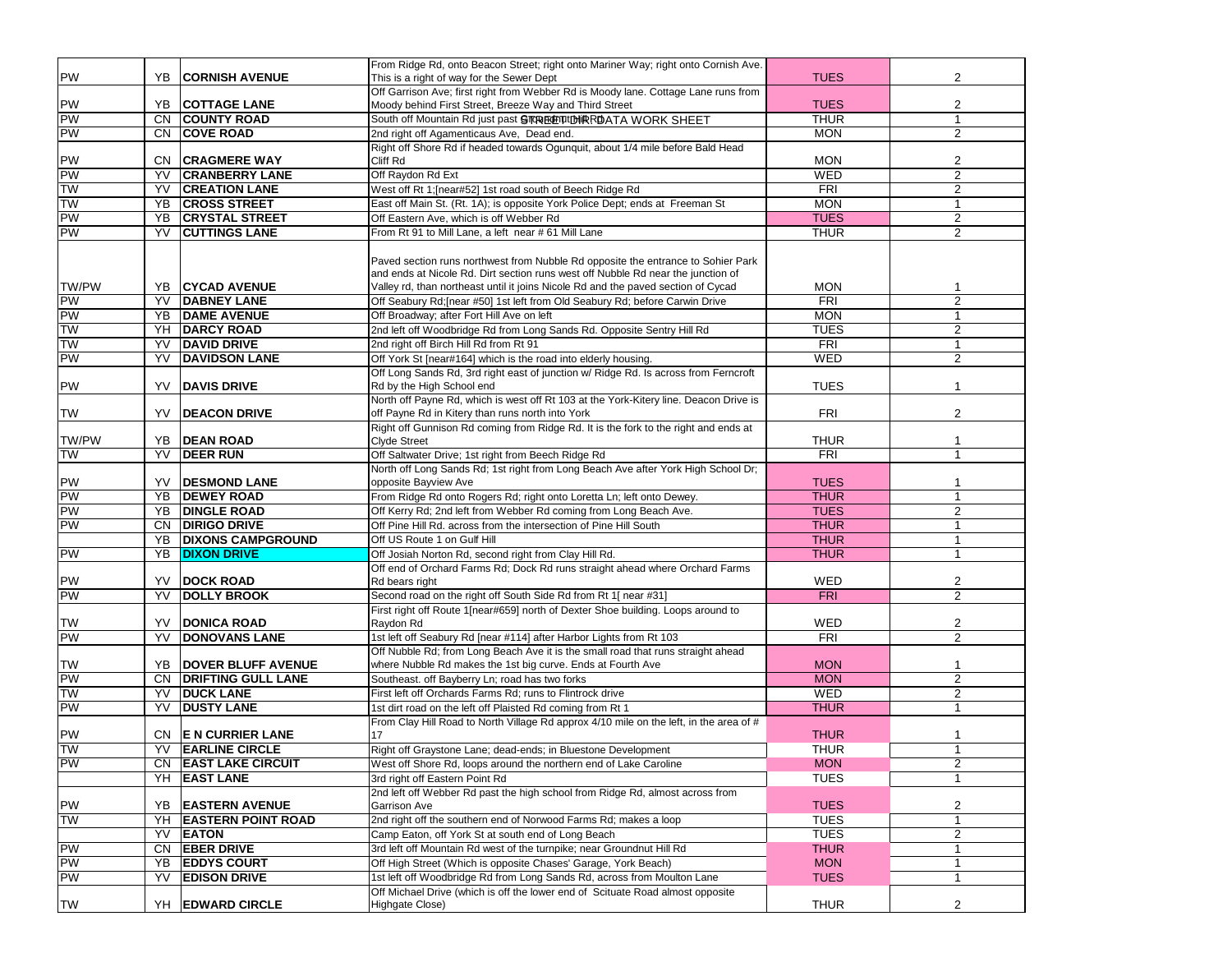| TW/PW     | YΒ  | <b>EGRET CIRCLE</b>             | 1st left off Chickadee Drive; Whippoorwill Est. Development off Rt.1 near Rodgers<br>Rd.                                                               | <b>WED</b>  | 1              |
|-----------|-----|---------------------------------|--------------------------------------------------------------------------------------------------------------------------------------------------------|-------------|----------------|
|           |     |                                 | North off Woodbridge Rd; 3rd left after York Water District. Office coming from Long                                                                   |             |                |
| <b>TW</b> | YH  | <b>ELDRIDGE ROAD</b>            | Sands Rd                                                                                                                                               | <b>TUES</b> | 2              |
|           |     |                                 | Off Cider Hill Rd;(Rt 91), [near#201RtefelTeDiRotlandTBAidlgeORKeSHerEnally know as                                                                    |             |                |
| <b>PW</b> | YV. | <b>ELIJAH LANE</b>              | Capt. Brown Lane.                                                                                                                                      | <b>THUR</b> | $\overline{2}$ |
| <b>TW</b> | YV  | <b>ELIZABETH LANE</b>           | Northeast off Chase's Pond Rd; just north of Old East Scituate Rd<br>Old piece of Josiah Norton Road on the north end which is piece replaced with new | <b>THUR</b> | $\overline{2}$ |
| <b>TW</b> | CN. | <b>ELLIS LANE</b>               | road at back side of Ellis Property                                                                                                                    | <b>THUR</b> | $\mathbf{1}$   |
| <b>TW</b> | YV. | <b>ELM DRIVE</b>                | East off Long Sands Rd; 1st right north of Woodbridge Rd; Dead end                                                                                     | <b>TUES</b> | $\mathbf{1}$   |
| <b>PW</b> | YB  | <b>EMERALD LANE</b>             | West off US Rte 1, across from Clark Rd.                                                                                                               | <b>THUR</b> | $\mathbf{1}$   |
| PW        | YV  | <b>EMERSON LANE</b>             | Access from Library parking lot                                                                                                                        | <b>TUES</b> | $\mathbf{1}$   |
| PW        | YV  | <b>EMUS WAY</b>                 | West off Birch Hill Rd; 1st right from Rt 91; dead end dirt rd.                                                                                        | <b>FRI</b>  | $\mathbf{1}$   |
| PW        |     | YV ETTA LANE                    | Right off Claude MmcIntire Lane                                                                                                                        | <b>FRI</b>  | $\mathbf{1}$   |
|           |     |                                 |                                                                                                                                                        |             |                |
| TW        | YH  | <b>EUREKA AVENUE</b>            | West off Rt 1A; 1st left after Woodbridge Rd going north, connects to Sheru Lane                                                                       | <b>TUES</b> | 1              |
| PW        | YΒ  | <b>EVELYN DRIVE</b>             | Off Trafton Rd., from Rogers Rd. 2nd left.                                                                                                             | <b>THUR</b> | 1              |
|           | YB  |                                 |                                                                                                                                                        |             |                |
| PW        | CN. | <b>EVERGREEN LANE</b>           | 1st left off River Rd coming from Rt 1                                                                                                                 | <b>THUR</b> | 1              |
|           |     |                                 |                                                                                                                                                        |             |                |
| <b>PW</b> | CN. | <b>FAIRBOURNE LANE</b>          | Right off Shore Rd toward Ogunquit, between Baldhead Cliff Rd and Cragmere Way                                                                         | <b>MON</b>  | 2              |
| <b>TW</b> | YV  | <b>FALL MILL ROAD</b>           | North off Pudding Lane at junction w/ Rt 91. Leads to Bog Rd                                                                                           | <b>THUR</b> | $\overline{2}$ |
| <b>TW</b> | YV  | <b>FALL MILL ROAD EXTENSION</b> | Northeast off Fall Mill Rd                                                                                                                             | <b>THUR</b> | $\overline{2}$ |
| PW        | YB  | <b>FALLS PASTURE ROAD</b>       | Off Clay Hill Rd., 1st left coming from US Rte 1, just before Tranol Drive                                                                             | <b>THUR</b> | 1              |
| PW        | YV  | <b>FELLOWS LANE</b>             | Right off York Street [near#301] going north after Hospital Drive                                                                                      | <b>WED</b>  | $\mathbf{1}$   |
| PW        | YV  | <b>FERN HILL</b>                | Off Braveboat Harbor Road on Kittery end at the top of the hill on left, goes toward                                                                   | <b>FRI</b>  | 2              |
|           |     |                                 | Rt 103<br>Off Avon Ave; 1st right from Long Sands Rd; ends at Walden Ave (York Heights                                                                 |             |                |
| <b>TW</b> | YV  | <b>FERNALD AVENUE</b>           | area)                                                                                                                                                  | <b>TUES</b> | 1              |
|           |     |                                 | Off Long Sands Rd; 1st left east of junction of Long Sands Rd and Ridge Rd. Makes                                                                      |             |                |
| TW        | YV  | <b>FERNCROFT ROAD</b>           | 1/2 loop meeting at Long Sands at other end                                                                                                            | <b>TUES</b> | 1              |
| <b>PW</b> | YV  | <b>FERRIN WOODS</b>             | Left off Rt 91 [near#510] just before Witchtrot Rd if headed towards Eliot                                                                             | <b>THUR</b> | $\overline{2}$ |
| <b>TW</b> | YV  | <b>FERRY LANE NORTH</b>         | South off Rt 91; [near#35] 1st left west of turnpike; Dead end                                                                                         | <b>THUR</b> | $\mathbf{1}$   |
| <b>TW</b> | YV  | <b>FERRY LANE SOUTH</b>         | West off Rt. 1[near#220] just. north of York River Bridge; Dead end                                                                                    | <b>FRI</b>  | 1              |
|           |     |                                 | Off Camden Ave which is off Avon Ave., York Heights area; 2nd right from Long                                                                          |             |                |
| TW        | YV  | <b>FIELD AVENUE</b>             | Sands Rd.                                                                                                                                              | <b>TUES</b> | 1              |
| <b>TW</b> | YV  | <b>FIELDSTONE DRIVE</b>         | Off fieldstone Estates Rd; 1st. left from Rt. 1; ends in cul-de-sac;                                                                                   | WED         | $\overline{2}$ |
|           |     |                                 | West off Old Post Rd; 1/2 mile from junction of Ridge Rd. Ends at Rt 1[near#698]                                                                       |             |                |
| TW        | YV  | <b>FIELDSTONE ESTATES ROAD</b>  | just north of Anthony's                                                                                                                                | <b>WED</b>  | $\overline{2}$ |
|           |     |                                 |                                                                                                                                                        |             |                |
| PW        | YB  | <b>FIFTH AVENUE</b>             | Stub only, runs 1st left north off Dover Bluff Rd; upper stub only at Shelton Ave                                                                      | <b>MON</b>  | 1              |
| <b>TW</b> | YV  | <b>FIREHOUSE DRIVE</b>          | Off York St. [near#257] Actual driveway to Village Fire Station                                                                                        | WED         | 1              |
| <b>PW</b> | YΒ  | <b>FIRST STREET</b>             | Off Garrison Ave.; 1st. left from Long Sands Rd; Dead end                                                                                              | <b>TUES</b> | $\overline{2}$ |
| <b>PW</b> | YV  | <b>FLAGGS TRAILER PARK</b>      | Corner of Garrison Ave and Webber Rd                                                                                                                   | <b>TUES</b> | $\overline{2}$ |
| TW        | YV  | <b>FLINT ROCK DRIVE</b>         | Off Seahawk Lane, road runs left and right; right section ends at River Farms Rd                                                                       | WED         | 2              |
| <b>TW</b> | CN. | <b>FOREST HILL LANE</b>         | Off Walt Kuhn Rd., first right.                                                                                                                        | <b>THUR</b> | $\mathbf{1}$   |
|           |     |                                 | North & South off Pine Mountain Rd from Shore Rd; road is just south of Lake                                                                           |             |                |
| PW        | CN. | <b>FORESTERS CIRCUIT</b>        | Carolyn                                                                                                                                                | <b>MON</b>  | 2              |
| <b>PW</b> | YV  | <b>FORESTVIEW DRIVE</b>         | 1st right off Chase's Pond Rd after Dept of Public Works                                                                                               | <b>THUR</b> | $\overline{2}$ |
| <b>PW</b> |     | CN FORT HILL AVENUE             | Off Broadway Ave; 6th left from Rt. 1A; Dead end                                                                                                       | <b>MON</b>  | $\mathbf{1}$   |
|           |     | <b>FORT HILL AVENUE</b>         |                                                                                                                                                        |             |                |
| PW        | YΒ  | <b>EXTENSION</b>                | Off Broadway Ave; 6th right from Rt. 1A; Dead end                                                                                                      | <b>MON</b>  | 1              |
|           |     |                                 | Right off Beech Ridge Rd, across from Hart Farm Lane, 1600' from intersection of                                                                       |             |                |
| PW        | YV  | <b>FORT LARAMEE LANE</b>        | Scotland Bridge Rd. Dead end.                                                                                                                          | FRI         | 1              |
|           |     |                                 |                                                                                                                                                        |             |                |
| TW        | YB  | <b>FOURTH AVENUE</b>            | north off Nubble Rd; 1St. left after curve at Dover Bluff Rd; ends at Shelton Drive                                                                    | <b>MON</b>  | $\mathbf{1}$   |
| PW        | YV  | <b>FOX MEADOW LANE</b>          | 2nd right off Brixham Rd from Cider Hill Rd                                                                                                            | <b>THUR</b> | 2              |
| <b>TW</b> | YV  | <b>FOXTAIL DRIVE</b>            | Off Saltwater Drive.; 2nd right from Beech Ridge Rd                                                                                                    | FRI         | $\mathbf{1}$   |
|           |     |                                 | Parallel to Ocean Ave.; runs between Bay St. & Hawk St.; this is dirt. road behind                                                                     |             |                |
| TW        | YB  | <b>FRANKLIN STREET</b>          | Sands Motel                                                                                                                                            | <b>MON</b>  | 1              |
| <b>TW</b> |     | YB FREEMAN STREET               | Off Main Street opposite Chase's Garage; runs to Bay Haven Rd                                                                                          | <b>MON</b>  | 1              |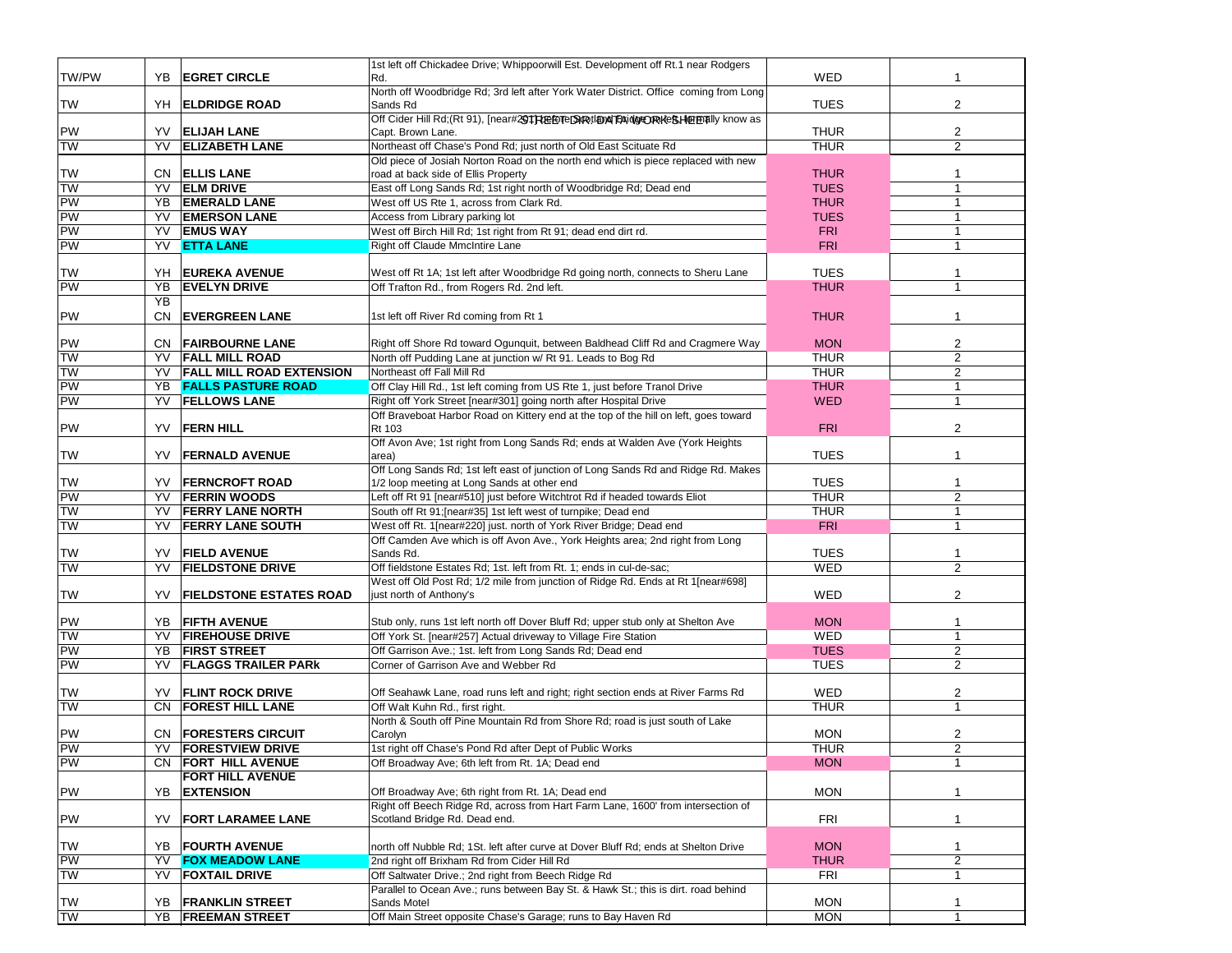| TW        | YV        | <b>FROST HILL ROAD</b>        | West off Birch Hill Rd; runs to Eliot line;                                           | <b>FRI</b>  | 1              |
|-----------|-----------|-------------------------------|---------------------------------------------------------------------------------------|-------------|----------------|
| PW        | YB        | <b>GARDEN ROAD</b>            | Off Broadway; 3rd right from Rt. 1A, Dead end                                         | <b>MON</b>  | 1              |
| PW        | YV        | <b>GARDNERS CROSSING</b>      | Off Raynes Neck Rd                                                                    | <b>FRI</b>  | $\overline{2}$ |
| PW        | <b>YV</b> | <b>GAREY MILL ROAD</b>        | Right off Bell Marsh Road after the reservoir                                         | <b>THUR</b> | 2              |
|           |           |                               | Off Long Sands Rd; 1st right from LBFFEBeRURA DA, TAN SUGREE PLUTE Bands Rd           |             |                |
|           |           |                               | and Webber Rd. Is 2nd left off Webber Rd from Long Beach Ave, 2nd right off           |             |                |
| <b>TW</b> |           | <b>YB</b> GARRISON AVE        | Webber from Ridge Rd                                                                  | <b>TUES</b> | 2              |
| PW        |           | CN GARRISON POINT             | North off Cape Neddick Road between Abenaqui Drive and Riverview Drive                | <b>MON</b>  | $\overline{2}$ |
| PW        | YB        | <b>GEHRIGS WAY</b>            | Left off Walt Kuhn Rd.                                                                | <b>THUR</b> | $\mathbf{1}$   |
| <b>TW</b> | YV        | <b>GEORGIA STREET</b>         | South off York Street;[near#53] 1st right from Rt 1, Dead end                         | WED         | 2              |
| PW        | YV        | <b>GERTRUDE LANE</b>          | Off Chase's Pond Rd, 1st left after the dam heading north                             | <b>THUR</b> | 2              |
|           |           |                               | From Old Post Road, go to Bluestone Lane to Graystone Lane. Where tar turns to        |             |                |
|           |           |                               | dirt (now Trafton Street) about 2/10th of a mile in on left just beyond Buck Street.  |             |                |
| PW        | YB        | <b>GINGERBREAD LANE</b>       | Gingerbread crosses Harry Street                                                      | <b>THUR</b> |                |
|           |           |                               | From Ridge Rd, onto Rogers Rd; 1St. right onto Loretta Ln; 1St. left onto Dewey Rd,   |             |                |
| <b>PW</b> | YB        | <b>GLADYS LANE</b>            | then 1St. right onto GLADYS LN; ends at Horn Rd                                       | <b>THUR</b> | 1              |
|           |           |                               | Runs between Scott Ave. & Eureka Ave.; 2nd right off Scott Ave. from Woodbridge       |             |                |
| TW        | YH        | <b>GLENN LANE</b>             | Rd; OR 1St. left off Eureka Ave. from Rt. 1A                                          | <b>TUES</b> | $\mathbf{1}$   |
|           |           |                               | Off Raynes Neck Rd; from Rt. 103, east. onto Brave Boat Harbor Rd; then 4th left      |             |                |
|           |           |                               | onto Raynes Neck Rd; 1st. left is Godfrey Cove Rd, road ends and turns into Surf      |             |                |
| <b>TW</b> | YV.       | <b>GODFREY COVE ROAD</b>      | Point Rd                                                                              | <b>FRI</b>  | 2              |
|           |           |                               | Off Sparhawk Way; from Braveboat Harbor Rd, left onto Pepperell Way; left to          |             |                |
| PW        | YV        | <b>GODFREY POND ROAD</b>      | Sparhawk; 1st right                                                                   | <b>FRI</b>  | $\overline{2}$ |
| PW        | YV        | <b>GORDON COURT</b>           | Off Beech Ridge Road; 1St. right from Rt. 1 before the 95 overpass                    | <b>FRI</b>  | $\mathbf{1}$   |
| <b>NL</b> | YV        | <b>GORGEANA WAY</b>           | Off Plaisted Rd; 1st left from Rt 1, Dead end                                         | <b>THUR</b> | $\mathbf{1}$   |
| <b>NL</b> | YV        | <b>GOWEN LANE</b>             | 2nd left off Rt 91 [near#111] from Rt 1, just past Pudding Lane                       | <b>THUR</b> | 2              |
|           |           |                               | This is the access road to the Sentry Hill Estates complex from Woodbridge Rd to      |             |                |
| PW        | YH        | <b>GRAND MANOR DRIVE</b>      | York Street [near#370 York St]                                                        | <b>TUES</b> | $\mathbf 1$    |
| PW        | YV        | <b>GRANITE LANE</b>           | Off Bog Rd; Ramsdell access road                                                      | <b>THUR</b> | $\overline{2}$ |
|           |           |                               | Off Long Sands Rd; 1st right from junction of Ridge Rd headed toward the beach.       |             |                |
| TW        | YV        | <b>GRANT LANE</b>             | Dead end                                                                              | <b>TUES</b> | $\mathbf 1$    |
| <b>NL</b> | YV        | <b>GRAYSTONE LANE</b>         | Left off Blue Stone Lane; ends at Clyde street                                        | <b>THUR</b> | 1              |
|           |           |                               | From Mountain Rd. to County Rd; (by Groundnut Hill) towards end is on the left. a     |             |                |
| PW        |           | <b>CN GREAT PASTURE ROAD</b>  | dirt rd.                                                                              | <b>THUR</b> | 1              |
| TW/PW     | YV        | <b>GREENACRE DRIVE</b>        | 1st right off Orchard Farm Rd from Rt 1                                               | WED         | 2              |
| PW        | YB        | <b>GREENE LANE</b>            | Off Cross street; 2nd on left from Rt. 1A                                             | <b>MON</b>  | $\mathbf{1}$   |
| <b>NL</b> | CN.       | <b>GREENLEAF PARSONS ROAD</b> | 1st right after I 95 overpass on Mountain Rd. Ends at Clay Hill Rd                    | <b>THUR</b> | $\mathbf{1}$   |
| <b>PW</b> | YB        | <b>GROSS AVENUE</b>           | 1st left off Mitchell Rd from Ridge Rd                                                | <b>TUES</b> | 2              |
|           |           |                               |                                                                                       |             |                |
| TW        |           | CN GROUNDNUT HILL ROAD        | 2nd right off Mountain Rd after going over the I 95 overpass. Ends at Clay Hill Rd    | <b>THUR</b> | $\mathbf 1$    |
| PW        | YV        | <b>GROVER LANE</b>            | Off Scituate Rd, from lower end is just before Sunrise terrace on the left            | <b>THUR</b> | $\overline{2}$ |
|           |           |                               |                                                                                       |             |                |
| <b>PW</b> | YB        | <b>GULL STREET</b>            | 1sr right off Main Street after going through the beach square. Ends at First Street  | <b>MON</b>  | $\mathbf{1}$   |
|           |           |                               | 2nd right off Ridge Rd [near#340]coming from the beach. When road forks,              |             |                |
| <b>TW</b> | YB        | <b>GUNNISON ROAD</b>          | Gunnison continues to left, Dean Rd to the right                                      | <b>THUR</b> | $\mathbf{1}$   |
| PW        | YB        | <b>GUY LANE</b>               | Off Juniper Rd in from Long Beach Ave                                                 | <b>TUES</b> | 2              |
| <b>PW</b> | CN.       | <b>HALES ROAD</b>             | From Mountain Road out Greenleaf Parson's Rd approx halfway. It's on the left         | <b>THUR</b> | $\mathbf{1}$   |
| <b>PW</b> | YV        | <b>HALEY LANE</b>             | Left off Beech Ridge Rd headed west past Wilderness Way                               | <b>FRI</b>  | $\mathbf{1}$   |
| <b>PW</b> | <b>PW</b> | <b>HAMLIN PLACE</b>           | Small dirt road located off Shore Rd opposite Shore Rd Market                         | <b>MON</b>  | 1              |
|           |           |                               | This is the access road to Shop N Save supermarket. From Rt 1 by Irving it runs in    |             |                |
| <b>TW</b> | YV        | <b>HANNAFORD DRIVE</b>        | front of the supermarket to Rt 91 by Cormier Textile                                  | <b>THUR</b> | $\mathbf{1}$   |
|           |           |                               | 2nd right off York St (Rt 1A) [near#456] north of Harbor Post Office. Leads to Harbor |             |                |
| <b>TW</b> | YH        | <b>HARBOR BEACH ROAD</b>      | Beach                                                                                 | WED         | $\mathbf{1}$   |
| PW        | YV        | <b>HARBOR LIGHTS WAY</b>      | Off Seabury Rd; [near#157] Greig Property                                             | <b>FRI</b>  | $\overline{2}$ |
| <b>PW</b> | CN.       | <b>HARBOR PINES LANE</b>      | Left off Cape Neddick Rd just after the intersection with Clark Rd                    | <b>MON</b>  | $\overline{c}$ |
| <b>TW</b> | YH        | <b>HARBOR SIDE DRIVE</b>      | 1st right off Western Point Road                                                      | <b>FRI</b>  | $\overline{2}$ |
| <b>PW</b> | YV        | <b>HARBOR VIEW LANE</b>       | 1st right off Seabury Rd [near#154] from Rt 103. Dead end                             | <b>FRI</b>  | $\overline{2}$ |
| <b>TW</b> | YV        | <b>HARBOUR HILL ROAD</b>      | 1st left off Seabury Rd [near#161] from Rt 103. Dead end                              | <b>FRI</b>  | $\overline{2}$ |
|           |           |                               | 2nd left off Rt 1A north of St. George's Church, road curves to the left and ends at  |             |                |
| <b>TW</b> | YH.       | <b>HARMON PARK ROAD</b>       | Varrell Lane                                                                          | <b>WED</b>  | $\mathbf{1}$   |
| PW        | YV        | <b>HARRIETS WAY</b>           | Right off Cider Hill Rd just after Rumsey Rd                                          | <b>THUR</b> | $\overline{2}$ |
| PW        | YV        | <b>HARRIS COVE LANE</b>       | Southeast off Rt 103, 1st left after Braveboat Harbor Rd                              | FRI         | $\overline{2}$ |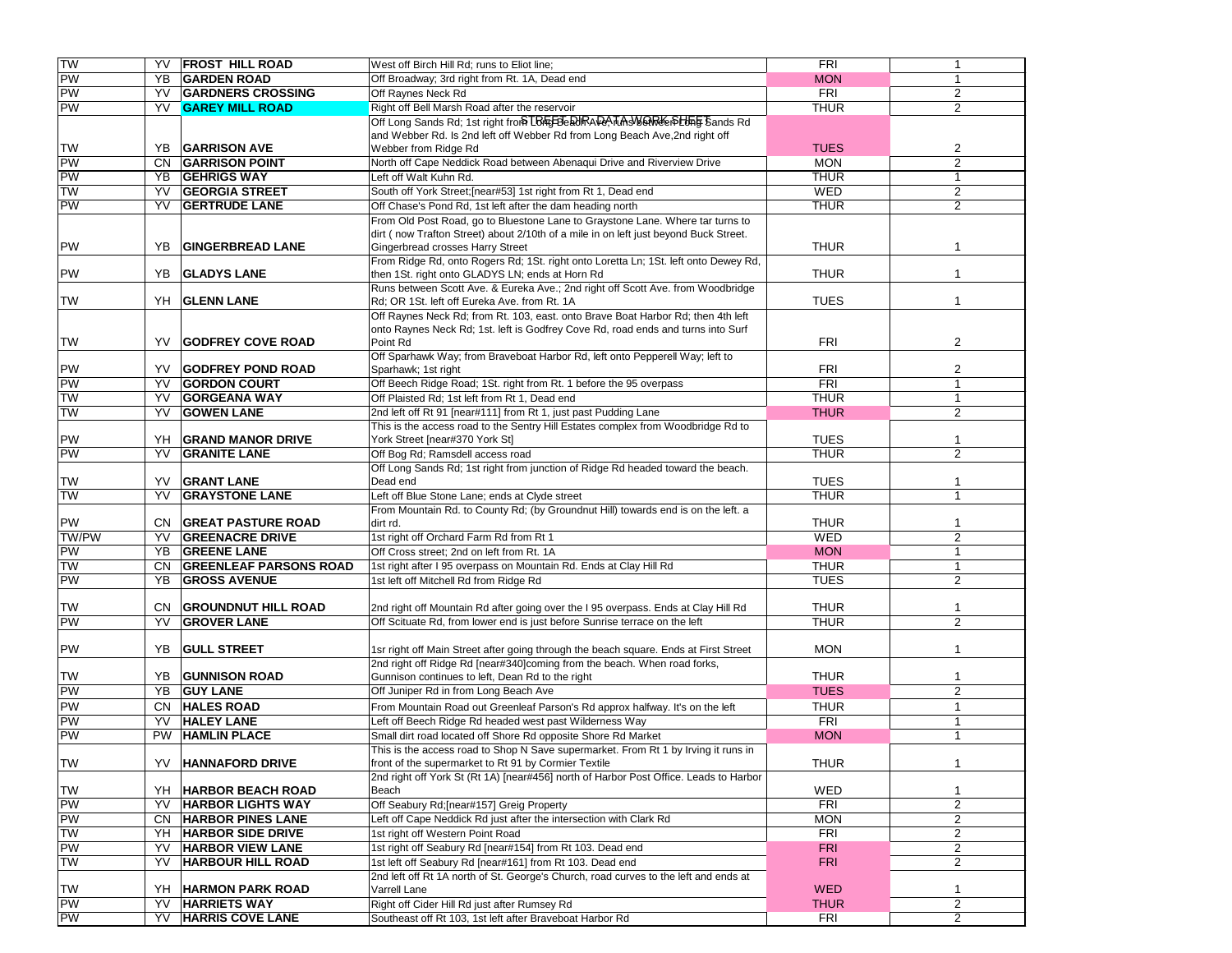|                 |     |                               | 1st left off Rt 103[near#71] after going over York River Bridge from Rt 1A. Goes by                                                     |              |                |
|-----------------|-----|-------------------------------|-----------------------------------------------------------------------------------------------------------------------------------------|--------------|----------------|
| <b>TW</b>       |     | YH   HARRIS ISLAND ROAD       | Town Wharf and Marina, leads to Dockside                                                                                                | <b>FRI</b>   | 2              |
| PW              |     | YB HARRIS LANE                | 1st right off Josiah Norton Rd, heading north                                                                                           |              | ---            |
| <b>PW</b>       | YB  | <b>HARRISON AVENUE</b>        | 2nd left off Fort Hill Ave Ext (which is off Broadway Ave)                                                                              | <b>MON</b>   | $\mathbf{1}$   |
|                 |     |                               | From Ridge Rd, west onto BeaconT&EETED#RefDAToATV#@RK&HHTTT                                                                             |              |                |
|                 |     |                               | Hemlock Ave; right onto Harry Street; crosses Buck Street and Gingerbread Lane;                                                         |              |                |
| PW              | YB. | <b>HARRY STREET</b>           | ends at McKenna Lane                                                                                                                    | <b>THUR</b>  |                |
|                 |     |                               | 3rd left after Betty Welch Rd off Beech Ridge Rd, at Rick Hart's. Used to be Hart's                                                     |              |                |
| PW              | YV. | <b>HART FARM LANE</b>         | Lane                                                                                                                                    | <b>FRI</b>   | $\mathbf{1}$   |
| PW              | YV. | <b>HARVEST LANE</b>           | 1st right off Southside Rd [near#11] from Rt 1                                                                                          | FRI          | 2              |
| <b>PW</b>       | YV  | <b>HARVEST LANE EXTENSION</b> | Off Harvest Lane                                                                                                                        | <b>FRI</b>   | 2              |
| PW              | YB  | <b>HASKELL WAY</b>            | 1st right off Mitchell Rd coming from Long Beach Ave                                                                                    | <b>TUES</b>  | 2              |
| <b>NL</b>       | YB  | <b>HAWK STREET</b>            | Left off Ocean Ave just before the Sands Motel, ends at Franklin Street                                                                 | <b>MON</b>   | $\mathbf{1}$   |
| <b>PW</b>       | YV  | <b>HAWTHORNE LANE</b>         | 1st right off River Farm Rd from Organug Rd                                                                                             | WED          | 2              |
| <b>TW</b>       | YV. | <b>HEATHER ROAD</b>           | 3rd right off Scotland Bridge Rd aster the bridge coming from Rt 91                                                                     | FRI          | $\mathbf{1}$   |
| <b>PW</b>       | YB  | <b>HELENS WAY</b>             | 2nd left off Clay Hill Rd from Mountain Rd                                                                                              | <b>THUR</b>  | $\mathbf{1}$   |
|                 |     |                               | From Ridge Rd onto Beacon St. Ext.; left onto Spruce St.; 1St. right is Hemlock Ave;                                                    |              |                |
| PW              | YB  | <b>HEMLOCK AVENUE</b>         | crosses Clyde St.; ends at Harry St.                                                                                                    | <b>THUR</b>  | $\mathbf 1$    |
| <b>TW</b>       | YV  | <b>HEMLOCK RIDGE LANE</b>     | 3rd right off Brixham Rd from Rt 91                                                                                                     | <b>THUR</b>  | 2              |
|                 | YV  |                               |                                                                                                                                         |              |                |
|                 | YH  |                               |                                                                                                                                         | <b>TUES</b>  |                |
| PW<br><b>PW</b> |     | <b>HEMMING WAY</b>            | Off Woodbridge Rd. 1st left after Angel Ave going towards York Street<br>South off Ogunquit Road in Ogunquit just before Limestone Road | <b>THUR</b>  | 1<br>1         |
|                 | CN  | <b>HENRI WAY</b>              |                                                                                                                                         |              |                |
| <b>TW</b>       | YB  | <b>HERON DRIVE</b>            | 1st right off Meadowlark Drive; Whippoorwill Estates Development                                                                        | WED          | $\mathbf{1}$   |
| TW              | YV  | <b>HICKORY LANE</b>           | 1st right off Old Mast Rd from Rt 91. Dead end                                                                                          | <b>THUR</b>  | 2              |
|                 | YV  | <b>HIDDEN MEADOW LANE</b>     | 1st left off Brixham Road.                                                                                                              |              |                |
| PW              | CN  | <b>HIGH PASTURE LANE</b>      | Off Shore Rd, on right headed toward Ogunquit past Pasture Lane, on left                                                                | <b>MON</b>   | $\overline{2}$ |
| <b>NL</b>       | YV  | <b>HIGH PINE ROAD</b>         | 4th right off Rt 91 [near#381] west of Scotland Bridge Rd                                                                               | <b>THUR</b>  | 2              |
| <b>NL</b>       | YV  | <b>HIGH ROCK ROAD</b>         | 1st right off Brave Boat Harbor Rd's south end, makes complete loop                                                                     | <b>FRI</b>   | 2              |
|                 |     |                               | 4th right off Main Street north of the beach square, opposite Chase's Garage. Ends                                                      |              |                |
| TW              | YB  | <b>HIGH STREET</b>            | at Freeman Street                                                                                                                       | <b>MON</b>   | $\mathbf 1$    |
| PW              | YV  | <b>HIGHGATE CLOSE</b>         | Approx 1000 feet up on left, off lower end of Scituate Rd                                                                               | <b>THUR</b>  | 2              |
|                 |     |                               | From Cycad Ave by Sohier Park, take 1st right onto Spring Street, Highland Ave is                                                       |              |                |
| PW              | YB  | <b>HIGHLAND AVENUE</b>        | 1st left off Spring Street; runs parallel to Cycad Ave down to Nicole Rd                                                                | <b>MON</b>   | $\mathbf 1$    |
| PW              | YV  | <b>HIGHLAND FARM LANE</b>     | Off Cider Hill Rd, second right after Rumsey Rd                                                                                         | <b>THUR</b>  | 2              |
| <b>PW</b>       | YB  | <b>HILLSIDE AVENUE</b>        | Stub only off Shelton Ave; 1st left from Nubble Rd; stub only off Second Ave                                                            | <b>MON</b>   | $\mathbf{1}$   |
| <b>NL</b>       | YV  | <b>HILLTOP DRIVE</b>          | 1st left off York Street [near#44] coming from Rt 1. Dead end                                                                           | <b>WED</b>   | 2              |
| <b>PW</b>       | YV  | <b>HIRAM STREET</b>           | 1st right off Long Sands Rd east of Bay View Ave. Near High School entrance                                                             | <b>TUES</b>  | $\mathbf{1}$   |
| <b>PW</b>       | YV  | <b>HOGANS COURT</b>           | Off Old Post Rd                                                                                                                         | WED          | $\overline{2}$ |
|                 |     |                               | West off Scituate Rd, about 1/4 mile north of Sunrise Terrace. Runs along Scituate                                                      |              |                |
| PW              | YV. | <b>HOOPER SHORES ROAD</b>     | Pond                                                                                                                                    | <b>TUES</b>  | $\overline{2}$ |
| PW              |     | CN HOPATCONG ROAD             | Right off Pine Mountain Rd which is off Shore Rd. York Cliffs Imp. Assoc.                                                               | <b>MON</b>   | $\overline{2}$ |
| PW              | YB  | <b>HORN ROAD</b>              | 2nd left off Loretta Lane from Rodgers Rd; ends at Gladys Lane                                                                          | <b>THURS</b> | $\mathbf{1}$   |
| <b>PW</b>       | YB  | <b>HORSESHOE LANE</b>         | 1st left off Atlantic Ave from Main Street                                                                                              | <b>MON</b>   | $\mathbf{1}$   |
|                 |     |                               | Off York Street [near#230] in village opposite the monument. Entrance to York                                                           |              |                |
| <b>PW</b>       | YV. | <b>HOSPITAL DRIVE</b>         | Hospital                                                                                                                                | WED          |                |
|                 |     |                               | Take a left onto Freeman Street off Bay Haven Rd then the 1st right off Freeman                                                         |              |                |
| <b>PW</b>       |     | YB  HOTEL AVENUE              | Street. Leads to the ocean. Dead end.                                                                                                   | <b>MON</b>   |                |
|                 |     |                               | Off Marsh Brook Lane, formerly Old North Village Rd (a dirt road across from                                                            |              |                |
|                 |     |                               | Logging Rd on Clay Hill Rd; Housewright is a development off that just before the                                                       |              |                |
| <b>PW</b>       |     | CN HOUSEWRIGHT RD.            | Allan house                                                                                                                             | THUR         |                |
| <b>TW</b>       | YV  | <b>HUCKINS AVENUE</b>         | 2nd right off Avon Ave from Long Sands Rd. In York Heights                                                                              | <b>TUES</b>  | $\mathbf{1}$   |
| TW              | CN. | <b>HUTCHINS LANE</b>          | West off Rt 1 [near#1287] just before the Cat-N-NineTail store                                                                          | <b>THUR</b>  | 1              |
| <b>PW</b>       | YV  | <b>ICE HOUSE POINT</b>        | 1st left off Argo Point Lane, which is off the end of Western Point Rd                                                                  | <b>FRI</b>   | $\overline{2}$ |
| <b>TW</b>       | YB  | <b>IDUNA COURT</b>            | Off Reserve Street, from Beacon Street, is 2nd left                                                                                     | <b>TUES</b>  | $\mathbf{1}$   |
|                 | CN  | IN THE PINES                  | Off Logging Rd., 4th right from Rte 1.                                                                                                  | <b>TUES</b>  | $\mathbf{1}$   |
| <b>PW</b>       | YV  | <b>INDIAN CREEK</b>           | Off York Street. [near#350] 1st left after Rt 103 going toward beach                                                                    | WED          | 1              |
|                 |     |                               | Connects Lindsay/Organug Rds; 1St. left off Organug Rd after Middle School OR                                                           |              |                |
| <b>TW</b>       | YV  | <b>INDIAN TRAIL</b>           | 1St. right off Lindsay Rd after Mill Pond                                                                                               | WED          | 2              |
| PW              | CN  | <b>INTERVALE ROAD</b>         | 6th right off Shore Rd north of Cape Neddick Bridge. Dead end                                                                           | <b>MON</b>   | $\overline{2}$ |
| PW              | YB  | <b>IRIS AVENUE</b>            | 2nd right off Broadway from Rt 1A opposite Mosely Rd. Dead end                                                                          | <b>MON</b>   | 1              |
| PW              |     | YB JACKS LANE                 | East. off Bay Haven Rd at sharp curve by water; ends at Barn Point                                                                      | <b>MON</b>   |                |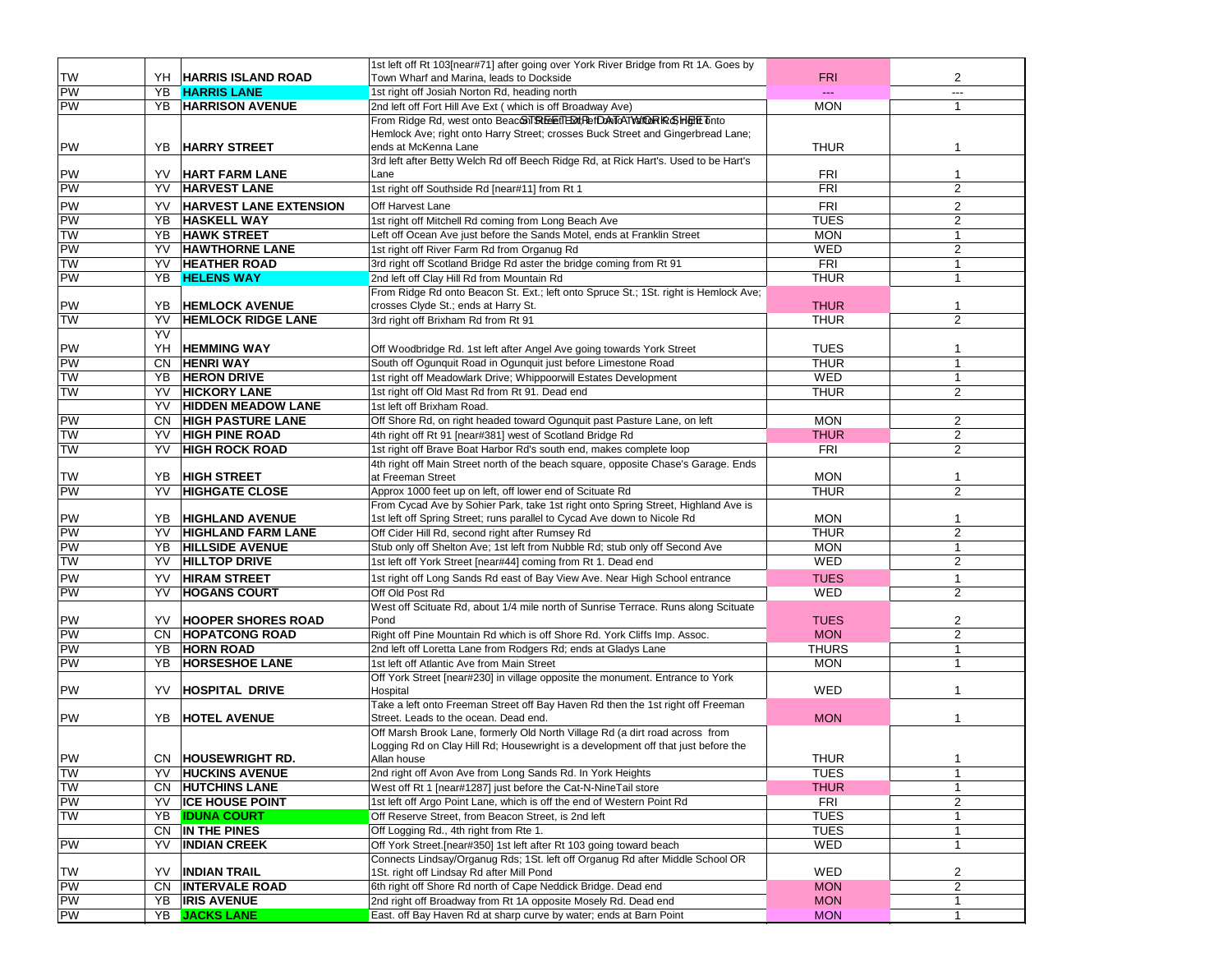| PW                    |           | YB JACKS WAY                               | Left off Ocean Breeze from Ridge Rd.                                                                                                        | TUES           | $\overline{2}$ |
|-----------------------|-----------|--------------------------------------------|---------------------------------------------------------------------------------------------------------------------------------------------|----------------|----------------|
| PW<br>PW              |           | <b>JADE LANE</b>                           | 2nd right off Pine Hill Rd after Ledge View Lane                                                                                            | <b>THUR</b>    | $\mathbf{1}$   |
|                       | YB        | <b>JAMIES WAY</b>                          | 1st left off Cardinal Lane                                                                                                                  | <b>THUR</b>    | 1              |
| <b>TW</b>             | YV        | <b>JEFFREY DRIVE</b>                       | 3rd right off Southside Rd [near#101] from Rt 1                                                                                             | <b>FRI</b>     | 2              |
| PW                    | YV        | <b>JENNIFER LANE</b>                       | Off Rte 1, beside Wild Willy's Restarder DIR. DATA WORK SHEET                                                                               | <b>THUR</b>    | $\mathbf{1}$   |
|                       |           |                                            | From Ridge Rd, onto Gross Ave, left onto Yorkeholme Way, then right onto Jerimiah                                                           |                |                |
| PW                    | YB.       | <b>JEREMIAH LANE</b>                       | Lane, runs short length to deadend at swamp                                                                                                 | <b>TUES</b>    | 2              |
|                       |           |                                            | From Rt 1 to Clark Road, immediate right on Steam Mill Road, follow straight by                                                             |                |                |
|                       |           |                                            | intersection of Key Way. Also can be accessed from Key Way, off Rt 1 near #1145                                                             |                |                |
| PW                    |           | <b>CN JESSIE GIBSON WAY</b>                | Rt 1                                                                                                                                        | <b>THUR</b>    | 1              |
| PW                    | YV        | <b>JEWEL LANE</b>                          | Right off Raydon Rd, near #21                                                                                                               | <b>WED</b>     | $\overline{2}$ |
| <b>PW</b>             | YB        | <b>JO LENES WAY</b>                        | Left off Long Sands Rd after Garrison Ave before intersection of Long Beach                                                                 | <b>TUES</b>    | $\overline{2}$ |
|                       | <b>YB</b> |                                            |                                                                                                                                             |                |                |
|                       |           |                                            |                                                                                                                                             |                |                |
| PW                    | CN        | <b>JOEL LANE</b>                           | 1st right off Pine Hill South coming off Pine Hill Rd                                                                                       | <b>THUR</b>    | -1             |
|                       |           | <b>JOHNNYS WAY</b>                         | 1st left off Clay Hill Rd from Mountain Rd                                                                                                  | <b>THUR</b>    | $\mathbf{1}$   |
|                       |           |                                            |                                                                                                                                             |                |                |
| PW                    |           | <b>CN JOHNSON LANE</b>                     | From Clay Hill Road to North Village Rd, approx 1.6 miles up on the right near #66                                                          | <b>THUR</b>    | 1              |
| PW                    | YV        | <b>JONES LANE</b>                          | Left off Weil Lane coming from Linscott Road North                                                                                          | <b>THUR</b>    | $\overline{c}$ |
| PW                    | YB        | <b>JORDANS PATH</b>                        | <b>Right off Turner Drive</b>                                                                                                               | <b>THUR</b>    | $\mathbf{1}$   |
|                       |           |                                            | Off Pine St.; 2nd right from Ridge Rd; passes end of Surfore St.; runs toward                                                               |                |                |
|                       |           |                                            | Midnight Dr. but does not connect; stub only on left off Pine St.; 3rd part. of road is                                                     |                |                |
| PW                    | YB        | <b>JOROLL ROAD</b>                         | stub off Maple St does not connect with section of left off Pine St.                                                                        | <b>TUES</b>    |                |
|                       |           |                                            | Off Mountain road; from Rt. 1 on right before 95 overpass; across from Sewall's                                                             |                |                |
| PW                    | CN.       | <b>JOSIAH CURRIER LANE</b>                 | past.ure Rd                                                                                                                                 | <b>THUR</b>    | $\mathbf{1}$   |
|                       |           |                                            |                                                                                                                                             |                |                |
| <b>TW</b>             | CN.       | <b>JOSIAH NORTON ROAD</b>                  | Northwest. off Clay Hill Rd near jct. Greenleaf Parsons Rd; ends at Ogunquit Rd                                                             | <b>THUR</b>    | $\mathbf{1}$   |
| PW                    | YV        | <b>JUNGLE ROAD</b>                         | east. off Raynes Neck Rd; 2nd left after Godfrey Cove Rd.                                                                                   | <b>FRI</b>     | 2              |
|                       |           |                                            | East off Shore Road, just south of Ogunquit town line. No houses in York are on this                                                        |                |                |
| PW                    |           | <b>CN JUNIPER LANE</b>                     | road.                                                                                                                                       | ---            | ---            |
| PW                    | YB        | <b>JUNIPER PARK LANE</b>                   | Off Ridge Rd; [near#248] near Styles Lane which is south of Beacon Street                                                                   | <b>TUES</b>    | 2              |
| PW                    | YV        | <b>JUNKINS LANE</b>                        | Right off Linscott Road South; old woods road                                                                                               | $\overline{a}$ | $---$          |
|                       |           |                                            | West off Long Beach Ave., [near#274] near Beacon St.; this section dead ends; 2nd                                                           |                |                |
|                       |           |                                            | half is off Ridge Rd between Beacon/Mitchell Rds; this section AKA Juniper Park                                                             |                |                |
| PW                    | YB        | <b>JUNIPER ROAD</b>                        | Lane.                                                                                                                                       | <b>TUES</b>    | $\overline{2}$ |
| PW                    | YB        | <b>JUSTIN CIRCLE</b>                       | Off Ridge Rd., first right coming from Railroad Ave.                                                                                        | <b>TUES</b>    | 2              |
|                       |           |                                            | Off Tarton Rd; from Scotland Bridge Rd; west onto Malcom Rd; left onto Tarton Rd;                                                           |                |                |
| <b>TW</b>             | YV        | <b>KEITH ROAD</b>                          | right onto Keith Rd                                                                                                                         | <b>FRI</b>     |                |
| PW                    |           |                                            |                                                                                                                                             |                |                |
|                       |           |                                            |                                                                                                                                             |                | $\mathbf{1}$   |
|                       | YV        | <b>KELLEY LANE</b>                         | Off York Street. [near#88]1st right after Raydon Road going toward Rt 1.                                                                    | <b>WED</b>     | $\overline{2}$ |
| <b>TW</b>             | YB        | <b>KENDALL ROAD</b>                        | North off Broadway; 5th left from Rt. 1A; ends at Ocean Ave.                                                                                | <b>MON</b>     | $\mathbf{1}$   |
| PW                    | YB        | <b>KERRY ROAD</b>                          | Off Webber Rd; 1St. left from Long Beach Ave.                                                                                               | <b>TUES</b>    | 2              |
| <b>TW</b>             | YB        | <b>KESTREL CIRCLE</b>                      | Last left off Meadowlark Drive; Whippoorwill Estates Development                                                                            | <b>WED</b>     | $\mathbf{1}$   |
| PW                    | CN        | <b>KEY WAY</b>                             | Off Rt. 1; on right side of Rt. 1 north; south of Clark Rd                                                                                  | <b>THUR</b>    | $\mathbf{1}$   |
| PW                    | YB        | <b>KIDDIE CORNER LANE</b>                  | 1st right off Juniper Rd from Long Beach Ave                                                                                                | <b>TUES</b>    | $\overline{1}$ |
| <b>TW</b>             | YV        | <b>KIMBALL FARM LANE</b>                   | Off Beach Ridge Road, 1st. right over the overpass from Rt. 1                                                                               | <b>FRI</b>     | $\mathbf{1}$   |
| PW                    | YV        | <b>KINGS ROAD</b>                          | Off Lock Lane; 1St. right; makes complete loop & rejoins road at exit place                                                                 | <b>FRI</b>     | 2              |
|                       |           |                                            | North off Rt. 91; [near# 341] app. 1 mile west. of Scotland Bridge Road; Herb Farm                                                          |                |                |
| TW                    | YV        | <b>KINGSBURY LANE</b>                      | on this road, Dead end.                                                                                                                     | <b>THUR</b>    | $\overline{2}$ |
|                       | YB        |                                            |                                                                                                                                             |                |                |
|                       | CN        | <b>KNIGHT LANE</b>                         | Off Pine Hill Rd. from Rt 1, just before Pinehill South                                                                                     | <b>THUR</b>    | 1              |
| PW                    |           |                                            | Off Josiah Norton Rd; 2nd left coming from Ogunquit Road                                                                                    | THUR           | 1              |
|                       | CN        | YB   LAILA LANE<br><b>LAKE CAROLYN WAY</b> | Off Shore Rd up by Lake Caroline                                                                                                            | <b>MON</b>     | 2              |
| $\frac{PW}{PW}$       | YV        | <b>LAKE RICHIE WAY</b>                     |                                                                                                                                             |                |                |
| PW                    |           |                                            | Off Gardner's Crossing (which is off Raynes Neck Rd)                                                                                        | <b>FRI</b>     | 2              |
| PW                    | YV        | <b>LARSON LANE</b>                         | First right off US Rte 1after Beech Ridge Rd heading south                                                                                  | <b>THUR</b>    | $\overline{c}$ |
| $\frac{1}{\text{PW}}$ | YB        | <b>LAUREL LANE</b>                         | Off Church Street Ext; 1st left from Nubble Rd                                                                                              | <b>MON</b>     | $\mathbf 1$    |
| PW                    | YB        | <b>LAWRIE AVENUE</b>                       | East off Shore Rd; near Cape Neddick Campground                                                                                             | <b>MON</b>     | 2              |
| <b>TW</b>             | YV        | <b>LEAVITT FARM LANE</b>                   | Off Brixham Rd; 1st. right from Rt. 91                                                                                                      | <b>THUR</b>    | $\overline{2}$ |
| PW                    | CN        | <b>LEDGE PASTURE LN</b>                    | East off Shore Rd; 2nd left south of Ogunquit town line                                                                                     | <b>MON</b>     | $\overline{2}$ |
| PW                    | YB        | <b>LEDGE STREET</b>                        | 2nd right off Railroad Ave Ext. from Beach Ball Field.                                                                                      | <b>TUES</b>    | $\overline{2}$ |
| PW                    |           | CN LEDGE VIEW LANE                         | Off Pine Hill Road, up beyond the quarry on the east side of Pine Hill Road (was<br>Lady Slipper Lane for 911 until changed by the process) | <b>THUR</b>    | $\mathbf{1}$   |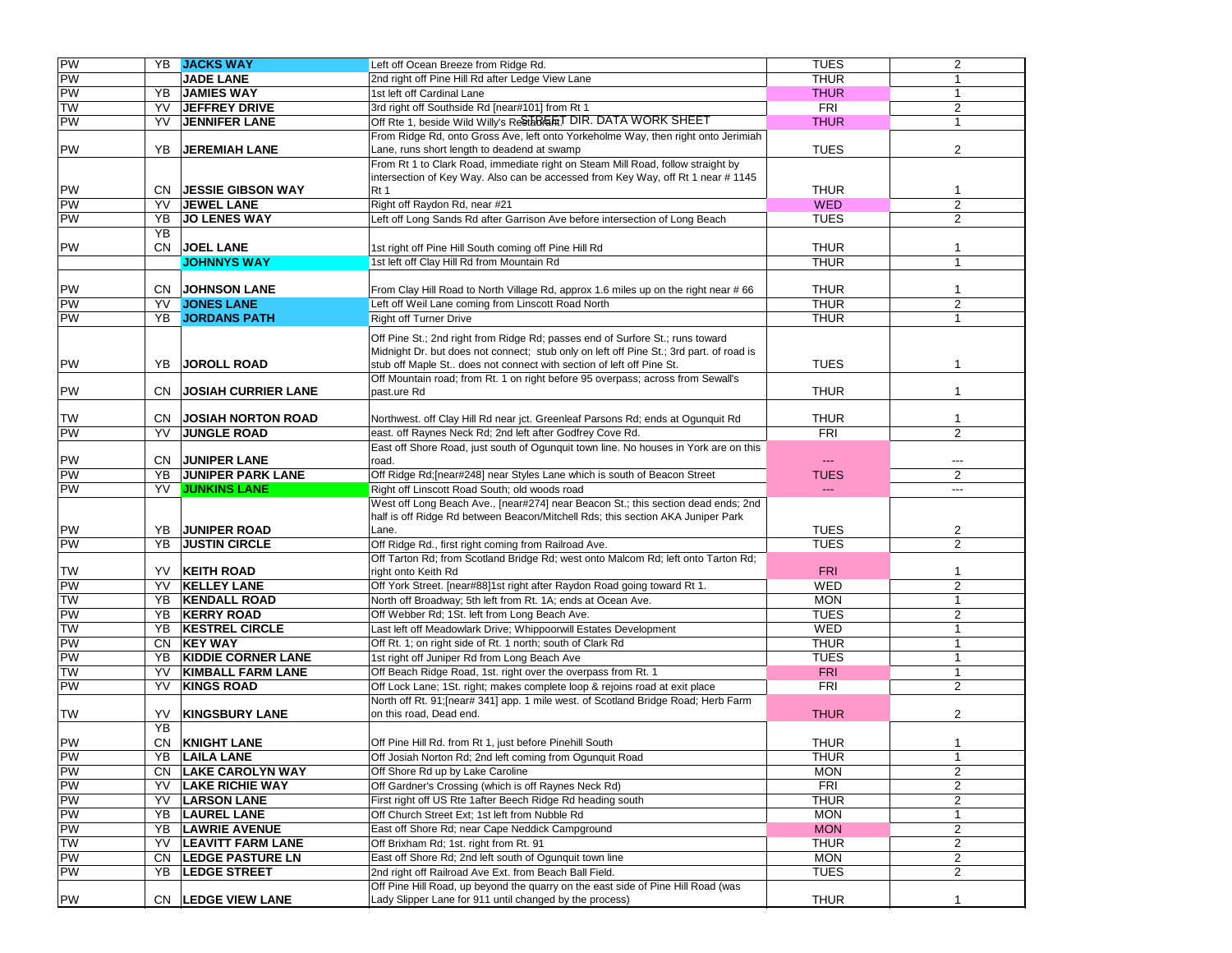| PW        | YV        | <b>LEDGES DRIVE</b>              | First right off Witchtrot Rd. The Ledges Golf Course is the only thing on this road                 | <b>THUR</b> | 2                       |
|-----------|-----------|----------------------------------|-----------------------------------------------------------------------------------------------------|-------------|-------------------------|
| PW        | YV        | <b>LEDGEWOOD DRIVE</b>           | West off Rt. 103, [near#287] near southern jct. of Brave Boat Harbor Rd;                            | <b>FRI</b>  | $\overline{2}$          |
|           |           |                                  | Off Ledgewood Drive off Rt 103 beyond Brave Boat Harbor Road, about 1/2 way                         |             |                         |
| PW        | YV        | <b>LEDGEWOOD FARM LANE</b>       | down on left near #31/35 Ledge\&DREET DIR. DATA WORK SHEET                                          | FRI         | 2                       |
| PW        | YV        | <b>LEE COURT</b>                 | Off Caincrest Rd., first left.                                                                      | <b>THUR</b> | $\mathbf{1}$            |
| PW        | YB        | <b>LEISURE LANE</b>              | From Rt 91 to Gowen Lane (west of Pudding Ln) southerly to Abbotts cottage.                         | <b>THUR</b> | $\overline{c}$          |
| PW        | YB        | <b>LEONA LANE</b>                | Off Rogers Rd; 1st. left from Rt. 1                                                                 | <b>THUR</b> | $\mathbf{1}$            |
|           | YB        |                                  |                                                                                                     |             |                         |
| PW        | <b>CN</b> | <b>LIBBY LANE</b>                | 1st left off Logging Rd from Rt 1                                                                   | <b>THUR</b> | $\mathbf{1}$            |
| PW        | YB        | <b>LIGHTHOUSE WATCH</b>          | East off Nubble Rd by Brown's ice cream.                                                            | <b>MON</b>  | $\mathbf{1}$            |
|           |           |                                  | The name for the short stretch of Rt. 103 from York St. [near#348] to Barrell Ln area;              |             |                         |
| TW        |           | YH   LILAC LANE                  | town road.                                                                                          | <b>WED</b>  | 1                       |
| PW        | YV        | <b>LILS ALLEY</b>                | Off New Boston Rd; 2nd. left from Rt. 91; private road                                              | <b>THUR</b> | 2                       |
| PW        | <b>CN</b> | <b>LIMESTONE ROAD</b>            | South off Ogunquit Road in Ogunquit just past Henri Way                                             | <b>THUR</b> | $\mathbf{1}$            |
|           |           |                                  | 2nd right off Organug Lane which is off Organug Road; private road across from                      |             |                         |
| PW        | YV        | <b>LINDEN LANE</b>               | Middle School.                                                                                      | WED         | 2                       |
|           |           |                                  | South off York St. [near#180]opposite Town Hall; meets Organug Rd by Sewell's                       |             |                         |
| TW        | YV        | <b>LINDSAY ROAD</b>              | <b>Bridge</b>                                                                                       | WED         | $\overline{2}$          |
|           |           |                                  | Off York Street (Rt 1A)[near#450] near York Harbor Post Office, opposite Simpson                    |             |                         |
| PW        | YH        | <b>LINNEA LANE</b>               | Lane.                                                                                               | <b>WED</b>  | $\mathbf{1}$            |
|           |           |                                  | Off Mill Lane; 1 mile from Rt. 91 on the right; runs to the back of the Bell Marsh Road             |             |                         |
| PW        | YV        | <b>LINSCOTT ROAD</b>             | dirt rd.                                                                                            | <b>THUR</b> | $\overline{2}$          |
| PW        | YV        | <b>LINSCOTT ROAD NORTH</b>       | Off Mill Lane; 1 mile from Rt. 91 on the right; runs to the back of the Bell Marsh Road<br>dirt rd. | <b>THUR</b> | 2                       |
|           |           |                                  |                                                                                                     |             |                         |
|           | YV.       | <b>LINSCOTT ROAD SOUTH</b>       | Off Kingsbury Lane; .4 mile from Rt. 91, ends just pass the KWD pipeline, dirt road                 | <b>THUR</b> | $\overline{2}$          |
| PW        | YV        | <b>LITTLE HARBOR ROAD</b>        | From York St., 1st right off Woodbridge Rd.                                                         | <b>TUES</b> | $\mathbf{1}$            |
| <b>TW</b> | YV        | <b>LITTLE RIVER DRIVE</b>        | Off Fieldstone Estates Rd; 1St. right from Rt. 1                                                    | <b>THUR</b> | $\overline{1}$          |
| TW        | YV        | <b>LOBSTER COVE ROAD</b>         | East off Long Sands Rd; 2nd right east. of jct. Ridge Rd; Dead end.                                 | <b>TUES</b> | $\mathbf{1}$            |
|           |           | <b>LOBSTER COVE ROAD</b>         | east. off York St(Rt. 1A), [near#664] almost. opposite Eureka Ave.; 1St. left south of              |             |                         |
| PW        | YH        | <b>EXTENSION</b>                 | Long Sands Beach                                                                                    | <b>TUES</b> | 1                       |
| PW        | YV        | <b>LOCK LANE</b>                 | 1st. left off Godfrey Cove Rd; road has loop on end, dirt rd.                                       | <b>FRI</b>  | $\overline{2}$          |
| PW        | YV        | <b>LOCKWOOD DRIVE</b>            | Off BraveBoat Harbor Rd, 1st right from Seabury Rd, 103                                             | FRI         | $\overline{2}$          |
| TW        | <b>CN</b> | <b>LOGGING ROAD</b>              | West off Rt 1 [near#1454] near Eldredge Fly Shop; runs to Clay Hill Rd                              | <b>THUR</b> | $\mathbf{1}$            |
|           |           |                                  | Right off Cape Neddick Rd prior to intersection w/ Shore Rd or 1st left north of                    |             |                         |
| PW        | YB        | <b>LOIS LANE</b>                 | junction of Shore Rd                                                                                | <b>MON</b>  | $\overline{2}$          |
| TW        | <b>YB</b> | <b>LONG BEACH AVENUE</b>         | Section of Rt. 1A from jct. Long Sands Rd to jct. Ocean Ave.                                        | <b>TUES</b> | $\overline{2}$          |
|           |           |                                  | Left off River Meadow Lane (which is off Southside Rd which is accross from                         |             |                         |
| PW        | YV        | <b>LONG COVE ROAD</b>            | Woodside Meadows.                                                                                   | FRI         | $\overline{\mathbf{c}}$ |
| PW        | YV        | <b>LONG NECK MARSH ROAD</b>      | South off Cider Hill Rd, just befroe intersection of Birch Hill Rd and Mill Lane                    | <b>THUR</b> | $\overline{2}$          |
|           |           |                                  | Off York St. [near#196] in village square by monument; ends at Long Beach Ave;                      |             |                         |
| TW        | YV        | <b>LONG SANDS ROAD</b>           | York St intersection or 800 York St.                                                                | <b>TUES</b> | 1                       |
| PW        | <b>CN</b> | <b>LOOP ROAD</b>                 | Off Adams Rd, which is off Intervale Rd, loops to Ossippee Rd                                       | <b>MON</b>  | $\sqrt{2}$              |
| PW        | YB        | <b>LORETTA LANE</b>              | Off Rogers Rd; 1st. right from Ridge Rd                                                             | <b>THUR</b> | $\mathbf{1}$            |
|           | <b>YB</b> |                                  |                                                                                                     |             |                         |
| PW        | <b>CN</b> | <b>LORRAINE DRIVE</b>            | Off River Road near #82                                                                             | <b>TUES</b> | 2                       |
| PW        | YV        | <b>LOVING KINDNESS WAY</b>       | Access road to York Hospital off of Lindsay Road                                                    |             |                         |
| PW        | YB        | <b>LUCAS FARM ROAD</b>           | First right off Trafton Rd coming from Rogers Rd. Dead end.                                         | <b>THUR</b> | 1                       |
| PW        |           | YB LUSCIOUS LANE                 | 1st left off Steam Mill Lane                                                                        | <b>THUR</b> | 1                       |
| PW        |           | <b>LYDSTON WAY</b>               | 2nd left off Mountain Road heading toward the mountain                                              | <b>THUR</b> | $\mathbf{1}$            |
| PW        | CN        | <b>LYMAN STAPLES WAY</b>         | 2nd right off Pine Hill South coming from Pine Hill Rd                                              | <b>THUR</b> | $\mathbf{1}$            |
|           |           |                                  | Off Pine Mountain Rd; off Shore Rd; last. right on Pine Mountain Rd after Sylvan                    |             |                         |
| PW        | CN.       | <b>MACOPIN ROAD</b>              | Circuit                                                                                             | <b>MON</b>  | 2                       |
| PW        | YB        | <b>MADELINE LANE</b>             | Left off Turner Drive                                                                               | <b>THUR</b> | -1                      |
|           |           |                                  |                                                                                                     |             |                         |
| TW        |           | <b>MAIN STREET</b>               | Starts at York Beach square; ends at jct. Shore Rd, also (Rt. 1A) North Main Street;                | <b>MON</b>  |                         |
|           | YB        |                                  | South Main Street is section from Long Beach Ave. beginning at Ocean Ave.                           |             | 1                       |
| PW        | YV        | <b>MAINELY YORK TRAILER PARK</b> | Off Tall Pines Lane, which is off Rte 1 near Wild Willys                                            | <b>THUR</b> | $\mathbf{1}$            |
|           |           |                                  | Off Scotland Bridge Rd; 2nd right from Rt. 91; connection to Beech Ridge Rd not                     |             |                         |
| TW        | YV        | <b>MAJOR MCINTIRE ROAD</b>       | complete; first. is part. known as Major McIntire Rd.                                               | <b>FRI</b>  | 1                       |
| TW        | YV        | <b>MALCOLM ROAD</b>              | West off Scotland Bridge Rd; 3rd right after bridge from Rt. 91                                     | <b>FRI</b>  | $\mathbf{1}$            |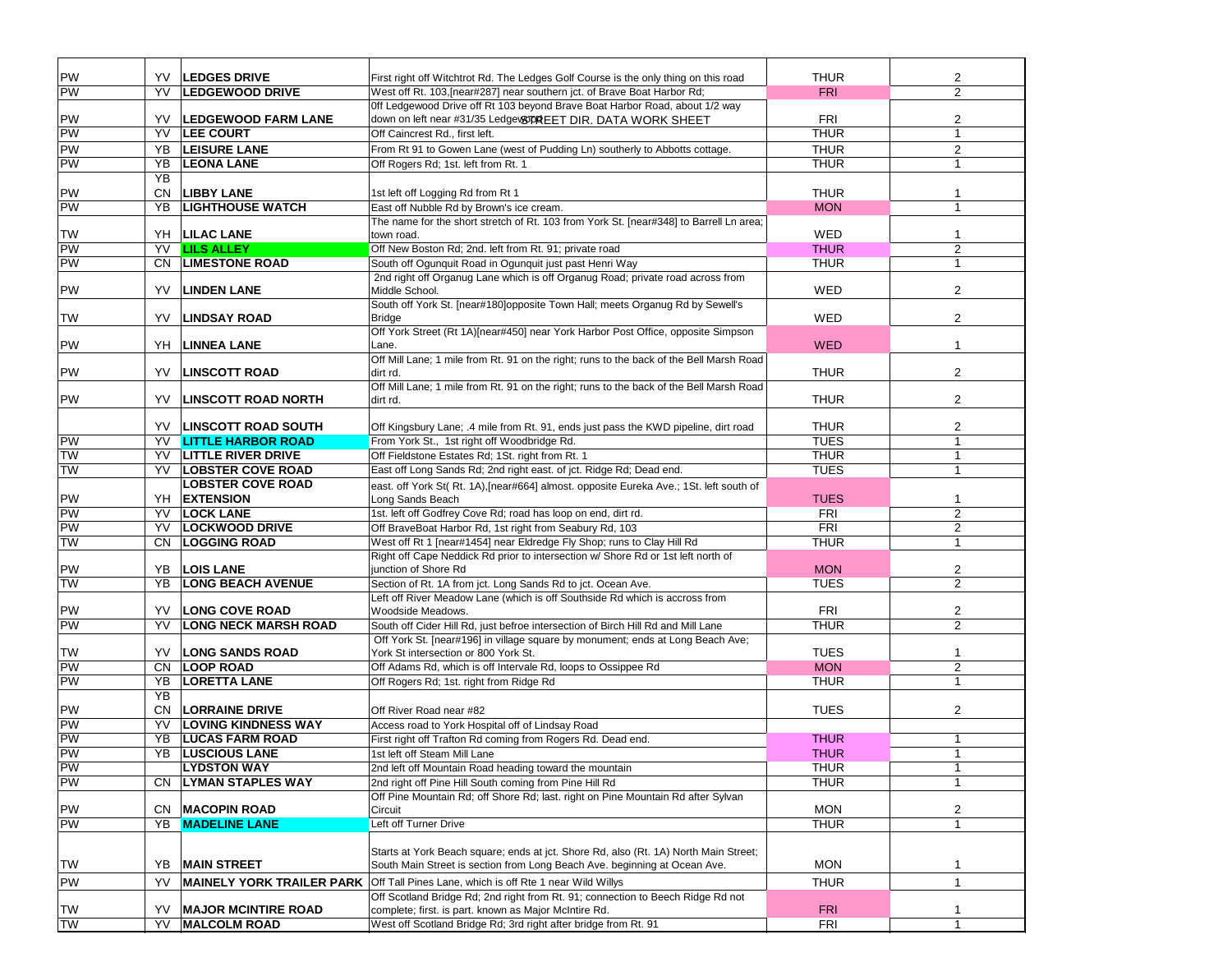|                 |           |                                                 | Left off Winterbrook Drive from Organug Rd; road now continues past the cul-de-sac                                                                                      |             |                |
|-----------------|-----------|-------------------------------------------------|-------------------------------------------------------------------------------------------------------------------------------------------------------------------------|-------------|----------------|
| <b>TW</b>       | YV        | <b>MALLARD DRIVE</b>                            | on left; leads into/out of a "traffic Circle", then ends at Flintrock Rd.                                                                                               | WED         | $\overline{2}$ |
| PW              | YB        | <b>MANISTEE WAY</b>                             | Off Pine Hill Rd, third right from US Rte 1                                                                                                                             |             |                |
|                 |           |                                                 | 3rd left off Ridge Rd [near#360] Son Rund The DealA; WOORKeSHOLGETs Rd; ends                                                                                            |             |                |
| PW              |           | YB   MAPLE STREET                               | at Railroad Ave Ext                                                                                                                                                     | <b>TUES</b> | 2              |
| PW              | YB        | <b>MARCIE WAY</b>                               | 1st right after I 95 overpass on Ogunquit Rd, heading north                                                                                                             | <b>THUR</b> | $\mathbf{1}$   |
| <b>TW</b>       | YB        | <b>MARIETTA AVENUE</b>                          | Southwest. off Ocean Ave., near jct. Ocean Ave. Ext.; ends at Broadway Ext.                                                                                             | <b>MON</b>  | $\mathbf 1$    |
|                 |           |                                                 | Upper section off Beacon St.; 1st. street on right from Ridge Rd; Ext. ends north to                                                                                    | <b>TUES</b> |                |
| PW<br><b>NL</b> | YB.<br>YV | <b>MARINER WAY</b><br><b>MARKET PLACE DRIVE</b> | Amherst, south to Cornish.                                                                                                                                              |             | 2              |
| <b>PW</b>       | CN        | <b>MARSH BROOK LANE</b>                         | First right heading south on Rte 1 after intersection of Cider Hill Rd.<br>Runs north off Clay Hill Rd, diagonally across from Logging Rd. Deadend                      | <b>THUR</b> | 1              |
|                 |           |                                                 | Off Branley Lane which runs east off Rt 1 just before Clark Rd. Going north on Rt 1                                                                                     |             |                |
| PW              |           | <b>CN MARTIN LANE</b>                           | Branley Lane is right behind Earl Shejen's (Dozer Man) house                                                                                                            | <b>THUR</b> | $\mathbf{1}$   |
| PW              | YB        | <b>MARY STREET</b>                              | 1st left off Ridge Rd [near#380] coming from the beach                                                                                                                  | <b>TUES</b> | $\overline{c}$ |
| <b>PW</b>       | YB        | <b>MARYCLIFF ROAD</b>                           | Off Third Ave.; 1St. left from Nubble Rd; ends at fourth Ave.                                                                                                           | <b>MON</b>  | $\mathbf{1}$   |
|                 |           |                                                 |                                                                                                                                                                         |             |                |
|                 |           |                                                 |                                                                                                                                                                         |             |                |
| TW              | YV        | <b>MCINTIRE LANE</b>                            | west. off Birch Hill Rd, just. south of David drive; 3rd right from Rt. 91.                                                                                             | <b>FRI</b>  |                |
| <b>TW</b>       | YV        | <b>MCINTIRE ROAD</b>                            |                                                                                                                                                                         |             | $\mathbf{1}$   |
| PW              | YB        | <b>MCKENNA COURT</b>                            | off Beach Ridge Road, at sharp corner, after #161                                                                                                                       | <b>FRI</b>  | $\overline{1}$ |
|                 |           |                                                 | North off McKenna Lane<br>Off Trafton Street; from Ridge Rd onto Beacon Street Ext; right onto Trafton Street;                                                          | <b>THUR</b> |                |
| PW              | YB        | <b>MCKENNA LANE</b>                             | McKenna Lane is 3rd left; ends at Harry Street                                                                                                                          | <b>THUR</b> |                |
|                 |           |                                                 | Left off High Street; coming in from Main Street in York Beach, 3rd left on the bend                                                                                    |             |                |
| <b>PW</b>       | YB        | <b>MCLAY LANE</b>                               | in the road, just before you get to Freeman Street                                                                                                                      | <b>MON</b>  | $\mathbf{1}$   |
|                 |           |                                                 |                                                                                                                                                                         |             |                |
| <b>PW</b>       |           | <b>CN MEADOW ROAD</b>                           | East off Shore Rd; 1St. road north of Intervale Rd; ends at ocean; private road                                                                                         | <b>MON</b>  | $\overline{2}$ |
| PW              | YV        | <b>MEADOW VIEW LANE</b>                         | 1st right off Payne Rd from Rt 103                                                                                                                                      | <b>FRI</b>  | $\overline{2}$ |
|                 |           |                                                 | Off Rt. 1 [near#950] app. 1/2 mile north of Old Post Rd; Whippoorwill Estates                                                                                           |             |                |
| TW              | YB        | <b>MEADOWLARK DRIVE</b>                         | Development;                                                                                                                                                            | WED         |                |
| PW              | YV        | <b>MEETING HOUSE LANE</b>                       | Off Barrell Lane; first right from York St. (St. Christophers Church end)                                                                                               | <b>WED</b>  | $\mathbf{1}$   |
|                 |           |                                                 | Off High St.; 1St. right from Main St. (Rt. 1A); crosses Freeman St.; ends at Beach                                                                                     |             |                |
| TW/PW           | YB        | <b>MICELAN ROAD</b>                             | St.                                                                                                                                                                     | <b>MON</b>  | -1             |
| <b>TW</b>       | YV        | <b>MICHAEL DRIVE</b>                            | Off Scituate Rd almost opposite Highgate Close                                                                                                                          | <b>THUR</b> | $\overline{2}$ |
| <b>PW</b>       | YV        | <b>MIDDLE POND ROAD</b>                         | Off Scituate Rd. Leads directly to Scituate Pond and plane hanger                                                                                                       | <b>THUR</b> | 2              |
|                 |           |                                                 | From Nubble Rd, onto end of Cycad nearest. Broadway, then left onto Spring St.;                                                                                         |             |                |
| <b>PW</b>       | YB        | <b>MIDDLE STREET</b>                            | right onto MIDDLE St.; ends at Valley Rd.                                                                                                                               | <b>MON</b>  | $\mathbf{1}$   |
| <b>PW</b>       | YB        | <b>MIDNIGHT DRIVE</b>                           | 5th left off Ridge Road [near#331] coming from the beach; Dead end                                                                                                      | <b>TUES</b> | $\overline{2}$ |
| <b>NL</b>       | YV        | <b>MILBURY LANE</b>                             | Off Norwood Farms Rd; 1st. right from Rt. 1A; Dead end                                                                                                                  | <b>TUES</b> | $\mathbf{1}$   |
| <b>PW</b>       | YV        | <b>MILL DAM ROAD</b>                            | East off Lindsay Rd near Marshall's Store; Last. left before Sewall's Bridge.                                                                                           | <b>WED</b>  | 2              |
|                 |           |                                                 | North off Rt. 91 [near#433] at jct. Birch Hill Rd; becomes Bell Marsh Rd at end of                                                                                      |             |                |
| <b>TW</b>       | YV        | <b>MILL LANE</b>                                | tarred section; runs to S. Berwick line.                                                                                                                                | <b>THUR</b> | 2              |
| <b>PW</b>       | YV        | <b>MILL POND LANE</b>                           | Off Indian Trail; on right from Lindsay Rd; half way between Lindsay Rd and<br>Organug Rd.                                                                              | WED         | $\mathbf 1$    |
| PW              | YV        | <b>MILL RIDGE FARM LANE</b>                     | Off Rt 1[near#855] across from the Finest Kind Fish Market                                                                                                              | <b>THUR</b> | $\mathbf{1}$   |
| PW              | YV        | <b>MIRICK WAY</b>                               | First right off Raydon Rd coming from York St. Dead end.                                                                                                                | WED         | 2              |
|                 |           |                                                 |                                                                                                                                                                         |             |                |
|                 |           |                                                 | Off Long Beach Avenue [near #271] and is (near Long Beach Motor Inn); 1st. right                                                                                        |             |                |
|                 |           |                                                 | north of Webber Rd. on Ridge Rd. [near#212] not maintained in from Long Beach                                                                                           |             |                |
| TW/PW           |           | YB MITCHELL ROAD                                | Ave. is private to pillars the town section from Ridge Rd is paved to the pillars.                                                                                      | <b>TUES</b> | 2              |
| PW              | YB        | <b>MOODY LANE</b>                               | Off Garrison Ave.; 1st. right from Webber Rd; dead ends.                                                                                                                | <b>TUES</b> | $\overline{2}$ |
| PW              | YV        | <b>MOORING DRIVE</b>                            | Off Bayview Ave.; 1st. right from Long Sands Rd.                                                                                                                        | <b>TUES</b> | 2              |
| PW              | CN        | <b>MORGAN WAY</b>                               | Off Ogunquit Rd; 1St. right after north Village Rd.                                                                                                                     | <b>THUR</b> | $\mathbf{1}$   |
|                 |           |                                                 |                                                                                                                                                                         |             |                |
|                 |           |                                                 | Off Long Beach Ave., [near#107] app. 1/4 mile south of Nubble Rd; at Railroad Ave.                                                                                      |             |                |
| PW              | YB        | <b>MORNINGSIDE DRIVE</b>                        | Ext., road makes app. 90 degree left turn, then runs like half horseshoe. Dead end                                                                                      | <b>TUES</b> | $\overline{c}$ |
| <b>TW</b>       | YB        | <b>MOSELEY ROAD</b>                             | North off Broadway; 3rd left from Rt. 1A; ends at Ocean Ave. Ext.                                                                                                       | <b>MON</b>  | $\mathbf{1}$   |
|                 |           |                                                 |                                                                                                                                                                         |             |                |
| <b>TW</b>       | CN.       | <b>MOULTON FARM LANE</b>                        | Northwest off Clay Hill Rd, just south of junction of Greeleaf Parsons Rd. Deadend<br>North off York St. (Rt. 1A);[near#308] 1st. left north of village square; ends at | <b>THUR</b> | $\mathbf{1}$   |
| <b>TW</b>       |           | YH   MOULTON LANE                               | Woodbridge Rd; is opposite St Christophers Church.                                                                                                                      | WED         | $\mathbf{1}$   |
|                 |           |                                                 |                                                                                                                                                                         |             |                |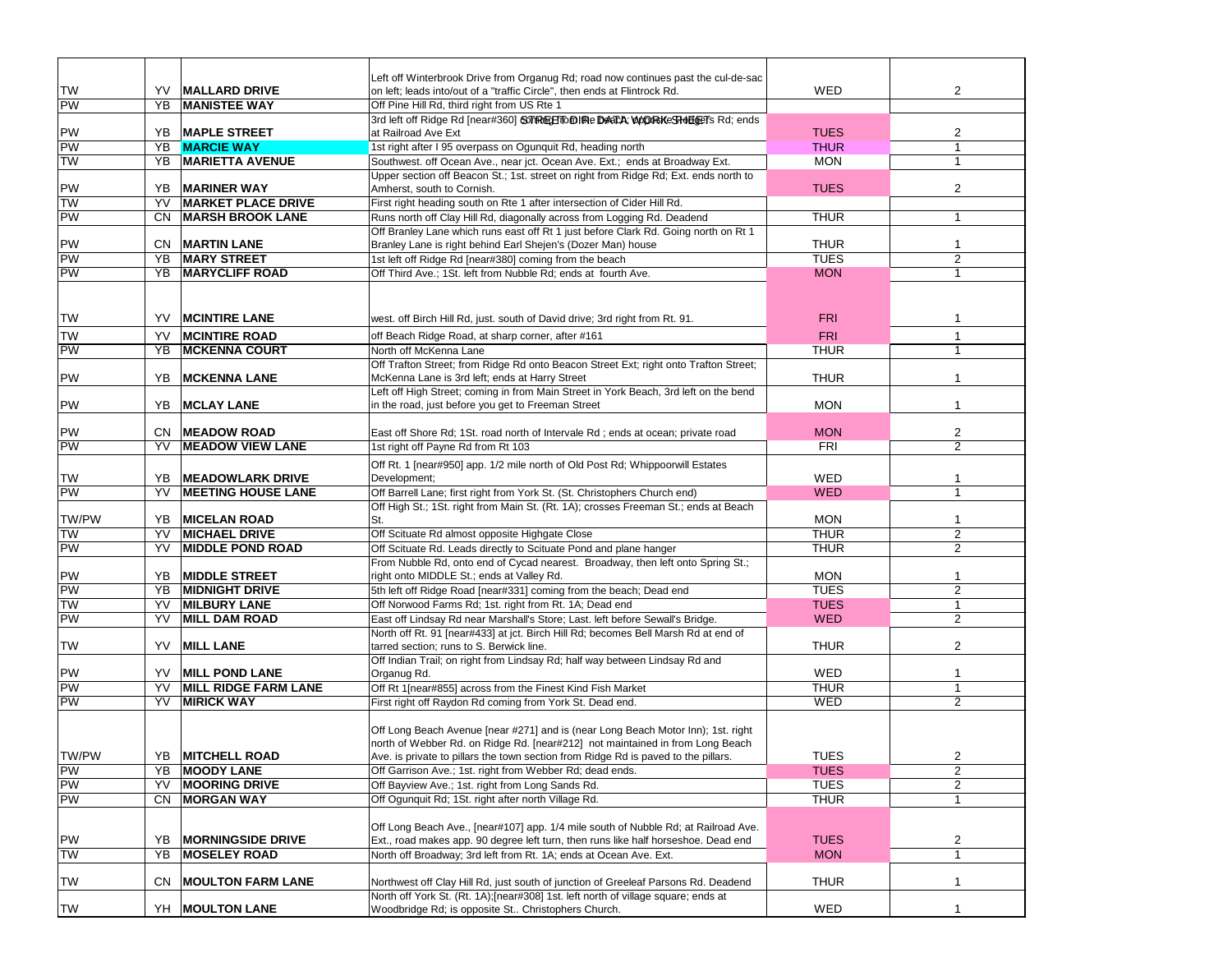|                        |           |                                | West off Rt. 1, just. north of River Rd jct.; runs over mountain to So Berwick line;                                 |                            |                |
|------------------------|-----------|--------------------------------|----------------------------------------------------------------------------------------------------------------------|----------------------------|----------------|
| <b>TW</b>              | CN.       | <b>MOUNTAIN ROAD</b>           | town road (from Rt. 1 to dirt part on back side)                                                                     | <b>THUR</b>                |                |
|                        |           |                                | Off Mountain Rd after Old Mountain Rd opn the right before you get to the Center for                                 |                            |                |
| PW                     |           | <b>CN   MOUNTAIN VIEW LANE</b> | Wildlife                                                                                                             | <b>THUR</b>                | $\mathbf 1$    |
| <b>TW</b>              | YB        | <b>MT A ROAD</b>               | Off Mountain Rd; road to the surGTTREFERTEINBURDAGE MORK SHEET                                                       | <b>THUR</b>                | $\mathbf{1}$   |
| PW                     | YV        | <b>MY WAY</b>                  | Off Fall Mill Rd, just after going over the brook from Fall Mill Ext                                                 | <b>THUR</b>                | 2              |
| PW                     | YB        | <b>NATES WAY</b>               | 1st right off Logging Rd.                                                                                            | <b>THUR</b>                | $\mathbf{1}$   |
| <b>PW</b>              | CN.       | <b>NATHAN LANE</b>             | Off North Village Rd                                                                                                 | <b>THUR</b>                | $\mathbf{1}$   |
| <b>NL</b>              | YV        | <b>NETHERBY LANE</b>           | 1st right off Sunrise Terrace                                                                                        | <b>THUR</b>                | 2              |
|                        |           |                                | North off Rt. 91, [near#167] app. 1 1/2 miles from Rt. 1; leads to Kittery Water Dept.                               |                            |                |
| <b>PW</b><br><b>PW</b> | YV        | <b>NEW BOSTON ROAD</b>         | Plant.                                                                                                               | <b>THUR</b>                | 2              |
|                        | YV        | <b>NEW MILL CREEK</b>          | First right off Ferry Lane North                                                                                     | <b>THUR</b><br><b>THUR</b> | $\mathbf 1$    |
| <b>NL</b>              | YV        | <b>NEW TOWN ROAD</b>           | West off Rt. 1; [near#646] 1St. road north of Spur Rd; ends at turnpike.                                             |                            | 1              |
| <b>TW</b>              | YB.       | <b>NEWPORT AVENUE</b>          | West off Freeman St.; 6th left from Main St. (Rt. 1A); is between Belmont/Norwood<br>Ave's                           | <b>MON</b>                 | -1             |
| PW                     | YB        | <b>NICOLE ROAD</b>             | Off Church St. Ext.; 2nd left from Rt. 1A; ends at Cycad Ave.                                                        | <b>MON</b>                 | -1             |
| TW/PW                  | YB        | <b>NIGHTHAWK DRIVE</b>         | Off Chickadee Dr; 2nd left. Whippoorwill Estates Development;                                                        | <b>WED</b>                 | $\mathbf{1}$   |
| PW                     | YB        | <b>NONANTUM TRAIL</b>          | First left off North Spring Rd.                                                                                      | <b>MON</b>                 | $\overline{c}$ |
| <b>PW</b>              | YB        | <b>NONESUCH ROAD</b>           | 4th left off Church Street Ext from Rt 1 A                                                                           | <b>MON</b>                 | $\mathbf{1}$   |
|                        |           |                                | From Shore Rd; west onto East Lake Circuit; North Spring Rd makes a loop back to                                     |                            |                |
| <b>PW</b>              | CN.       | <b>NORTH SPRING ROAD</b>       | <b>East Lake Circuit</b>                                                                                             | <b>MON</b>                 | $\overline{2}$ |
| <b>NL</b>              | YV        | <b>NORTH STREET</b>            | Off PlaiSt.ed Rd; 3rd (and last.) left from Rt. 1; Dead end.                                                         | <b>THUR</b>                | 1              |
|                        |           |                                | North off Clay Hill Rd; 1St. right west. of turnpike; parallels turnpike north, then turns                           |                            |                |
| <b>TW</b>              | CN.       | <b>NORTH VILLAGE ROAD</b>      | NW & ends at Berwick Rd.                                                                                             | <b>THUR</b>                | 1              |
| PW                     | CN.       | <b>NORTHWOOD LANE</b>          | Off Clay Hill Rd                                                                                                     | <b>THUR</b>                | $\mathbf{1}$   |
| <b>NL</b>              | YB        | <b>NORTON AVENUE</b>           | 8th left off Ridge Rd, [near#310] coming from the beach, ends at Acorn.                                              | <b>TUES</b>                | $\overline{c}$ |
| <b>PW</b>              | YB        | <b>NORTON AVENUE EXTENSION</b> | West off Ridge Rd, [near#310] opposite Norton Ave.; ends at Spruce St.                                               | <b>THUR</b>                | $\mathbf{1}$   |
| <b>NL</b>              | YB        | <b>NORWOOD AVENUE</b>          | West.off Freeman St.; 1St. left after Newport Ave. from Rt. 1A (Main St.).                                           | <b>MON</b>                 | $\mathbf{1}$   |
| <b>PW</b>              | YH        | <b>NORWOOD CIRCLE</b>          | Off York St. (1A) [near#590] which is north of Norwood Farms Rd.                                                     | <b>TUES</b>                | 1              |
|                        |           |                                | East off Rt. 1A (York St.), [near#560] just. north of jct. Woodbridge Rd; ends at                                    |                            |                |
| TW                     | YH        | <b>NORWOOD FARMS ROAD</b>      | Roaring Rock Rd.                                                                                                     | <b>TUES</b>                |                |
| PW                     | YB        | <b>NUBBLE POINT</b>            | Goes toward the water off Broadway Ave at intersection of Nubble Rd                                                  | <b>MON</b>                 | $\mathbf{1}$   |
|                        |           |                                | East off Rt. 1A; [near#58] 1st right north of Long Sands Beach; encompasses south                                    |                            |                |
|                        |           |                                | side of Nubble area; runs past. the entrance to Sohier Park, ends at jct of                                          |                            |                |
| TW                     | YB        | <b>NUBBLE ROAD</b>             | Broadway.                                                                                                            | <b>MON</b>                 | -1             |
| PW                     | YB        | <b>NUBBLE ROAD EXT.</b>        | Paper road at the end of Nonesuch Rd.                                                                                | <b>MON</b>                 | $\mathbf{1}$   |
| <b>PW</b>              | YB        | <b>NUBBLE ROCKS</b>            | From Broadway Ave left off Nubble Road in the area of #261                                                           | <b>MON</b>                 | $\mathbf{1}$   |
|                        |           |                                |                                                                                                                      |                            |                |
| <b>PW</b>              |           | YB OAK HILL TRAIL              | Left at the end of Logging Road onto Clay Hill Road, first right onto Oak Hill Trail.                                | <b>THUR</b>                | 1              |
| <b>PW</b>              | <b>YV</b> | <b>OAK HOLLOW</b>              | Off Rt. 1 past Coastal Landscaping, before Rodgers Rd                                                                | <b>THUR</b>                | 1              |
| <b>PW</b>              | YV        | <b>OAK FOREST ROAD</b>         | First right off Fall Mill Road from Pudding Lane                                                                     | <b>THUR</b>                | $\overline{2}$ |
| <b>PW</b>              | YB.       | <b>OAK RIDGE TERRACE</b>       | First right off US Rte 1 after Pine Hill Rd, just before Dixon's Campground                                          | <b>THUR</b>                | $\overline{1}$ |
|                        |           |                                |                                                                                                                      |                            |                |
| <b>PW</b>              | YB        | <b>OAK STREET</b>              | Off Ridge Rd [near#365], 2nd left from Railroad Ave.; ends at Railroad Ave. Ext.                                     | <b>TUES</b>                | 2              |
| <b>TW</b>              | YB        | <b>OCEAN AVENUE</b>            | Section of Rt. 1A; from jct. of Willow St./Ocean Ave. Ext. to Railroad Ave.; runs in<br>front of short. Sands Beach. | <b>MON</b>                 | -1             |
|                        |           |                                | East from jct. Ocean Ave./Willow St.; ends at Kendall Rd; runs along north shore                                     |                            |                |
| TW                     | YB.       | <b>OCEAN AVENUE EXTENSION</b>  | side of Nubble area                                                                                                  | <b>MON</b>                 | 1              |
| PW                     | YB        | <b>OCEAN BREEZE</b>            | 6th left off Ridge Rd [near#325] from York Beach.                                                                    | <b>TUES</b>                | $\overline{c}$ |
| PW                     |           | CN OCEAN CIRCUIT DRIVE         | west. off Shore Rd, opposite Bayberry Ln near Phillips Cove; Dead end.                                               | <b>MON</b>                 | 2              |
| PW                     | CN.       | <b>OCEAN EDGE LANE</b>         | Off Bayberry Lane (which is off Shore Road)                                                                          | <b>MON</b>                 | $\overline{2}$ |
| PW                     | YB        | <b>OCEAN HOUSE WAY</b>         | First right off of Marietta Street. Acces to Ocean House townhouses                                                  | <b>MON</b>                 | $\mathbf{1}$   |
| PW                     | CN        | <b>OCEAN POND ROAD</b>         | Off Racoon Ridge which is off Pine Hill South (AKA Pitch Pine Road)                                                  | <b>THUR</b>                | 1              |
|                        |           |                                | From Long Sands Rd onto Bayview Ave.; right onto Mooring Ave.; right onto Surf                                       |                            |                |
| PW                     | YV        | <b>OCEAN VIEW DRIVE</b>        | Ave.; left onto Oceanview Dr.                                                                                        | <b>TUES</b>                | $\mathbf{1}$   |
|                        |           |                                |                                                                                                                      |                            |                |
|                        |           |                                | West off Long Beach Ave. [near#179] at area known as the "Triangle"; continues                                       |                            |                |
| <b>TW</b>              | YB        | <b>OCEANSIDE AVE</b>           | thru the intersection at Acorn Street as a dirt road and ends at a chain link fence.                                 | <b>TUES</b>                | 2              |
|                        |           |                                | Off both sides of Ridge Rd [near#300] app. 1 mile from Railroad Ave.; east. side is                                  |                            |                |
| <b>TW</b>              | YB        | <b>OCEANSIDE AVENUE EAST</b>   | dead end; west. side runs past. Spruce St. to Stone wall.                                                            | <b>THUR</b>                | 1              |
| PW                     | YB        | <b>OCEANSIDE AVENUE WEST</b>   | Runs west off Ridge Road [near#300] opposite Oceanside Ave East.                                                     | <b>THUR</b>                | $\mathbf{1}$   |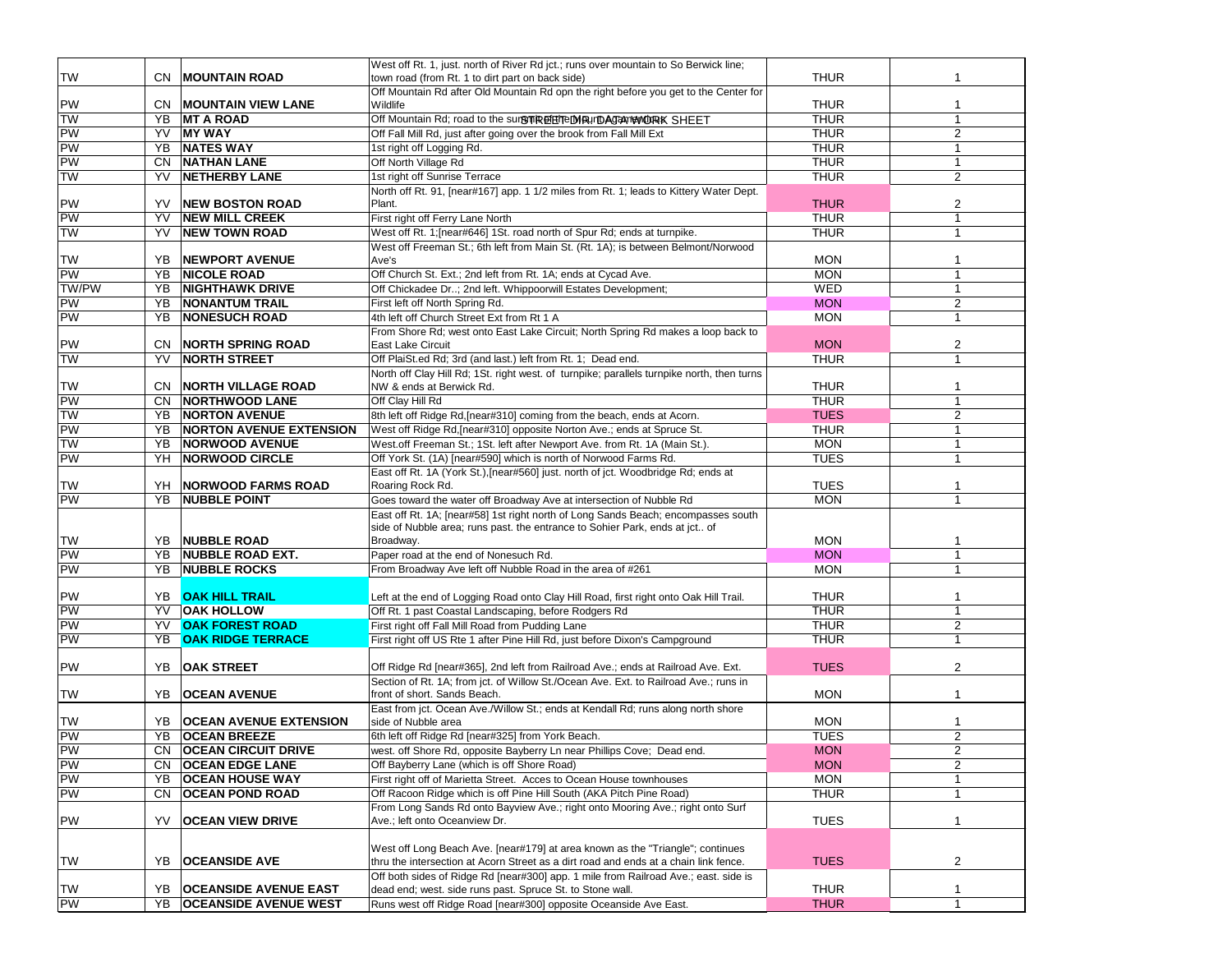| <b>TW</b> | CN        | <b>OGUNQUIT ROAD</b>          | Starts in OGUNQUIT off Rt. 1 in square; "dips" down into York, then runs into the<br>South Berwick area; town road part. way | <b>THUR</b> |                |
|-----------|-----------|-------------------------------|------------------------------------------------------------------------------------------------------------------------------|-------------|----------------|
|           |           |                               |                                                                                                                              |             |                |
|           |           |                               | Off Beech Ridge Rd; [near#108] 1St. left from Rt. 1; this is the old section of Beech                                        |             |                |
| TW        | YV        | <b>OLD BEECH RIDGE ROAD</b>   | Ridge that connected with Rt. 1 before road was changed.                                                                     | <b>FRI</b>  | 1              |
| PW        | YV        | <b>OLD BELLE MARSH ROAD</b>   | From Mill Lane to Linscott Road, Sirg Let T DIR. DATA WORK SHEET                                                             | <b>THUR</b> | $\overline{2}$ |
|           |           |                               | Off Chases Pond Rd; 1St. right from Spur Rd; has a section that leads down to York                                           |             |                |
| <b>TW</b> | YV        | <b>OLD CHASES POND ROAD</b>   | Toll area.                                                                                                                   | <b>THUR</b> | 2              |
| <b>TW</b> | <b>CN</b> | <b>OLD COUNTY ROAD</b>        | Off Shore Rd; 2nd left north of CN Bridge; ends at River Rd.                                                                 | <b>THUR</b> | $\overline{1}$ |
| <b>TW</b> | YV        | <b>OLD EAST SCITUATE ROAD</b> | Off Chases pond Rd; 4th right from Spur Rd                                                                                   | <b>THUR</b> | $\overline{2}$ |
| PW        | <b>CN</b> | <b>OLD FALLS ROAD</b>         | Off Moutain Rd; from Rt. 1 on left just after the power lines.                                                               | <b>THUR</b> | $\mathbf{1}$   |
|           |           |                               |                                                                                                                              |             |                |
| PW        | YV        | <b>OLD KINGS HIGHWAY</b>      | Off the end of Bell Marsh Road on the South Berwick end just over the York line                                              | <b>THUR</b> | 2              |
|           |           |                               | South off Rt. 91; [near#187] 4th left west. of turnpike; just. east. of Scotland Bridge                                      |             |                |
| TW        | YV        | <b>OLD MAST ROAD</b>          | Rd.                                                                                                                          | <b>THUR</b> | 2              |
|           |           |                               |                                                                                                                              |             |                |
| TW        | YV        | <b>OLD MCINTIRE ROAD</b>      | North off Rt. 91, [near#501] opposite Brixham Rd; town road to end of paved section                                          | <b>THUR</b> | $\overline{2}$ |
| <b>TW</b> | CN        | <b>OLD MOUNTAIN ROAD</b>      | North off Mountain Rd, app. 1/4 mile west. of Clay Hill Rd; Dead end.                                                        | <b>THUR</b> | 1              |
|           |           |                               | East off Rt. 1, [near#834] app. 1 1/2 miles north of York Corner; ends at Ridge Rd;                                          |             |                |
| TW        | YV        | <b>OLD POST ROAD</b>          | near jct. of Long Sands.                                                                                                     | WED         | 2              |
| PW        | <b>CN</b> | <b>OLD QUARRY ROAD</b>        | Right off Triple Oaks Road                                                                                                   | <b>THUR</b> | $\overline{1}$ |
| PW        | CN        | <b>OLD SALT LANE</b>          | East off Intervale Road, crosses Ossippee Road. Ends at ocean.                                                               | <b>MON</b>  | $\overline{c}$ |
| TW        | YV        | <b>OLD SEABURY ROAD</b>       | West off Seabury Rd {near#23]at top of Sewall's Hill; paved road; Dead end.                                                  | <b>FRI</b>  | $\overline{2}$ |
|           |           |                               |                                                                                                                              |             |                |
| PW        | YV        | <b>OLD SEWALL FARM</b>        | Off Seabury Rd, across from Dabney Lane which is near #63 Seabury Road                                                       | <b>FRI</b>  | 2              |
|           |           |                               | East off Rt. 1, [near#369] app. 1/2 mile south of York Corner; runs south to Dock Rd,                                        |             |                |
| TW        | YV        | <b>ORCHARD FARM RD</b>        | then branches to right, ends in cul-de-sac.                                                                                  | WED         | $\overline{2}$ |
| <b>TW</b> | YH        | <b>ORCHARD LANE</b>           | northwest. off York St.[near#456] opposite jct. of Harbor Beach Rd.                                                          | <b>WED</b>  |                |
|           |           |                               | West off Organug Rd, 2nd right from York St.; opposite Middle School; becomes                                                |             |                |
| <b>TW</b> | YV        | <b>ORGANUG LANE</b>           | River Farms Rd at bottom of hill.                                                                                            | WED         | $\overline{2}$ |
| <b>TW</b> | YV        | <b>ORGANUG ROAD</b>           | South off York St. [near#70] 2nd right from Rt. 1; ends at Sewall's Bridge.                                                  | <b>WED</b>  | $\overline{2}$ |
| <b>PW</b> | YB        | <b>ORIN LANE</b>              | South off the end of Styles Lane                                                                                             | <b>TUES</b> | 1              |
| <b>TW</b> | YB        | <b>OSPREY LANE</b>            | 2nd right off Meadowlark Drive; Whippoorwill Estates Development                                                             | WED         | $\mathbf{1}$   |
|           |           |                               | Southwest. off Adams Rd which is off Intervale Road; passes Old Salt Ln (which runs                                          |             |                |
| PW        | CN.       | <b>OSSIPEE ROAD</b>           | to ocean) then dead ends before reaching Intervale North.                                                                    | <b>MON</b>  | $\overline{2}$ |
| PW        | CN        | <b>OVERLAND AVENUE</b>        | Off Ocean Circuit Rd; 1St. right from Shore Rd; just. north of Lake Carolyn                                                  | <b>MON</b>  | 2              |
| PW        | YB        | <b>OVERLOOK WAY</b>           | 4th right off Freeman Street coming from Main Street                                                                         | <b>MON</b>  | $\mathbf{1}$   |
| TW        | YV        | <b>PARISH LANE</b>            | Off York St. [near#180] runs behind Town Hall and 1st Parish Church                                                          | <b>WED</b>  | 2              |
|           |           |                               | Off Intervale Rd (AKA Intervale Road North); 1st. left from Shore Rd; road is half                                           |             |                |
| PW        |           | CN <b>PARK CIRCLE</b>         | circle.                                                                                                                      | <b>MON</b>  | 2              |
|           |           |                               |                                                                                                                              |             |                |
| PW        | YH        | <b>PARKER STREET</b>          | South off Tabernacle Rd; last. right from Long Sands before Rt. 1A; Dead end.                                                | <b>TUES</b> |                |
| PW        |           | YB   PARLIN ROAD              | Off Church St. Ext.; 3rd left from Rt. 1A                                                                                    | <b>MON</b>  | $\overline{1}$ |
|           |           |                               | West off Rt. 1; [near#2] on south side of Line House restaurant; runs along York-                                            |             |                |
| PW        | YV        | <b>PARSONS LANE</b>           | Kittery town line.                                                                                                           | <b>FRI</b>  | $\overline{c}$ |
| PW        | CN        | <b>PASSAIC COURT</b>          | Off Passaic Road (Which is off Shore Road in Foresters Circuit area)                                                         | <b>MON</b>  | 2              |
|           |           |                               | York Cliff Development, from Shore Rd, west. onto Pine Mountain Rd; end of Pine                                              |             |                |
|           |           |                               | Mountain Rd; turn right onto MACOPIN Rd; ends at north end of Foresters Circuit;                                             |             |                |
| PW        | CN.       | <b>PASSAIC ROAD</b>           | off Lake Carolyn.                                                                                                            | <b>MON</b>  | 2              |
|           |           |                               | Off Shore Rd. almost into Ogunguit. The road is before High Pasture Lane on the                                              |             |                |
| <b>PW</b> |           | <b>CN PASTURE LANE</b>        | opposite side of Shore Rd. traveling North from York.                                                                        | <b>MON</b>  | $\overline{c}$ |
|           |           |                               | Off Scituate Rd, formerly Scituate Pond Rd; located half way between Middle Pond                                             |             |                |
|           |           |                               | Rd and Sunrise Terr it goes to the water at Scituate Pond; by the James Freeman                                              |             |                |
| PW        | YV        | <b>PATTENS LANE</b>           | residence                                                                                                                    | <b>THUR</b> | $\overline{2}$ |
|           |           |                               | Northeast off Ridge Rd; [near#282] 3rd road past. of Smith ball field headed to the                                          |             |                |
| PW        | YB        | <b>PAUL STREET</b>            | beach; crosses Spruce St.; dead ends before Clyde St.                                                                        | <b>THUR</b> | $\mathbf{1}$   |
|           |           |                               | west. off Rt. 103; LAST. right before Kittery town line; ends at Bartlett Rd; most. of                                       |             |                |
| TW        | YV        | <b>PAYNE ROAD</b>             | Payne Road is in Kittery.                                                                                                    | <b>FRI</b>  | 2              |
|           |           |                               |                                                                                                                              |             |                |
| TW        | YV        | <b>PAYNETON HILL ROAD</b>     | North off Rt. 91, [near#365] between Kingston Lane & High Pine Rd; town road                                                 | <b>THUR</b> | 2              |
| PW        | YB        | <b>PEASE WAY</b>              | Off Beacon Street, north to Blueberry Lane, formerly Beach Street                                                            | <b>TUES</b> | $\overline{2}$ |
|           |           |                               | east. off Shore Rd; 1St. right north of Bald Head Cliff; immediately off Shore Rd, this                                      |             |                |
|           |           |                               | road forks; left fork is Valley Road; right fork is Circuit Road, (Valley Road and                                           |             |                |
| PW        |           | CN PEBBLE COVE                | Circuit Road together AKA Braeburn Circle)                                                                                   | <b>MON</b>  | 2              |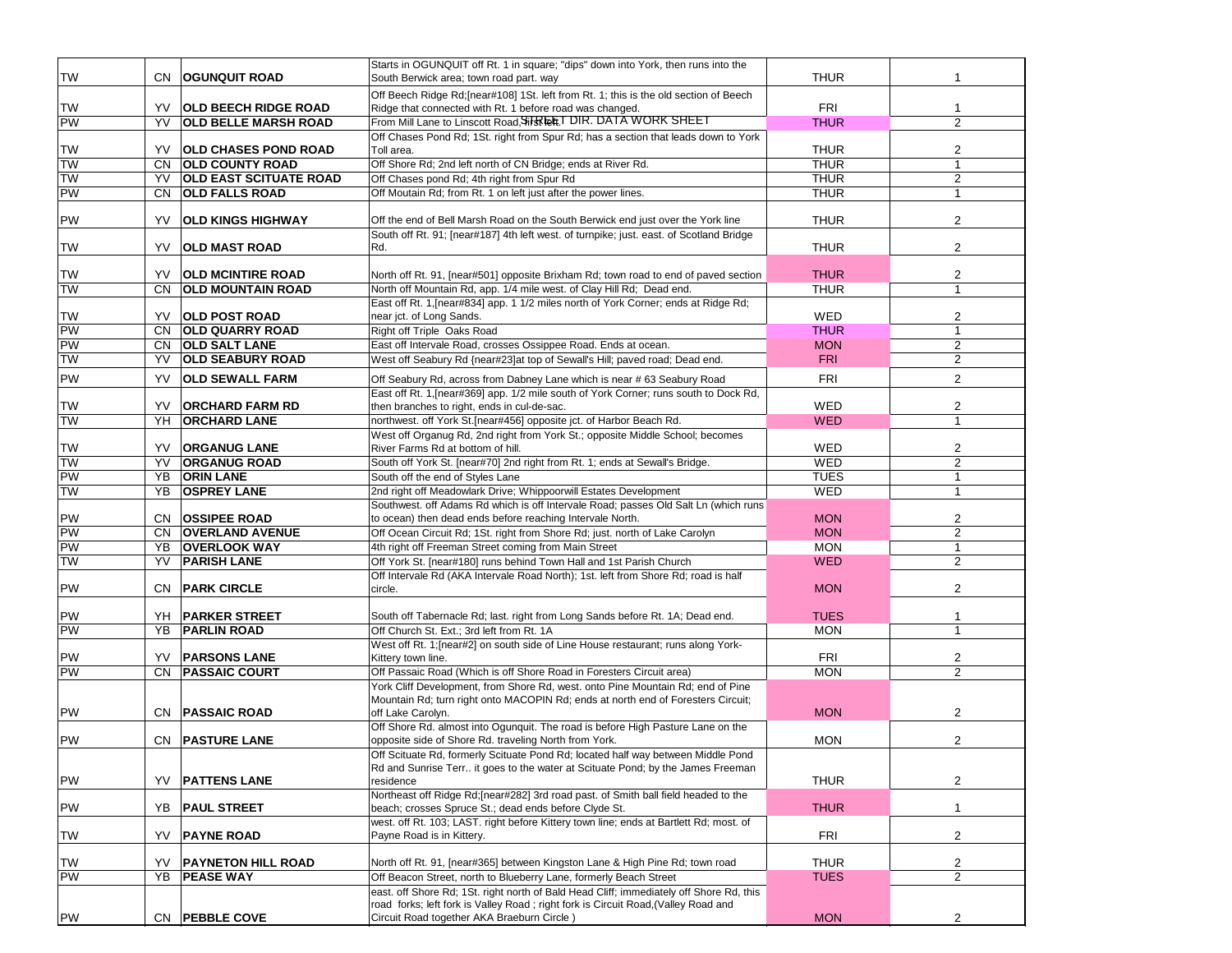| <b>PW</b>       |            | CN   PENNY LANE                                     | Left off Abbey Road to David Bridges house                                                                                                | <b>MON</b>               | $\overline{2}$      |
|-----------------|------------|-----------------------------------------------------|-------------------------------------------------------------------------------------------------------------------------------------------|--------------------------|---------------------|
|                 |            |                                                     |                                                                                                                                           |                          |                     |
| TW              |            | YV <b>PEPPERELL WAY</b>                             | East off Brave Boat Harbor Rd; 3rd left from north end of Brave Boat Harbor Rd.                                                           | <b>FRI</b>               | 2                   |
|                 |            |                                                     |                                                                                                                                           |                          |                     |
|                 |            |                                                     | From Shore Rd onto Wanaque FSGBR日AFAPINRerDARTRdVSVQDRMK SHHt日面Gad makes                                                                  |                          |                     |
| PW              |            | CN   PEQUANAC PLACE                                 | sharp bend to left, Pequanac Place begins; runs north toward Pint Cove, Dead end.                                                         | <b>MON</b>               | 2                   |
| PW              |            | YH   PERADVENTURE WAY                               | From Rt. 1A onto Norwood Farms Rd; then onto Milbury Ln; at end of Milbury Ln,                                                            | <b>TUES</b>              | 1                   |
|                 |            |                                                     | Peradventure Way is left fork.                                                                                                            |                          |                     |
| <b>PW</b>       |            | <b>CN PEREGRINE WAY</b>                             | Last left off Logging Road before Clay Hill Road, leads to Dave Linney's Nursery                                                          | <b>THUR</b>              | 1                   |
| <b>TW</b>       | YV         | <b>PERKINS COURT</b>                                | Off Chases Pond Rd; 2nd left from Spur Rd.                                                                                                | <b>THUR</b>              | $\overline{2}$      |
|                 |            |                                                     | Off Chases Pond Rd; 1St. & 3rd left from Spur Rd; road loops & rejoins Chases                                                             |                          |                     |
|                 |            |                                                     | Pond Rd; road forms an E- shape on left side of Chases Pond Road; middle section                                                          |                          |                     |
| TW              | YV         | <b>PERKINS DRIVE</b>                                | of E is Perkins Court.                                                                                                                    | <b>THUR</b>              | 2                   |
| <b>TW</b>       | <b>CN</b>  | <b>PETER WEARE ROAD</b>                             | Off Logging Rd; 1st. right from Rt. 1; Dead end.                                                                                          | <b>THUR</b>              | $\mathbf{1}$        |
| <b>PW</b>       | YV         | <b>PEYSON LANE</b>                                  | Off Us Rt 1[near#875] just south of Woods to Goods on the same side                                                                       | <b>THUR</b>              | 1                   |
|                 |            |                                                     | From Organug Road to Mallard Drive, in area of #26 Mallard Drive, turn onto                                                               |                          |                     |
|                 |            |                                                     | Woodcock Lane, first road on right which is a cul-de-sac; this is the Winterbrook                                                         |                          |                     |
| <b>TW</b><br>PW | YV.<br>CN. | <b>PHEASANT COURT</b>                               | Development.                                                                                                                              | <b>WED</b><br><b>MON</b> | 2<br>$\overline{2}$ |
| <b>PW</b>       | YV         | <b>PHILLIPS COVE ROAD</b><br><b>PINE GROVE LANE</b> | Off Shore Rd; just. north of Phillips Cove on left; north of Bayberry Lane.<br>East off Long Sands Rd; 3rd right from York St.; Dead end. | <b>TUES</b>              | $\mathbf{1}$        |
| TW              | CN.        | <b>PINE HILL NORTH</b>                              | North off end of Pine Hill Rd; ends at Shore Rd in Ogunquit.                                                                              | <b>THUR</b>              | 1                   |
|                 |            |                                                     | East off Rt. 1, [near#1461] just. north of jct. of Logging Rd; runs northerly toward                                                      |                          |                     |
|                 |            |                                                     | Shore Rd; near the OgunguitT line, this road splits into Pine Hill Rd. North and                                                          |                          |                     |
| TW              |            | CN   PINE HILL ROAD                                 | South.                                                                                                                                    | <b>THUR</b>              | 1                   |
|                 |            |                                                     |                                                                                                                                           |                          |                     |
| <b>TW</b>       | CN.        | <b>PINE HILL SOUTH</b>                              | Starts at north end of Pine Hill Rd; ends at Shore Rd by York/Ogunquit town line.                                                         | <b>THUR</b>              | 1                   |
| <b>PW</b>       | YV         | <b>PINE ISLAND</b>                                  | Off Rt. 103 near Harris Island Rd, which is near the Town Wharf                                                                           | <b>FRI</b>               | $\overline{2}$      |
|                 |            |                                                     | West off Shore Rd, opposite Bonneybeag Road; just. south of Intervale Rd; dirt.                                                           |                          |                     |
| PW              | CN.        | <b>PINE MOUNTAIN ROAD</b>                           | road.                                                                                                                                     | <b>MON</b>               | 2                   |
| <b>TW</b>       | YV         | <b>PINE RIDGE LOOP ROAD</b>                         | Off Woodside Meadow Rd: 2nd left from Southside Rd.                                                                                       | <b>FRI</b>               | $\overline{2}$      |
|                 |            |                                                     | East off Ridge Rd; [near#351] app. 1/2 mile from Railroad Ave. on left; ends at<br>Railroad Ave. Ext.                                     | <b>TUES</b>              |                     |
| PW<br><b>TW</b> | YB.<br>YV  | <b>PINE STREET</b><br><b>PINECREST DRIVE</b>        | Off Scotland Bridge Rd; 1St. left from Rt. 91                                                                                             | <b>FRI</b>               | 2<br>$\mathbf{1}$   |
| <b>TW</b>       | YH         | <b>PINEFIELD LANE</b>                               | East off York St. (Rt. 1A), [near#514] 2nd right after Harbor Beach Rd.                                                                   | <b>WED</b>               | $\mathbf{1}$        |
| <b>TW</b>       | YV         | <b>PLAISTED ROAD</b>                                | West off Rt. 1[near#484] at York Corner; Dead end.                                                                                        | <b>THUR</b>              | $\mathbf{1}$        |
| <b>TW</b>       | YV         | <b>PREBBLE LANE</b>                                 | Off Old east. Scituate Rd; 1St. left from Chases Pond Road.                                                                               | <b>THUR</b>              | $\overline{2}$      |
| <b>PW</b>       | YB         | <b>PROSPECT STREET</b>                              | South off Broadway; 7th right from Rt. 1A.                                                                                                | <b>MON</b>               | $\mathbf{1}$        |
|                 |            |                                                     |                                                                                                                                           |                          |                     |
| <b>TW</b>       | YV         | <b>PUDDING LANE</b>                                 | Northwest off Rt. 91; [near#100] on right at top of "Cider Hill" section of Rt. 91.                                                       | <b>THUR</b>              | $\overline{c}$      |
| <b>PW</b>       | CN.        | <b>PULPIT ROCK LANE</b>                             | Just south of and next. to Ledge pasture, off Shore Rd                                                                                    | <b>MON</b>               | $\overline{2}$      |
| TW              | YV         | <b>QUAIL COURT</b>                                  | From Mallard Drive to Snowbird Lane, a left near end.                                                                                     | <b>WED</b>               | $\overline{2}$      |
|                 |            |                                                     |                                                                                                                                           |                          |                     |
| PW              | YB.        | <b>QUIGLEY LANE</b>                                 | First left off High Street coming from Main Street in York Beach. A narrow road                                                           | <b>MON</b>               | 1                   |
| <b>PW</b>       | CN.        | <b>RACCOON RIDGE</b>                                | Northeast. off Pine Hill South; 1st. left from Pine Hill north; road forms loop.                                                          | <b>THUR</b>              | $\mathbf{1}$        |
| PW              |            | CN RACHEL WAY                                       | Off Ogunquit Road west from North Village Road, half way between North Village<br>Road and Josiah Norton Road on the same side            | <b>THUR</b>              | 1                   |
|                 |            |                                                     | From the Main St./Beacon St. jct. to the Ridge Rd/Church St. jct.; this is the road                                                       |                          |                     |
| TW              | YB.        | <b>RAILROAD AVENUE</b>                              | that runs through YB Square.                                                                                                              | <b>MON</b>               | $\overline{2}$      |
|                 |            | <b>RAILROAD AVENUE</b>                              |                                                                                                                                           |                          |                     |
| <b>PW</b>       |            | YB EXTENSION                                        | Off Ridge Road at jct. Church St./Railroad Ave.; ends at Morningside Dr.                                                                  | <b>MON</b>               | 2                   |
| <b>PW</b>       | YV         | <b>RAKS COTTAGE</b>                                 | Off York St., across from Village Elementary School.                                                                                      | WED                      | $\overline{2}$      |
| <b>PW</b>       | YV         | <b>RAMS HEAD LANE</b>                               | Northeast off Southside Rd., 2nd right coming from Sewalls Bridge.                                                                        | <b>FRI</b>               | 2                   |
| <b>TW</b>       | CN         | <b>RAMSDELL LANE</b>                                | Northeast off Clay Hill Rd; 1st right north of Groundnut Hill Rd; town road                                                               | <b>TUES</b>              | 1                   |
| PW              | YB         | <b>RAVINE AVENUE</b>                                | From Broadway to Bank Road, first right, connects to Ocean Ave Ext.                                                                       | <b>MON</b>               | 1                   |
| <b>PW</b>       | YB         | <b>RAY AVENUE</b>                                   | East off Rt. 1A, (Main Street) just. south of Bay Haven Rd; Dead end.                                                                     | <b>MON</b>               | 1                   |
| Ì               | YV         | <b>RAYDON ROAD</b>                                  | North off York St.; 2nd left from Rt. 1; ends at Rt. 1 by Stonewall Kitchen;                                                              | <b>WED</b>               | $\overline{2}$      |
|                 |            |                                                     |                                                                                                                                           |                          |                     |
| TW              | YV         | <b>RAYDON ROAD EXTENSION</b>                        | West off Raydon Rd by duck pond; makes a loop & rejoins itself near the entrance.                                                         | WED                      | $\overline{2}$      |
|                 | YV         |                                                     | Southeast. off north end of Brave Boat Harbor Rd; 4th left from Rt. 103; town road                                                        | FRI                      |                     |
| TW<br>PW        |            | <b>RAYNES NECK ROAD</b><br>YB   RAYS TRAIL          | West off Josiah Norton Rd; first left from Clay Hill Rd, just passed Laila Ln                                                             | <b>THUR</b>              | 2<br>$\overline{1}$ |
|                 |            |                                                     |                                                                                                                                           |                          |                     |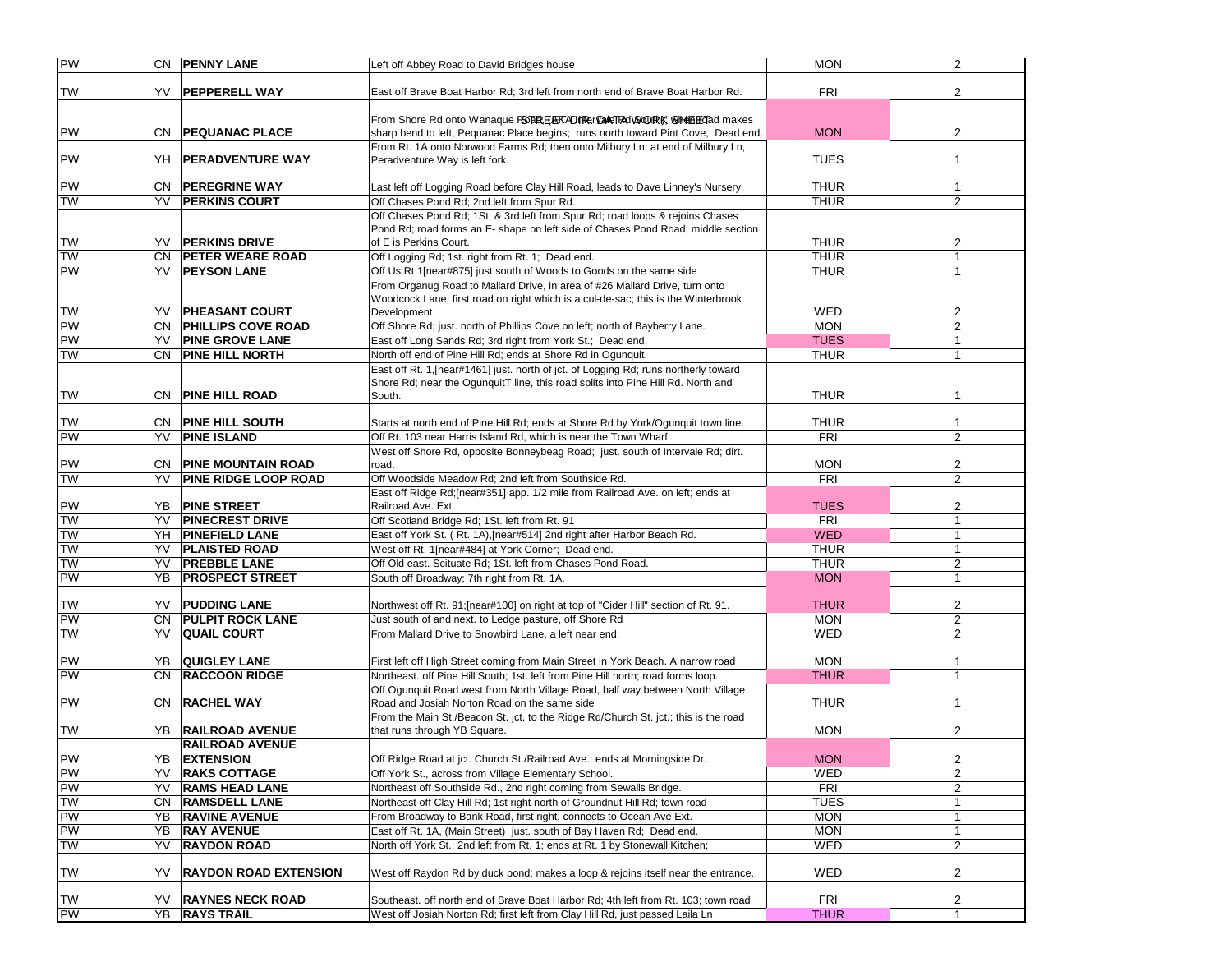| PW        | YV.       | <b>RED BERRY LANE</b>        | 2nd right off US Rt 1, [near#891] north of Old Post Road. Opposite Canfield Place                                                                                 | <b>THUR</b>            |                |
|-----------|-----------|------------------------------|-------------------------------------------------------------------------------------------------------------------------------------------------------------------|------------------------|----------------|
| PW        | YV        | <b>REDSHIRTS LANE</b>        | North off Argo Point Lane (which is off the end of Western Point Rd)                                                                                              | <b>FRI</b>             | $\overline{2}$ |
|           |           |                              | Off Beacon St.; 1St. right from Long Beach Ave.; crosses Oceanside Ave.; (town<br>Ave. The dirt section which is the first right on Oceanside Ave is now Sea Rose |                        |                |
| TW        | YB        | <b>RESERVE STREET</b>        | Lane. Only tar                                                                                                                                                    | <b>TUES</b>            | 2              |
| PW        | YV        | <b>RICHMOND STREET</b>       | Off Hiram St.; 2nd left from Long Sands Rd; ends at Tabernacle Rd.                                                                                                | <b>TUES</b>            | $\overline{1}$ |
|           | <b>YB</b> |                              |                                                                                                                                                                   |                        |                |
| TW        | YV        | <b>RIDGE ROAD</b>            | From jct. Church St./Railroad Ave. west. to jct. Long Sands Rd.                                                                                                   | <b>TUES</b>            | 2              |
|           | YB        | <b>RIDGE ROAD COURT</b>      | South on Ridge Rd, first right after Gunnison Rd.                                                                                                                 | <b>TUES</b>            | 2              |
| <b>PW</b> | YV        | <b>RIDGEWOOD TRAIL</b>       | 1st left off Ridge Rd [near#134] from Old Post Rd just past Neal Farm                                                                                             | <b>WED</b>             | 2              |
| <b>PW</b> | YV        | <b>RIPPLE WAY</b>            | Second right off Fall Mill Road from Pudding Lane, formerly Vogel Lane                                                                                            | <b>THUR</b>            | 2              |
|           |           |                              |                                                                                                                                                                   |                        |                |
| TW        | YV        | <b>RIVER BEND ROAD</b>       | East off Rt. 1, [near#296] app. 1/2 mile south of York Corner; ends at York River                                                                                 | <b>FRI</b>             | 2              |
| PW        | YV        | <b>RIVER FARM ROAD</b>       | Off end of Organug Ln; ends at Dock St.;                                                                                                                          | <b>WED</b>             | 2              |
| PW        | YV        | <b>RIVER LANE</b>            | 1st right off Scotland Bridge Rd from Rt 91<br>north off Southside Rd, [near#190] nearly opposite WOODSIDE Meadow Rd; ends at                                     | <b>FRI</b>             | $\mathbf{1}$   |
| TW        | YV        | <b>RIVER MEADOW LANE</b>     | York River; is app. 1 1/4 miles from Rt. 1                                                                                                                        | <b>FRI</b>             | $\overline{2}$ |
| <b>PW</b> | YV        | <b>RIVER MEADOW LANE EXT</b> | 1st right off River Meadow Lane from Southside Rd; Dead end.                                                                                                      | <b>FRI</b>             | 2              |
|           |           |                              | East off Rt. 1 [near#1287] near Cape Neddick River; ends at Shore Road OR west.                                                                                   |                        |                |
| TW        | CN.       | <b>RIVER ROAD</b>            | off Shore Rd; 1st. left north of CN Bridge ends at Rt. 1 town road                                                                                                | <b>THUR</b>            | $\mathbf 1$    |
| <b>PW</b> | YH        | <b>RIVERMOUTH ROAD</b>       | Left off Harris Island Rd (which is off Rt 103)                                                                                                                   | <b>FRI</b>             | 2              |
| TW        | CN.       | <b>RIVERSEDGE DRIVE</b>      | Left off Cape Neddick Rd from Rt 1- or 3rd right north of junction of Shore Rd-<br>entrance is across from VFW.                                                   | <b>MON</b>             | 2              |
|           |           |                              | East off Shore Rd, just. south of CN Bridge; old right-of-way through CN                                                                                          |                        |                |
| PW        | CN.       | <b>RIVERSIDE STREET</b>      | Campgrounds.                                                                                                                                                      | <b>MON</b>             | 2              |
| PW        | CN.       | <b>RIVERVIEW DRIVE</b>       | Off Rt. 1A; 1st. right north of jct. Shore Rd, almost. opposite Abbey Rd                                                                                          | <b>MON</b>             | 2              |
| TW        | YV        | <b>RIVERWOOD DRIVE</b>       | Off Scotland Bridge Rd; 1St. right from Beech Ridge Rd; town road                                                                                                 | <b>FRI</b>             | $\mathbf{1}$   |
| PW        | YH        | <b>ROARING ROCK POINT</b>    | North off Roaring Rock Rd; 1St. left from Rt. 1A; Dead end.                                                                                                       | <b>TUES</b>            | $\mathbf{1}$   |
|           |           |                              | East off York St. (Rt. 1A); [near#636] 4th right north of Woodbridge Rd; ends at                                                                                  |                        |                |
| TW        | YH        | <b>ROARING ROCK ROAD</b>     | Norwood Farms Rd near jct. Tall Oaks drive.                                                                                                                       | <b>TUES</b>            | $\overline{1}$ |
| <b>TW</b> | YV        | <b>ROBERT STEVENS DRIVE</b>  | Off Long Sands Rd; 2nd right from Long Beach Ave.; runs in front of YHS; ends at<br>Webber Rd; this is an access road.                                            | <b>TUES</b>            | 1              |
| PW        | YV        | <b>ROBERT STREET</b>         | Off Tabernacle Rd; 1st right from Long Sands Rd; ends at Hiram St                                                                                                 | $6^{\circ}$            | $\mathbf{1}$   |
| <b>PW</b> | YB        | <b>ROCKLAND AVENUE</b>       | South off Broadway; 5th right from Rt. 1A; Dead end.                                                                                                              | <b>MON</b>             | $\mathbf{1}$   |
| <b>PW</b> | YH        | <b>ROCKY HILL ROAD</b>       | Right off Western Point Rd                                                                                                                                        | <b>FRI</b>             | $\overline{2}$ |
|           | YB        |                              | West off Ridge Rd [near#360] and near York Beach Post Office ends at Rt. 1 near<br>McKenna's; town road (only from Ridge Rd to Town Garage) The rest is           |                        |                |
| TW/PW     | CN        | <b>ROGERS ROAD</b>           | private.[near#1021 on Rt 1]                                                                                                                                       | <b>THUR</b>            |                |
| PW        | <b>CN</b> | <b>ROKONOMO WAY</b>          | Off Ogunquit Rd; on right towards Berwick; opposite Josiah Norton Rd.                                                                                             | <b>THUR</b>            | $\mathbf{1}$   |
| PW        | YV        | <b>ROOTS ROCK ROAD</b>       | North on Fernald Ave., first left.                                                                                                                                | <b>TUES</b>            | $\mathbf{1}$   |
|           |           |                              | Northeast off Shore Road; 2nd right north of Cliff House; near Cape Neddick Country                                                                               |                        |                |
| PW        | CN.       | <b>ROSE COVE LANE</b>        | Club                                                                                                                                                              | <b>MON</b>             | $\overline{2}$ |
| PW        | YB        | <b>ROSEWOOD LANE</b>         | Off Freeman St.; 4th left after Atlantic Ave.; between Norwood Ave. & Bay Haven Rd                                                                                | <b>MON</b>             |                |
|           |           |                              | South off York St. (Rt. 1A) near St Christopher's Church; runs south into Kittery;                                                                                |                        |                |
| <b>TW</b> | YV        | <b>ROUTE 103</b>             | State road from York River south.                                                                                                                                 | <b>FRI</b>             | 2              |
|           | YV        |                              | From Rt. 1 at York Corner, north through village area, through York Harbor area;                                                                                  | SEE YORK ST, LONG      |                |
|           | YH        |                              | past. Long Sands Beach; through York Beach Square, than rejoins Rt. 1 in Cape                                                                                     | <b>BEACH AVE, MAIN</b> |                |
|           | YB        |                              | Neddick area; south to north; street names as follows York St., Long Beach Ave.,                                                                                  | ST, OR CAPE            |                |
| <b>TW</b> | CN        | <b>ROUTE 1A</b>              | Ocean Ave, Main St, Cape Neddick Rd.                                                                                                                              | NEDDICK RD             |                |
|           | YV        | <b>ROWE FALLS LANE</b>       | First left off Mill Lane.                                                                                                                                         | <b>THUR</b>            | $\overline{2}$ |
| <b>PW</b> | YB        | <b>RUCH LANE</b>             | Off Ridge Rd; off Spring Pond Circle.                                                                                                                             | <b>TUES</b>            | 1              |
| <b>PW</b> | YV        | <b>RUMSEY ROAD</b>           | North off Rt. 91; [near#241] 2nd right west. of Scotland Bridge Rd.                                                                                               | <b>THUR</b>            | $\overline{2}$ |
| PW        | YB        | <b>RYANS LANE</b>            | 2nd right off Logging Rd.<br>South off York St. (Rt. 1A), [near#241] just. east. of village square; York Ambulance                                                | <b>THUR</b>            | $\mathbf{1}$   |
| PW        | YV        | <b>SALISBURY AVENUE</b>      | Garage is on this road.                                                                                                                                           | WED                    | $\mathbf{1}$   |
|           |           |                              | north off Beech Ridge Rd; last. right before Scotland Bridge Rd; bears left to                                                                                    |                        |                |
| TW        | YV        | <b>SALTWATER DRIVE</b>       | Riverwood Dr.                                                                                                                                                     | <b>FRI</b>             | $\mathbf{1}$   |
| <b>PW</b> | YV        | <b>SAMUEL RAYNES PATH</b>    | Second right off Gardners Crossing, which is off Raynes Neck Road                                                                                                 | <b>FRI</b>             | $\overline{2}$ |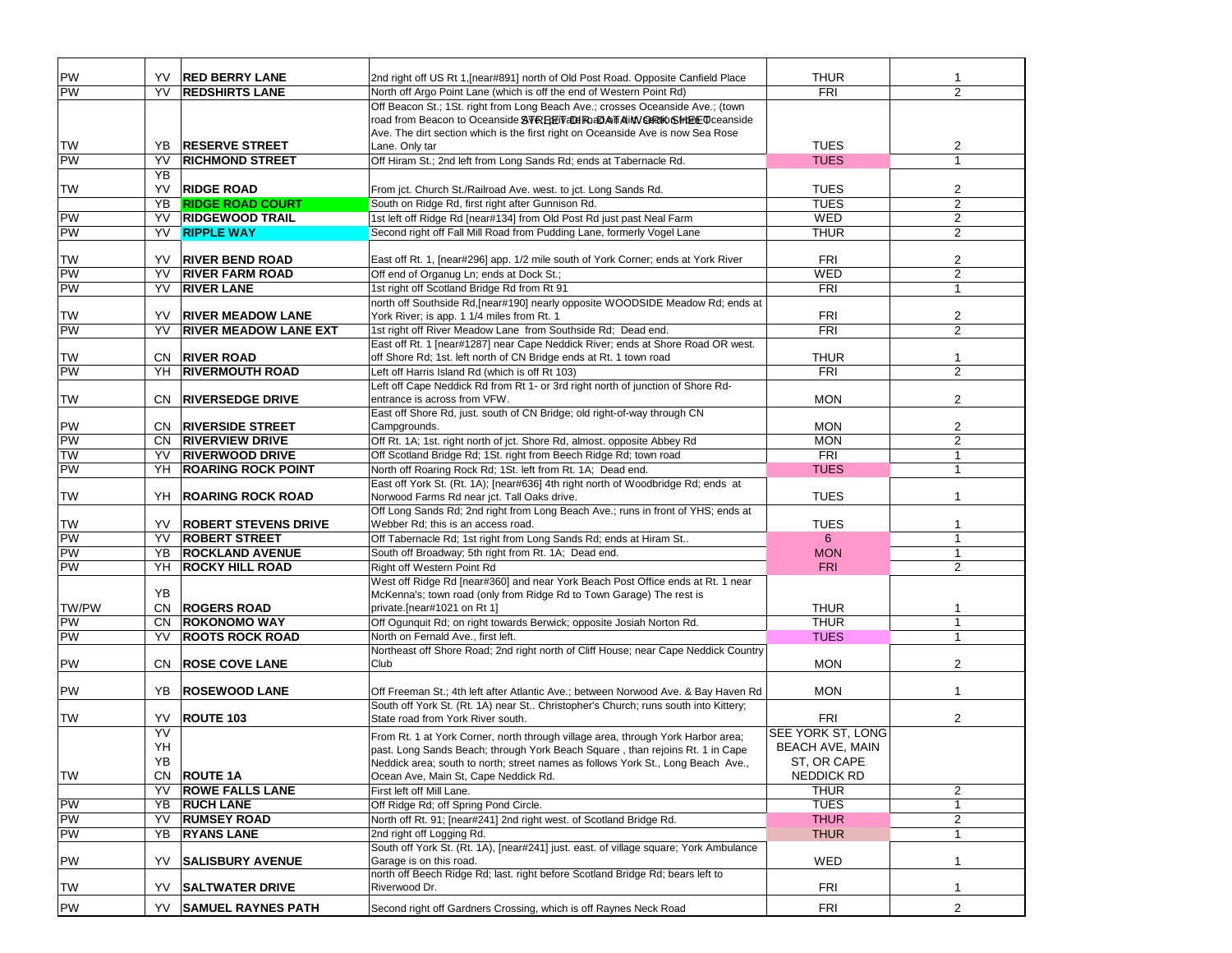| <b>TW</b> | YB.            | <b>SAND CASTLE CIRCLE</b>   | Off Nubble Rd; 1St. left from Long Beach Ave.                                                                                                                      | <b>MON</b>  | $\mathbf{1}$            |
|-----------|----------------|-----------------------------|--------------------------------------------------------------------------------------------------------------------------------------------------------------------|-------------|-------------------------|
| PW        | YB             | <b>SAND STREET</b>          | 3rd right off Railroad Ave Ext.                                                                                                                                    | <b>TUES</b> | $\overline{2}$          |
| PW        | YB             | <b>SANDEE LANE</b>          | Off Ridge Rd. [near#282] is a right just north of Beacon St.                                                                                                       | <b>TUES</b> | 2                       |
| PW        | YB             | <b>SANDPIPER RUN</b>        | Off Beacon St.; 1st. left from Long Beach Ave.; runs to Mariner Way                                                                                                | <b>TUES</b> | 2                       |
| <b>PW</b> | YV             | <b>SANDY POINT ROAD</b>     | Off High Pasture Rd (which is off Old Mast Rd WARTA WARK SHEET                                                                                                     | <b>THUR</b> | 2                       |
| <b>PW</b> | YV             | <b>SARGENTS LANE</b>        | North off Rt. 91; [near#211] 1St. right west. of Scotland Bridge Rd.                                                                                               | <b>THUR</b> | $\overline{c}$          |
| <b>PW</b> | YV             | <b>SCHOONER LANDING</b>     | A continuation of Dock Road; runs off Dock Rd to the York River.                                                                                                   | WED         | $\overline{2}$          |
| TW        | YV             | <b>SCITUATE ROAD</b>        | West off Chases Pond Rd; 4th left from Spur Rd; loops north & rejoins Chases Pond<br>Rd at east. end of pond.                                                      | <b>THUR</b> | 2                       |
|           |                |                             | Off Scituate Rd; from upper end Scituate Road is just south of the Water District's                                                                                |             |                         |
| PW        | YV             | SCITUATE TRAIL              | gate to the watershed on the right just past Apgar Lane                                                                                                            | <b>THUR</b> | $\overline{2}$          |
| TW        | YV             | <b>SCOTLAND BRIDGE ROAD</b> | Connects Rt. 91 & Beech Ridge Rds; app. 2 miles from Rt. 1 on Rt. 91; [near#211]                                                                                   | <b>FRI</b>  | $\overline{1}$          |
| PW        | YV.            | <b>SCOTLAND POINT</b>       | Off the cul-de-sac end of Foxtail Dr (which is off Saltwater Drive which is off Beech<br>Ridge Rd).                                                                | <b>FRI</b>  | $\mathbf{1}$            |
| <b>NL</b> | YH             | <b>SCOTT AVENUE</b>         | Northeast off Woodbridge Rd; 1st. right from Rt. 1A; ends at Eureka Ave.                                                                                           | <b>TUES</b> | $\mathbf{1}$            |
| <b>TW</b> | YB             | <b>SEA MIST LANE</b>        | 7th left off Ridge Rd. [near#317] from York Beach.                                                                                                                 | <b>TUES</b> | $\overline{2}$          |
|           |                |                             | Off Oceanside Ave; the 1st right in from the triangle, behind the Tides Inn Condo                                                                                  |             |                         |
| PW        |                | YB SEA ROSE LANE            | units                                                                                                                                                              | <b>TUES</b> | $\overline{2}$          |
| <b>PW</b> | YV             | <b>SEA SPRAY LANE</b>       | 1st left off of Lobster Cove Rd., Dead end                                                                                                                         | <b>TUES</b> | 1                       |
| TW        | YH             | <b>SEA TRUMPET DRIVE</b>    | East off York St (Rt 1A);[near#660] between Roaring Rock Rd and Lobster Cove<br>Ext                                                                                | <b>MON</b>  | $\overline{1}$          |
| PW        | YB             | <b>SEABERRY LANE</b>        | Off High St.; 2nd right from north Main St. (Rt. 1A); crosses Freeman St.; ends at<br>Beach St.                                                                    | <b>MON</b>  | -1                      |
|           |                |                             | East off Godfrey Cove Rd; 2nd left from Raynes Neck Rd, near section where road                                                                                    |             |                         |
| <b>PW</b> | YH             | <b>SEABREEZE LANE</b>       | becomes Surf Point Rd; Dead end.                                                                                                                                   | <b>FRI</b>  | $\overline{c}$          |
| <b>PW</b> | YV             | <b>SEABURY COVE ROAD</b>    | 3rd left off Seabury Rd. [near#92] after intersection of Southside Rd                                                                                              | <b>FRI</b>  | $\overline{2}$          |
|           |                |                             | West off Rt. 103; [near#101] 1st. right south of causeway & marina; ends after                                                                                     |             |                         |
| <b>TW</b> | YV.            | <b>SEABURY ROAD</b>         | crossing Sewall's Bridge.                                                                                                                                          | <b>FRI</b>  | $\overline{\mathbf{c}}$ |
| <b>PW</b> | YH             | <b>SEAFARER WAY</b>         | 1st left off lower end of Eastern Point Rd                                                                                                                         | <b>TUES</b> | $\overline{1}$          |
| TW        | YV             | <b>SEAHAWK LANE</b>         | AKA Flintrock Drive/ Flintrock Drive Ext. which is the second left off Orchard Farms<br>Rd from Rt 1                                                               | WED         | $\overline{c}$          |
|           |                |                             | Right off the end of Argo Point Lane (which is off the end of Western Point Rd);                                                                                   |             |                         |
| PW        | YV             | <b>SEALHEAD POINT LANE</b>  | dead end St.                                                                                                                                                       | <b>FRI</b>  | $\overline{2}$          |
| PW        | YB             | <b>SEATURN LANE</b>         | Off Long Beach Ave(Rt.1A); [near#10] it is 1st. road on right just. before Broadway,<br>after Church St.                                                           | <b>TUES</b> | 1                       |
| PW        | YB             | <b>SEAVIEW AVENUE</b>       | Off Juniper Rd; 2nd right from Long Beach Ave.                                                                                                                     | <b>TUES</b> | $\overline{2}$          |
|           |                |                             | 2nd street eastward from Ridge Rd on Mitchell Rd; runs perpendicular to Gross Ave                                                                                  |             |                         |
| PW        | YB.            | <b>SEAWARD WAY</b>          | and connects to Jerimiah Lane                                                                                                                                      | <b>TUES</b> | 2                       |
| PW        | CN.            | <b>SEAWATCH PATH</b>        | Off Shore Rd; loops to the oceanside of Shore Rd                                                                                                                   | <b>MON</b>  | $\overline{2}$          |
| <b>PW</b> | YB             | <b>SECOND AVENUE</b>        | North off Nubble Rd; 5th left from Rt. 1A after Church Street Ext.                                                                                                 | <b>MON</b>  | $\mathbf{1}$            |
|           |                |                             | Runs between Woodbridge Rd (opposite Darcy Rd) to York St. (Rt. 1A); [near#440<br>York St] Sentry Hill Rd has 2 Exits onto York St.; one opposite York Harbor Post |             |                         |
| TW        |                | YH SENTRY HILL ROAD         | Office.                                                                                                                                                            | <b>WED</b>  | -1                      |
| TW        | YV             | <b>SENTRY HILL TRAIL</b>    | North off York Street ; [near#420] ties into Sentry Hill Rd                                                                                                        | <b>WED</b>  | $\mathbf{1}$            |
| <b>PW</b> | YV             | <b>SEWALLS HILL</b>         | 1st left off Seabury Rd [near#26] past Southside Rd.                                                                                                               | <b>FRI</b>  | 2                       |
| TW        | C <sub>N</sub> | <b>SEWALLS PASTURE ROAD</b> | South off Mountain Rd just. east. of turnpike dead ends.                                                                                                           | THUR        |                         |
| <b>TW</b> |                | <b>YV SHAW'S FARM LANE</b>  | west. off Birch Hill Rd, just. south of David Dr.; 3rd right from Rt. 91.                                                                                          | <b>FRI</b>  | $\overline{\mathbf{1}}$ |
|           |                |                             | From Dover Bluff left onto Fourth Ave, Shelton Ave is left and right at the end, runs                                                                              |             |                         |
| TW/PW     | YB             | <b>SHELTON AVENUE</b>       | west to Sixth Ave and east back onto Nubble Road.; private road.                                                                                                   | <b>MON</b>  | $\mathbf{1}$            |
| PW        | CN.            | <b>SHEPHERDS WAY</b>        | Off Sentry Hill Trail which is off Sentry Hill Road                                                                                                                | <b>WED</b>  | $\mathbf{1}$            |
| <b>TW</b> | YH             | <b>SHERU LANE</b>           | North off Woodbridge Rd; 2nd right from Rt. 1A; joins Eureka Ave.                                                                                                  | <b>TUES</b> | $\mathbf{1}$            |
|           |                |                             | From Rt. 1A by CN River north into Ogunquit; town road from Rt. 1A to                                                                                              |             |                         |
| <b>TW</b> |                | CN SHORE ROAD               | Agamenticus Ave.; State Road (winter maintenance by town)                                                                                                          | <b>MON</b>  | 2                       |
| <b>TW</b> | YB.            | <b>SHORT SANDS ROAD</b>     | Route 1 to Ridge Rd. connector. Route 1 entrance just south of Wild Kindom Rd.,<br>Ridge Rd. entrance just north of Caddy's Way.                                   |             |                         |
| PW        | YV             | <b>SILVER RIDGE DRIVE</b>   | East off Scituate Road, north of Apgar Lane.                                                                                                                       | <b>THUR</b> | $\overline{2}$          |
| <b>PW</b> | YV             | <b>SIMONDS LANE</b>         | First right off Rumsey Rd.                                                                                                                                         | <b>THUR</b> | $\overline{c}$          |
|           |                |                             |                                                                                                                                                                    |             |                         |
| PW        |                | YB SIMPSON HILL ROAD        | Semi-circular dirt. road behind VFW, off Rt. 1A; joins Rt. 1A on each side of VFW.                                                                                 | <b>MON</b>  | 2                       |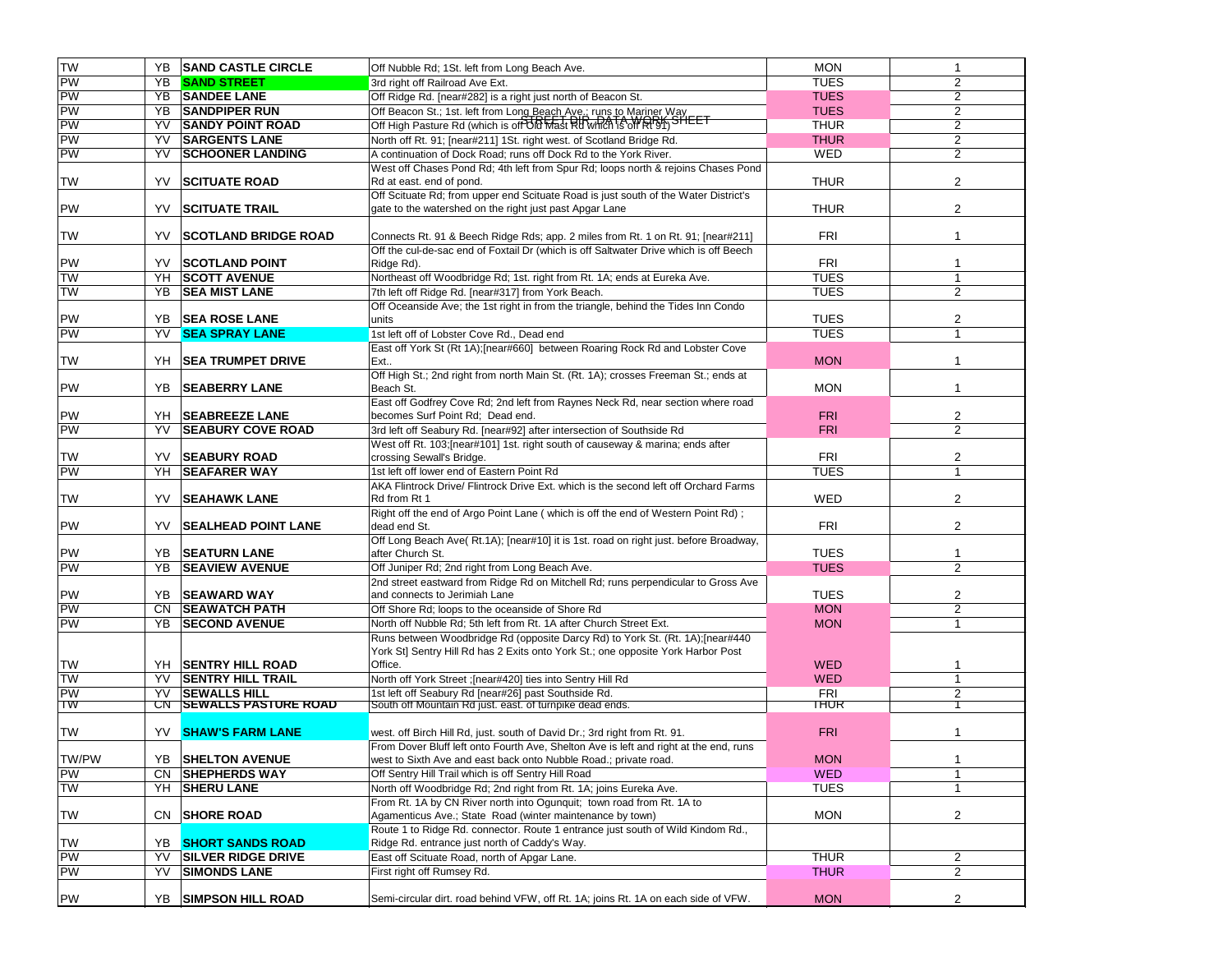| <b>TW</b> | YH  | <b>ISIMPSON LANE</b>      | Southwest. off Rt. 1A (York St.) [near#445] near York Harbor Post Office; ends at<br>water. | WED            |                |
|-----------|-----|---------------------------|---------------------------------------------------------------------------------------------|----------------|----------------|
|           |     |                           | 1st right off Long Sands Road after Elm Street headed towards the beach. (is a dirt         |                |                |
| PW        | YV  | <b>ISISTER LUCAS WAY</b>  | road)                                                                                       | <b>TUES</b>    | 1              |
| PW        | YB  | <b>SIXTH AVENUE</b>       | North at junction of Dover Bluff & WIRE ER DIRODASTA NORIKE SHEET                           | <b>MON</b>     | $\mathbf{1}$   |
|           |     |                           | West off Ridge Road, [near#291] runs paralell to Paul and Oceanside West, past              |                |                |
| TW/PW     | YB. | <b>SKYLARK LANE</b>       | Spruce Street to stone wall.                                                                | <b>THUR</b>    | $\mathbf 1$    |
| PW        | YV  | <b>SMALLS WAY</b>         | From Long Sands Rd. to Ridge Rd., 3rd left off Ridge Rd. Dead end.                          | <b>THUR</b>    |                |
|           |     |                           | West off Ridge Road, [near#212] access road to Smith Little League Baseball Field,          |                |                |
|           | YB  | <b>SMITH FIELD LANE</b>   | with homes at end                                                                           | <b>THUR</b>    |                |
| PW<br>PW  | YV  | <b>SNAP HOOK DRIVE</b>    | 4th right off Southside Road [near#50] from Rt 1                                            | <b>FRI</b>     | 2              |
|           |     |                           | From Organug Road onto Winterbrook, onto Mallard Drive; Snowbird Lane is                    |                |                |
|           |     |                           | straight thru to the cul-de-sac in a southerly direction. From Orchard Farm Road, :         |                |                |
|           |     |                           | left on Duck Lane, left on Flintrock Drive, right on Mallard Drive, at intersection, right  |                |                |
| <b>TW</b> | YV  | <b>SNOWBIRD LANE</b>      | on Snowbird                                                                                 | WED            | 2              |
| <b>TW</b> | YV  | <b>SNOWDIN RIDGE</b>      | Off Chases Pond Rd; 2nd right from Mountain Rd.                                             | <b>THUR</b>    | 2              |
| PW        | YV  | <b>SNOWSHOE SPRING</b>    | 2nd right off Chases Pond Road from the Spur                                                | <b>THUR</b>    | $\overline{2}$ |
|           |     |                           | Entrance road to Sohier Park, off Nubble Road, leads to Fox's Restaurant and                |                |                |
| TW        | YB  | <b>SOHIER PARK ROAD</b>   | Nubble Lighthouse parking area.                                                             | <b>MON</b>     | -1             |
|           |     |                           |                                                                                             |                |                |
| PW        | YB  | <b>SONNYS LANE</b>        | 1st right off Ridge Road [near#348] after Rodgers Road coming from the beach                | <b>THUR</b>    | $\mathbf 1$    |
| <b>TW</b> | YV  | <b>SOUTH STREET</b>       | South off Plaisted Rd; 2nd left from Rt. 1; Dead end.                                       | <b>THUR</b>    | 1              |
|           |     |                           | East. off Rt. 1; [near#108] 1st. left south of York River; opposite Beech Ridge Rd;         |                |                |
| <b>TW</b> | YV  | <b>SOUTHSIDE ROAD</b>     | ends at Seabury Rd.                                                                         | <b>FRI</b>     | $\overline{2}$ |
| PW        | YH  | <b>SPARHAWK WAY</b>       | Northeast off Pepperell Way; 1st. left from Brave Boat Harbor Rd.                           | <b>FRI</b>     | 2              |
| <b>TW</b> | YB  | <b>SPARROW LANE</b>       | Last right off Meadowlark Drive; Whippoorwill Estates Development                           | <b>WED</b>     | $\mathbf{1}$   |
| PW        | YB  | <b>SPRING POND CIRCLE</b> | Off Ridge Rd; off Styles Lane; loops back onto Styles                                       | <b>TUES</b>    | $\mathbf{1}$   |
|           |     |                           | Off Cycad Ave.; 1st. left from jct. Broadway & Cycad Ave.; passes Highland Ave. &           |                |                |
| PW        | YB  | <b>SPRING STREET</b>      | Valley Rd; ends at Cycad near Sohier Park end.                                              | <b>MON</b>     | $\mathbf{1}$   |
|           |     |                           |                                                                                             |                |                |
| PW        | YB  | <b>SPRUCE STREET</b>      | Parallel to Ridge Rd, west. side; runs between Norton Ave. Ext. & Beacon St. Ext            | <b>THUR</b>    | $\mathbf{1}$   |
| State     | YV  | <b>SPUR ROAD</b>          | Access road from Rt. 1 to Rt. 95/Maine Turnpike/Chases Pond Rd; State road                  | $\overline{a}$ | ---            |
| <b>TW</b> | YV  | <b>SQUIRE LANE</b>        | Off Rt. 1 [near#855] which is just north of Old Post Rd on left                             | <b>THUR</b>    | $\mathbf{1}$   |
| PW        | YV  | <b>ST ANDREWS LANE</b>    | Off Pinecrest Drive, (which is off Scotland Bridge Road)                                    | <b>FRI</b>     | 1              |
| PW        | CN  | <b>ST ASPINQUID AVE</b>   | North on Shore Rd., right on Aspetong Ave, then first left                                  | <b>MON</b>     | $\overline{c}$ |
| PW        | CN  | <b>STACY LANE</b>         | Right off Rt. 1, [near#1365] just north of Flo's Hotdogs                                    | <b>THUR</b>    | $\mathbf{1}$   |
|           |     |                           | Off Harbor Beach Rd, on right from Rt. 1A; leads to Stageneck Inn & Condos;                 |                |                |
| <b>TW</b> | YH  | <b>STAGE NECK ROAD</b>    | private road                                                                                | WED            | $\mathbf{1}$   |
| PW        |     | CN STAPLES POND ROAD      | Off Pine Hill Road South, left off Raccoon Ridge before coming out by the Hillcrest         | <b>THUR</b>    | 1              |
| <b>TW</b> |     | YH STARBOARD LANE         | East. off Rt. 1A; [near#490] 1st. right north of Harbor Beach Rd; Dead end.                 | <b>WED</b>     | $\overline{2}$ |
| PW        |     | CN STEAM MILL RD.         | 1st right off Clark Road when coming off Rt 1                                               | <b>THUR</b>    | $\mathbf{1}$   |
| PW        | CN. | <b>STELLA LANE</b>        | Right off of Uplands Lane                                                                   | <b>MON</b>     | $\overline{c}$ |
| PW        | CN. | <b>STONE POINT</b>        | Right off Stoney Brook, which is right off Logging Rd.                                      | <b>THUR</b>    | $\mathbf{1}$   |
| PW        | YB  | <b>STONERIDGE LANE</b>    | Off Ridge Rd, [Near # 302] westward and is opposite Avenue A                                | <b>THUR</b>    | $\overline{c}$ |
|           |     |                           | 1st road on the left off Morningside Drive, which goes from Long Beach Ave (near            |                |                |
| PW        | YB  | <b>STONES THROW</b>       | #125) to Railroad Ave Ext                                                                   | <b>TUES</b>    |                |
|           |     |                           | East off Rt 1 across from the Spur Road. This is the access road to Stonewall               |                |                |
| PW        | YV  | <b>STONEWALL LANE</b>     | Kitchen and the Chamber of Commerce                                                         |                |                |
| TW        |     | CN STONEY BROOK           | Off Logging Rd; 2nd right from Rt. 1, ends in cul-de-sac.                                   | <b>THUR</b>    | $\overline{1}$ |
| PW        | YV  | <b>STONEY RIDGE ROAD</b>  | North off Old Post Rd; 1st. left from Rt. 1                                                 | <b>WED</b>     | $\overline{2}$ |
| <b>TW</b> | CN  | <b>STORAGE DRIVE</b>      | Off Groundnut Hill Rd; 1st. right from Clay Hill Rd; dead ends; town road                   | <b>THUR</b>    | $\mathbf{1}$   |
| PW        | YV  | <b>STRATER HILL</b>       | Right off Western Point Rd                                                                  | <b>FRI</b>     | $\overline{2}$ |
| PW        | YΒ  | <b>STRAWBERRY LANE</b>    | Off Railroad Ave Ext, used to be Orchard Street                                             | <b>TUES</b>    | 2              |
| PW        | YH  | <b>STURTEVANT LANE</b>    | Off Eastern Point Rd, heads toward the ocean                                                | <b>TUES</b>    | $\mathbf{1}$   |
|           |     |                           |                                                                                             |                |                |
| <b>TW</b> | YB  | <b>STYLES LANE</b>        | Off Ridge Rd; [near#248] from beach square is on the right before Cardinal Lane             | <b>TUES</b>    | 2              |
| PW        | YB  | <b>SUMMER BREEZE</b>      | 7th right off Railroad Ave Ext, formerly easterly end of Midnight Drive; Dead end           | <b>TUES</b>    | $\overline{2}$ |
| PW        | YB  | <b>SUMMER COURT</b>       | First right off Juniper Park Lane                                                           | <b>TUES</b>    | $\overline{2}$ |
| PW        | YV  | <b>SUMMER HILL LANE</b>   | Right at end of Corn Swamp Road                                                             | <b>THUR</b>    | $\overline{2}$ |
|           |     |                           | South off York St. [near#308] 3rd right north of village square just before St              |                |                |
| <b>TW</b> |     | YV SUMMIT LANE            | Christophers Church; Dead end.                                                              | <b>WED</b>     | $\overline{2}$ |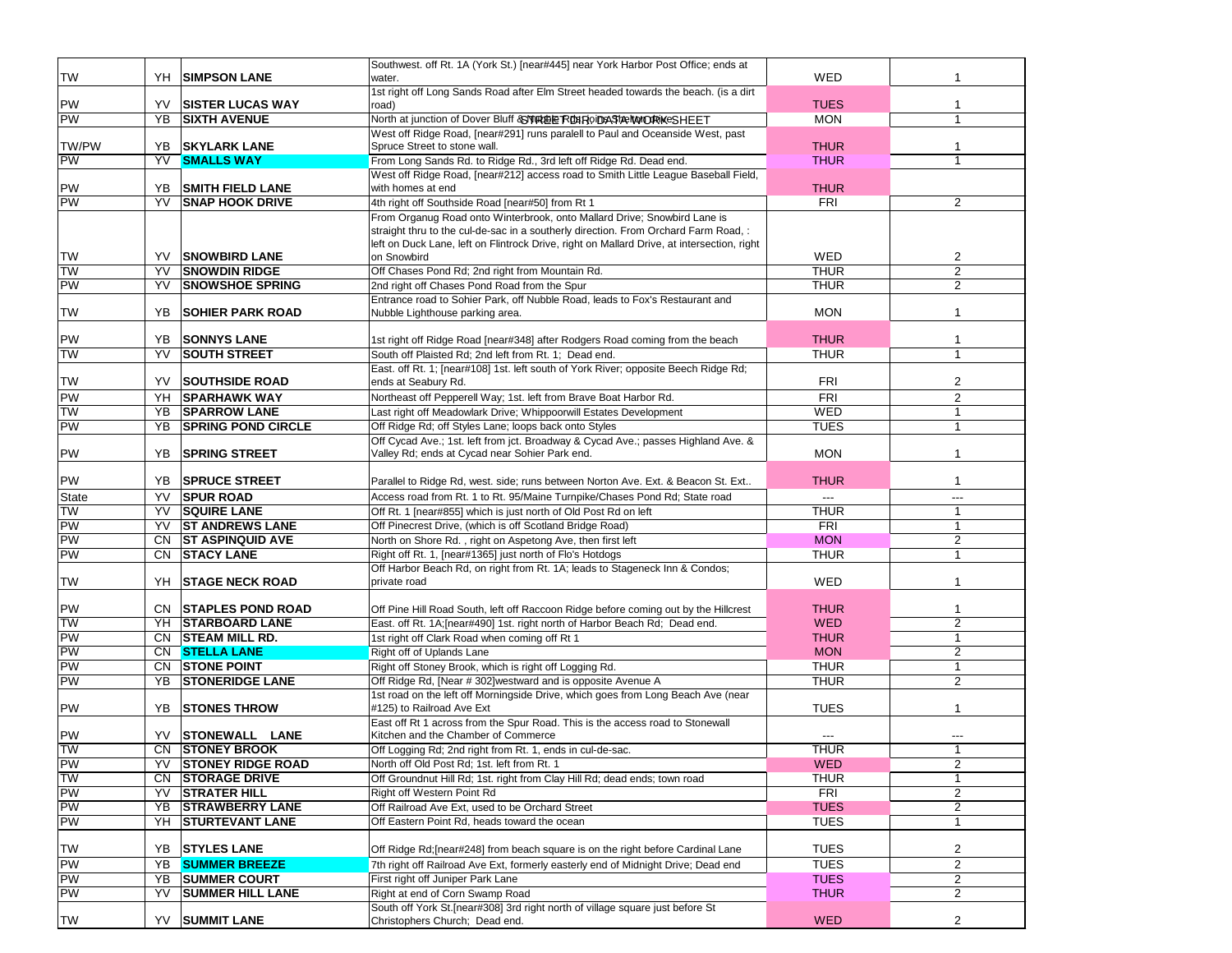| PW              |     | CN SUNAPEE ROAD             | Left end of Pine Mountain Rd above Sylvan Circuit from Shore Rd.                                       | <b>MON</b>     | $\overline{2}$                   |
|-----------------|-----|-----------------------------|--------------------------------------------------------------------------------------------------------|----------------|----------------------------------|
| <b>TW</b>       | YV  | <b>SUNNY CREST ROAD</b>     | North off Corn Swamp Rd; 1st. right from Chases Pond Rd.                                               | <b>THUR</b>    | 2                                |
|                 |     |                             | East. off Scituate Rd, just. north of Scituate Pond; road turns between brick posts                    |                |                                  |
| <b>TW</b>       | YV. | <b>SUNRISE TERRACE</b>      | from Scituate Road.                                                                                    | <b>THUR</b>    | $\overline{2}$                   |
|                 |     |                             | From Long Sands Rd onto Bayv@WREETriDthRonDAWAOWhOBK; @HIbEro Surf Ave.                                |                |                                  |
| PW              | YV  | <b>SUNSET DRIVE</b>         | to end, then right onto Sunset Drive.                                                                  | <b>TUES</b>    | 1                                |
| <b>PW</b>       | YB  | <b>SUNSET ROAD</b>          | Off Broadway; 4th right from Rt. 1A; Dead end.                                                         | <b>MON</b>     | $\mathbf{1}$                     |
|                 |     |                             | From Long Sands Rd, onto Bayview Ave.; right onto Mooring DR. which ends at Surf                       |                |                                  |
| PW              | YV  | <b>SURF AVENUE</b>          | Ave.                                                                                                   | <b>TUES</b>    | $\mathbf{1}$                     |
| <b>PW 911</b>   | YH  | <b>SURF POINT ROAD</b>      | Off end of Godfrey Cove Rd; ends at water.                                                             | <b>FRI</b>     | 2                                |
| <b>PW</b>       | YV  | <b>SURF SOUNDS</b>          | Off the end of Rocky Hill Road (which is right off Western Point Road)                                 | <b>FRI</b>     | 2                                |
|                 |     |                             |                                                                                                        |                |                                  |
| <b>PW</b>       | YB  | <b>SURFORE ROAD</b>         | South off & parallel to Pine St.; from Ridge Rd, take 1st. right; ends at Joroll St.                   | <b>TUES</b>    | 2                                |
|                 |     |                             | West. off Shore Rd; 1st. left north of Old County Rd; passes Foresters Circuit &                       |                |                                  |
| PW              |     |                             | bears right to end at Pine Mountain Rd, which returns to Shore Rd just. south of                       | <b>MON</b>     | $\overline{2}$                   |
|                 | CN. | <b>SYLVAN CIRCUIT</b>       | Agamenticus Ave.<br>Off Long Sands Rd; 1st. left from Long Beach Ave.; runs to York St. (1A) near #794 |                |                                  |
| <b>PW</b>       | YV  | <b>TABERNACLE ROAD</b>      | and is just. north of Country Store.                                                                   | <b>TUES</b>    | $\mathbf{1}$                     |
|                 |     |                             | Off Norwood Farms Rd near easterly jct. of Eastern Point Rd; ends at Wavecrest                         |                |                                  |
| <b>TW</b>       |     | YH   TALL OAKS DRIVE        | Drive.                                                                                                 | <b>TUES</b>    | 1                                |
| <b>TW</b>       | YV  | <b>TALL PINES LANE</b>      | Off Rt1 [near#746] on the left just north of Fieldstone Estates.                                       | <b>THUR</b>    | $\mathbf{1}$                     |
| PW              | YB  | <b>TALPEY AVENUE</b>        | East. off Shore Rd near jct. Rt. 1A; ends at Skippers Bay Rd.                                          | <b>MON</b>     | $\mathbf{1}$                     |
| PW              | CN. | <b>TARA WAY</b>             | Off Ogunquit Rd; 2nd right after North Village Rd.                                                     | <b>THUR</b>    | $\mathbf{1}$                     |
| <b>NL</b>       | YV  | <b>TARTON ROAD</b>          | Off Malcolm Rd; 1St. left from Scotland Bridge Rd; ends at Clyde St.                                   | FRI            | 1                                |
| <b>PW</b>       | YB  | <b>TATNIC ROAD</b>          | First right off Old Mountian Road                                                                      | <b>THUR</b>    | $\mathbf{1}$                     |
| <b>PW</b>       | YB  | <b>TEA KETTLE TRAIL</b>     | Second right off Old Mountain Road                                                                     | <b>THUR</b>    | $\mathbf{1}$                     |
|                 |     |                             |                                                                                                        |                |                                  |
| <b>TW</b>       | YV  | <b>TEEPEE LANE</b>          | Off Chases Pond Rd; 1St. right from jct. of Mountain Rd onto Chases Pond Rd.                           | <b>THUR</b>    | $\overline{2}$                   |
| PW              | YV  | <b>TENNEY ROSE LANE</b>     | Left off Old Post Rd from Rt 1                                                                         | <b>WED</b>     | $\overline{2}$                   |
|                 |     |                             | 1st right off Trafton Road from Graystone Lane( which is off Bluestone Lane which is                   |                |                                  |
| PW              | YB. | <b>TERESSA LANE</b>         | 2nd left off Old Post Road from Rt 1)                                                                  | <b>THUR</b>    | $\mathbf{1}$                     |
|                 |     |                             | North off Nubble Rd; 4th left from Rt. 1A after Church Street Ext; dead ends just.                     |                |                                  |
| PW              | YB. | <b>THIRD AVENUE</b>         | short. of Shelton drive.                                                                               | <b>MON</b>     | $\mathbf{1}$                     |
| PW              |     | CN THIRD HILL ROAD          | Off Mountain Road- old camp trail                                                                      | $\overline{a}$ | $\overline{a}$                   |
| TW              | YV  | <b>THISTLE ROAD</b>         | Off Heather St.; 1st. left from Scotland Bridge Rd.                                                    | <b>FRI</b>     | $\mathbf{1}$                     |
| <b>PW</b>       |     | YH THISTLEBERRY LANE        | Off Roaring Rock Rd; 1St. right from Rt. 1A.                                                           | <b>TUES</b>    | $\mathbf{1}$                     |
| <b>PW</b>       | YV  | <b>THOMAS ROAD</b>          | Off New Boston Rd; 1st. left from Rt. 91.                                                              | <b>THUR</b>    | $\overline{2}$                   |
| PW<br><b>TW</b> | YV  | <b>THUNDER HILL</b>         | Off Peperell Way (which is off Brave Boat Harbor Road)                                                 | FRI            | $\overline{2}$<br>$\overline{2}$ |
|                 | YV  | <b>TIDEMEADOW LANE</b>      | Off Rt. 91; [near#161] 3rd left west. of turnpike; opposite New Boston Rd.                             | <b>THUR</b>    |                                  |
| PW<br>PW        | YV  | <b>TIMBER DRIVE</b>         | Off Snowdin Ridge, first right.                                                                        | <b>THUR</b>    | $\overline{2}$                   |
|                 | YB  | <b>TOMS WAY</b>             | 1st left off Webber Rd coming from Ridge Road                                                          | <b>TUES</b>    | $\overline{2}$                   |
| <b>PW</b>       | YB  | <b>TOWER LANE</b>           | Off Shelton Ave; 2nd left from east. end of Shelton Dr. near Nubble Light.                             | <b>MON</b>     | $\mathbf{1}$                     |
| <b>PW</b>       | YV  | <b>TOWHEE HILL LANE</b>     | Off Organug Road<br>First left heading north on Mountain Rd. after the intersection of Chases Pond Rd  | <b>WED</b>     | 2                                |
|                 |     | CN   TRAFTON MILL ROAD      | and Mountain Rd                                                                                        | <b>THUR</b>    | 1                                |
|                 |     |                             |                                                                                                        |                |                                  |
|                 |     |                             | From Ridge Rd, to Gunnison Road near #339 Ridge, bear right onto Dean Road, at                         |                |                                  |
| PW              | YB. | <b>ITRAFTON STREET</b>      | end, Trafton Street runs left through to Graystone Lane, right to Rodgers Road.                        | <b>THUR</b>    | -1                               |
| PW              | YB  | <b>TRALEE ROAD</b>          | Off Kerry Rd; 1st. left from Webber Rd.                                                                | <b>TUES</b>    | $\overline{2}$                   |
|                 |     | CN TRANOL DRIVE             | Second left off Clay Hill Rd. coming from Ogunquit town line.                                          | <b>THUR</b>    | $\overline{1}$                   |
| PW              |     | CN TREE TOPS LANE           | Third left off Pine Hill North, on the town line                                                       | <b>THUR</b>    | 1                                |
| <b>PW</b>       | YV  | <b>TREMONT STREET</b>       | Left off Coastal Ridge Drive going into school                                                         | <b>TUES</b>    | $\mathbf{1}$                     |
|                 | CN  |                             |                                                                                                        |                |                                  |
| PW              | YB  | <b>TRESTLE COVE</b>         | Right off River Road if coming from Rt 1                                                               | <b>THUR</b>    | 1                                |
| PW              | YΒ  | <b>TRIPLE C DRIVE</b>       | First left off Main St. heading north from RR Ave, just before the Police Dept.                        | <b>MON</b>     | $\mathbf{1}$                     |
| PW              | YV  | <b>TRIPLE G FARM</b>        | Left off Bog Rd. heading toward Scituate, after ball field.                                            | <b>THUR</b>    | $\overline{2}$                   |
| PW              | CN  | <b>TRIPLE OAKS DRIVE</b>    | West off Greenleaf Parsons Rd; 1st. left from Mountain Rd.                                             | <b>THUR</b>    | 1                                |
| PW              | YV  | <b>TURKEY TROT TRAIL</b>    | First left off Fall Mill Ext., 285' from intersection of Fall Mill Rd & Fall Mill Ext                  | <b>THUR</b>    | $\overline{2}$                   |
| PW              | CN  | <b>TURNER DRIVE</b>         | Left off Logging Rd., 1.07 miles from Rte 1, across from Stoney Brook                                  | <b>THUR</b>    | 1                                |
|                 |     |                             | Off Old Chases Pond Rd at end; runs to Rt. 95 service area & parking lot south of                      |                |                                  |
| PW              | YV  | <b>TURNPIKE ACCESS ROAD</b> | toll.                                                                                                  | <b>THUR</b>    | 2                                |
| PW              | YB  | <b>UDELL PARK</b>           | First left off Beacon St. coming from Long Beach Ave.                                                  | <b>TUES</b>    | $\overline{2}$                   |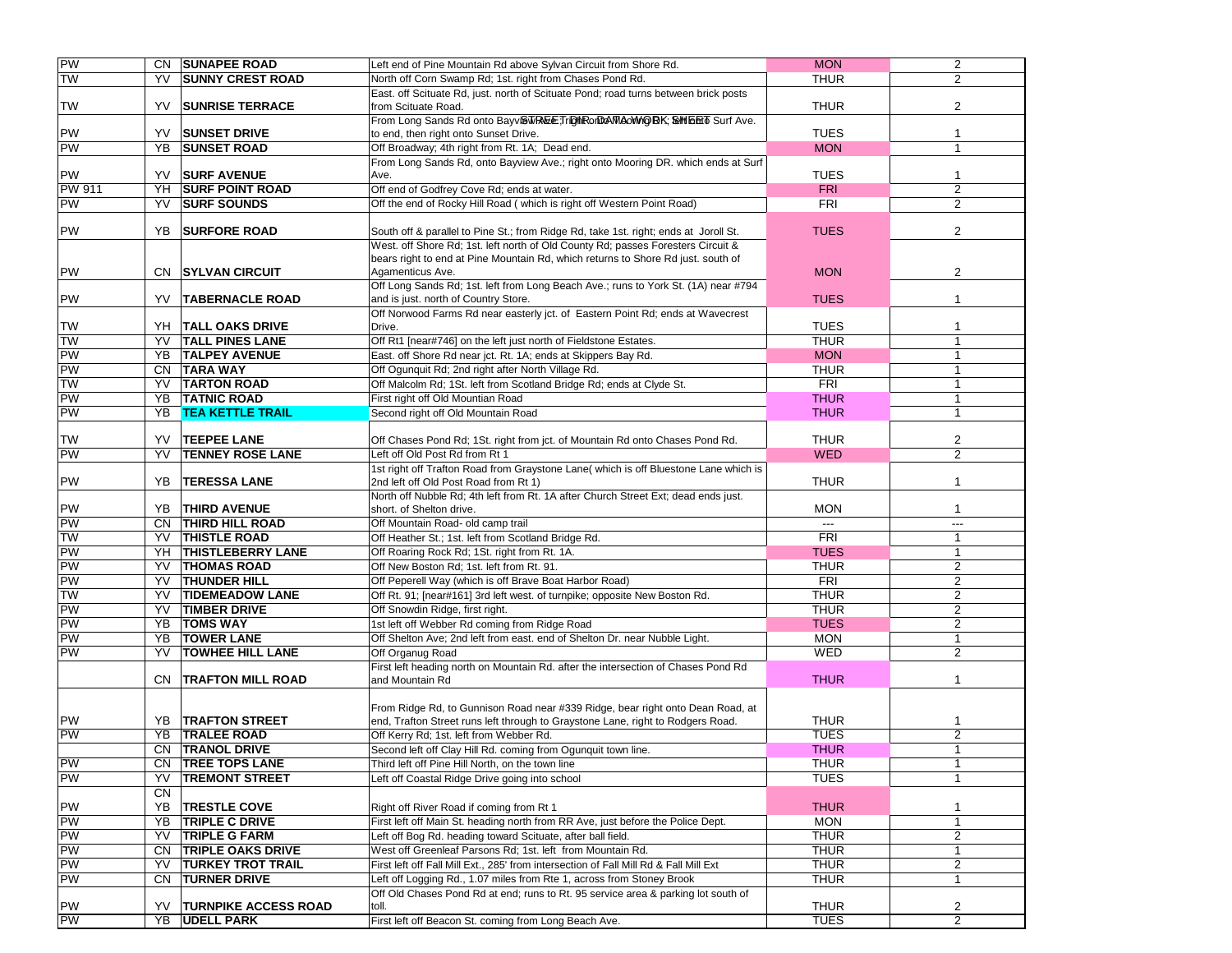| PW        |     | <b>YB ULAN POND WAY</b>                   | Right off Nubble Rd just past the entrance to Sohier Park                               | <b>MON</b>  | $\overline{2}$ |
|-----------|-----|-------------------------------------------|-----------------------------------------------------------------------------------------|-------------|----------------|
|           | YB  | <b>UNION BLUFF WAY</b>                    | Second left off of Beach Street                                                         | <b>MON</b>  | $\mathbf{1}$   |
|           |     |                                           |                                                                                         |             |                |
| PW        | CN  | <b>UPLANDS LANE</b>                       | Left off Shore Road, if headed towards Ogunquit. Just north of the Cragmere.            | <b>MON</b>  | $\overline{2}$ |
|           | YV  |                                           | Runs parallel to 195 through York To RE For HA RS DAT AON ORK Rel FL Fridays            |             |                |
| <b>TW</b> | CN  | US ROUTE 1                                | 2. \$01N to Ogunquit Line Thursdays Week One                                            | <b>THUR</b> | $\mathbf{1}$   |
|           |     |                                           | Second right off US Rte 1 coming from Kittery, just before old Organic Nursery,         |             |                |
| PW        | YV  | <b>VACATION DRIVE</b>                     | Dead end.                                                                               | <b>FRI</b>  | $\overline{2}$ |
|           |     |                                           | Off Cycad Ave.; 1st. right from Nubble end of Cycad Ave.; runs parallel to Highland     |             |                |
| PW        | YB  | VALLEY ROAD                               | Ave.; ends at Spring St.                                                                | <b>MON</b>  | $\mathbf{1}$   |
|           |     |                                           | East. off York St. (Rt. 1A) [near#430] near York Harbor Post Office; 4th right north of |             |                |
| <b>TW</b> | YH  | VARRELL LANE                              | Rt. 103; ends at pier by water.                                                         | <b>WED</b>  | 1              |
| PW        | YB  | <b>VERAS WAY</b>                          | Off Bowden Road (which is 2nd left off Broadway coming from Rt 1A)                      | <b>MON</b>  | $\overline{1}$ |
|           |     |                                           | 2nd left off Grand Manor Drive, coming from Woodbridge Rd, in Sentry Hill               |             |                |
| PW        | YH  | <b>VICTORIA COURT</b>                     | Retirement complex                                                                      | <b>WED</b>  | $\mathbf{1}$   |
| PW        | CN  | <b>VINEYARD LANE</b>                      | Runs off Old County Road, CN (2nd. left off River Road).                                | <b>THUR</b> | $\mathbf{1}$   |
|           | OGU |                                           |                                                                                         |             |                |
| PW        | N   | <b>VITTORIA LANE</b>                      | From Ogunquit, right off of Limestone Road.                                             | <b>THUR</b> | 1              |
| PW        | YB  | <b>WALNUT STREET</b>                      | Off dirt portion of Railroad Ave. Ext.; 3rd right from Ridge Road; Dead end.            | <b>TUES</b> | $\overline{2}$ |
| <b>TW</b> | CN  | <b>WALT KUHN ROAD</b>                     | Off River Rd; 1st left from US Rte 1. Dead end.                                         | <b>THUR</b> | $\mathbf{1}$   |
|           |     |                                           | East off Shore Rd; 1St. right north of CN Bridge; follows north edge of CN Harbor;      |             |                |
| PW        | CN. | WANAQUE ROAD                              | turns into Algonic Rd which ends at Pequanae Place.                                     | <b>MON</b>  | $\overline{2}$ |
|           | CN  | <b>WANDER HILL ROAD</b>                   | East off Pine Hill Rd., 1st right on Pine Hill Rd.from Rte 1.                           | <b>THUR</b> | $\mathbf{1}$   |
|           |     |                                           | Off Freeman St (near #32).; 5th right from Main St. (Rt.1A); almost opposite Cross      |             |                |
| PW        | YB. | <b>WARREN STREET</b>                      | St.: Dead end.                                                                          | <b>MON</b>  | $\mathbf{1}$   |
| <b>TW</b> | YH  | <b>WAVECREST CIRCLE</b>                   | Off Wavecrest Dr. (which is off Roaring Rock Road); ends in cul-de-sac.                 | <b>TUES</b> | $\mathbf{1}$   |
| <b>TW</b> | YH  | <b>WAVECREST DRIVE</b>                    | Off Roaring Rock Rd; 2nd right form Rt. 1A; connects to Tall Oaks Drive.                | <b>TUES</b> | $\mathbf{1}$   |
| PW        | YB  | <b>WAYSIDE TRAILER PARK</b>               | Right off Long Beach Ave just before Nubble Rd heading south                            | <b>TUES</b> | $\overline{2}$ |
|           | CN  | <b>WEARES TRACE</b><br><b>WEAVERS WAY</b> | North off Old County Rd., 3rd. left off River Rd.                                       | <b>THUR</b> | $\mathbf{1}$   |
| <b>PW</b> | YV  |                                           | 1st left off Southside Rd [near#26]coming from Rt 1                                     | <b>FRI</b>  | $\overline{2}$ |
|           |     |                                           | Left (east) off Ridge Rd, [near#185] app. 1 1/2 miles from Railroad Ave.; ends at       |             |                |
| <b>TW</b> | YB  | <b>WEBBER ROAD</b>                        | Long Beach Ave.[near #301]. The back entrance of York High School is off Webber<br>Rd.  | <b>TUES</b> | 2              |
| PW        | YV  | <b>WEIL LANE</b>                          | Off Mill Lane before Linscott                                                           | <b>THUR</b> | $\overline{2}$ |
| PW        | YB  | <b>WELLINGTON AVENUE</b>                  | East off Freeman St., near jct. Bay Haven Rd.                                           | <b>MON</b>  | $\mathbf{1}$   |
| <b>TW</b> | YV  | <b>WESTERN POINT ROAD</b>                 | Off Brave Boat Harbor Rd; [near#6] 1st. left from Rt. 103.                              | FRI         | 2              |
| PW        | YB  | <b>WESTON AVENUE</b>                      | West off Acorn Ave near #17                                                             | <b>TUES</b> | $\overline{2}$ |
| PW        | YB  | <b>WESTON AVENUE LOOP</b>                 | East off Ridge Rd(near #289), app. 3/4 mile from Railroad Ave.; Dead end.               | <b>TUES</b> | 2              |
|           |     |                                           |                                                                                         |             |                |
| <b>TW</b> | CN. | <b>WHIP POOR WILL RIDGE ROAD</b>          | Off Shore Rd, app. 1/2 mile south of OGUNQUIT Town Line; dead end.                      | <b>MON</b>  | 2              |
|           |     |                                           |                                                                                         |             |                |
| PW        | YV. | <b>WHISPERING OAKS</b>                    | Off Granite Lane; which is off Bog Rd                                                   | <b>THUR</b> | $\overline{2}$ |
| PW        | YB  | <b>WHISPERING WIND LANE</b>               | South off Roger's Rd., first right coming from Rte 1                                    | <b>THUR</b> | $\mathbf{1}$   |
| PW        | YV  | <b>WHITE BIRCH LANE</b>                   | Right off Birch Hill Road just before David Drive coming from Rt 91                     | <b>FRI</b>  | $\mathbf{1}$   |
| PW        | YV  | <b>WHITE LANCE DRIVE</b>                  | 1st right off Scotland Bridge Road coming from Beech Ridge Road                         | FRI         | $\mathbf{1}$   |
| PW        | CN  | <b>WHITE PINE LANE</b>                    | Off Shore Road across from Baldwin Lane                                                 | <b>MON</b>  | $\overline{2}$ |
| PW        | YV  | <b>WHITTIER WAY</b>                       | West off Birch Hill Rd., 330 yards from Cider Hill Rd.                                  | <b>FRI</b>  | $\mathbf{1}$   |
| <b>TW</b> | YV  | <b>WILD GOOSE LANE</b>                    | East. off York St. (Rt. 1A), [near#546] almost opposite jct. of Woodbridge Rd.          | <b>TUES</b> | $\mathbf{1}$   |
| PW        | YB  | <b>WILD KINGDOM ROAD</b>                  | East off US Rte 1, across from Blueberry Hill                                           | ---         | $---$          |
|           |     |                                           | East off York St. (Rt. 1A);[near#546] 1st. right north of Norwood Farms Rd; Dead        |             |                |
| TW        | YH  | <b>WILD ROSE LANE</b>                     | end.                                                                                    | <b>TUES</b> | 1              |
| PW        | YV  | <b>WILDERNESS WAY</b>                     | Left off Beech Ridge Rd going west after Betty Welch Road                               | <b>FRI</b>  | $\mathbf{1}$   |
|           |     |                                           | In Tabernacle area: connects Robert street to Richmond St.: parallel to Tabernacle      |             |                |
| PW        | YV  | <b>WILLARD STREET</b>                     | Rd.                                                                                     | <b>TUES</b> | $\overline{2}$ |
|           |     |                                           | South off York St. [near#279] 2nd right north of Village Square; runs beside York       |             |                |
| <b>TW</b> | YV  | <b>WILLIAMS AVENUE</b>                    | Fire Dept.                                                                              | <b>WED</b>  | 1              |
| <b>TW</b> | YΒ  | <b>WILLOW AVENUE</b>                      | Off Broadway; 1st. left from Rt. 1A; ends at jct. Ocean Ave./Ocean Ave. Ext.            | <b>MON</b>  | $\overline{2}$ |
| PW        | YΒ  | <b>WILL'S WAY</b>                         | Off Clay Hill Rd., 1st left coming from US Rte 1, just before Tranol Drive              | <b>THUR</b> | 1              |
| PW        | YΒ  | <b>WILDWOOD DRIVE</b>                     | Second right off of Triple Oaks Road                                                    | <b>THUR</b> | $\mathbf{1}$   |
|           |     |                                           | East (left) off Brave Boat Harbor Rd; 2nd left from Rt. 103; between western Point      |             |                |
| PW<br>PW  | YV  | <b>WINDMILL ACRES</b>                     | Rd & Pepperell Way. Dead end.                                                           | <b>FRI</b>  | 2              |
|           | YV  | <b>WINDSWEPT FARM</b>                     | 1st left off Raynes Neck Rd after Godfrey Cove                                          | <b>FRI</b>  | $\overline{2}$ |